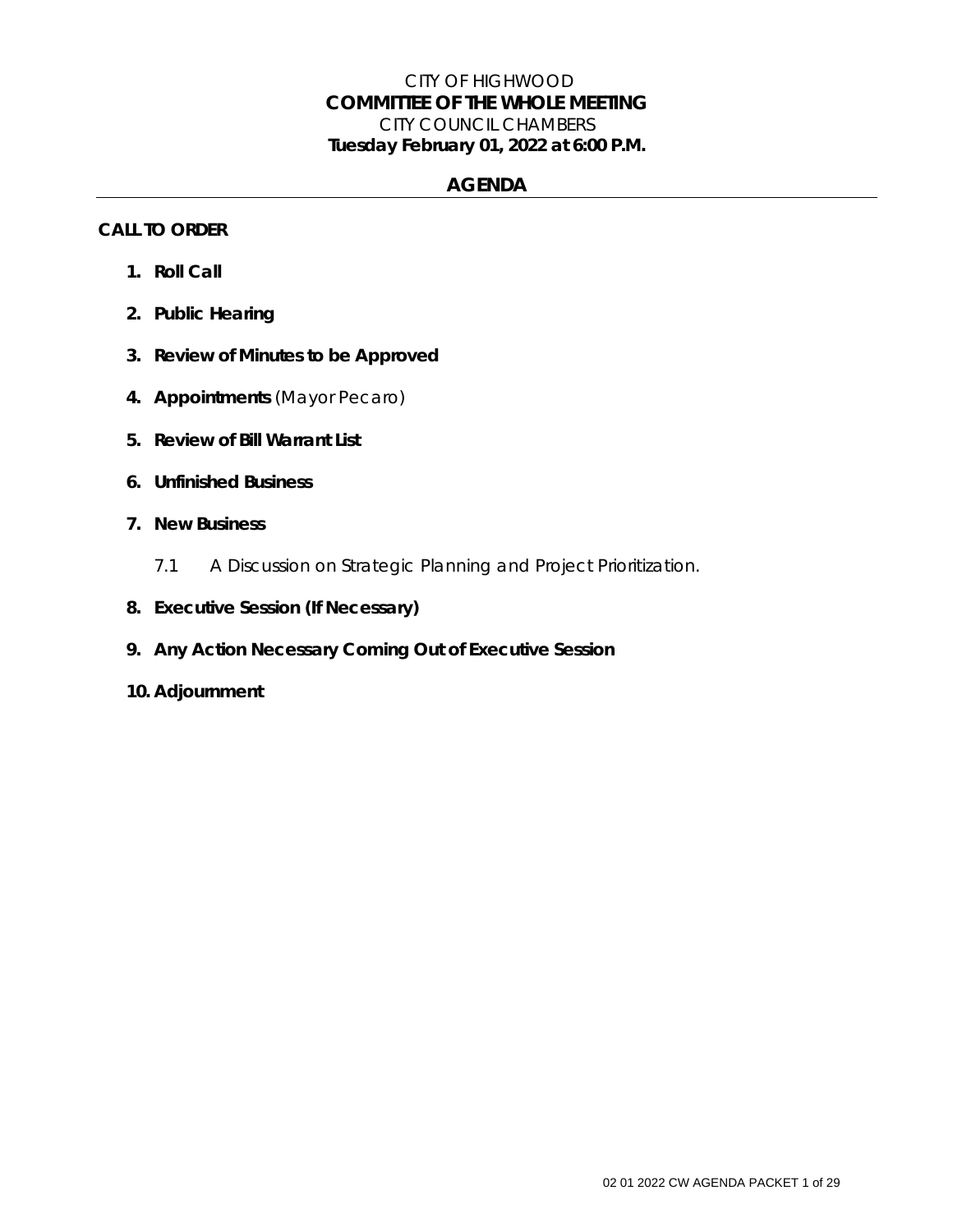# CITY OF HIGHWOOD

**TO: Mayor Pecaro and the Highwood City Council**

**FROM: Scott Coren, City Manager**

**DATE: February 1, 2022**

## **SUBJECT: Strategic Planning – Project Prioritization**

"Vision is the latest emphasis that is important to have for yourself and your organization; however, vision without implementation becomes meaningless." – Tom Roberts

The City of Highwood annually holds strategic planning meetings to hold open discussions on prioritizing projects, major community issues and organizational direction. At this time Staff has recognized the need for a strategic planning session to re-prioritize due to the successful accomplishment of some projects, some projects dropping off the priority list, and others evolving from the implementation stage to the maintenance stage.

#### **2019 STRATEGIC PLANNING INITIATIVES AND PROJECTS**

At the **May 18, 2021 Strategic Planning Meeting** the City Council directed Staff to prioritize five primary projects and initiatives. The current status of each is highlighted in **red** below the task.

- **1. Executing the TIF extension bond issuance and completing an inventory of properties and development opportunities to create a detailed plan for use of TIF bond proceeds.** Staff completed the rigorous process to extend the TIF District, which required numerous public hearings and Joint Review Board meetings and filings. The bonds for the extension were issued in September 2021, with \$10,000,000 obtained at an interest rate of 2%.
- **2. 2021 Capital Improvement Program, including road repaving on Burtis, Oak, and Maple, crack sealing, sidewalk replacement and stormwater drainage projects.**

The 2021 Capital Projects were completed on time and under budget.

- **3. Complete an assessment of the Public Works building as a potential future municipal complex that would include City Hall and the Police Department.** Staff worked with FGM Architects to examine the existing building and assemble cost estimates to both repurpose the existing building and demolish/rebuild on the site. The resulting study showed that the costs for either option do not meet the necessary cost/benefit to proceed further.
- **4. Current and Proposed Redevelopment** (440 GBR, City Hall/Library, Paglai Property, North & GBR Intersection, 454-460 Green Bay Road site, 546 Green Bay Road, Patten Road Development, Midwest Young Artist Theater)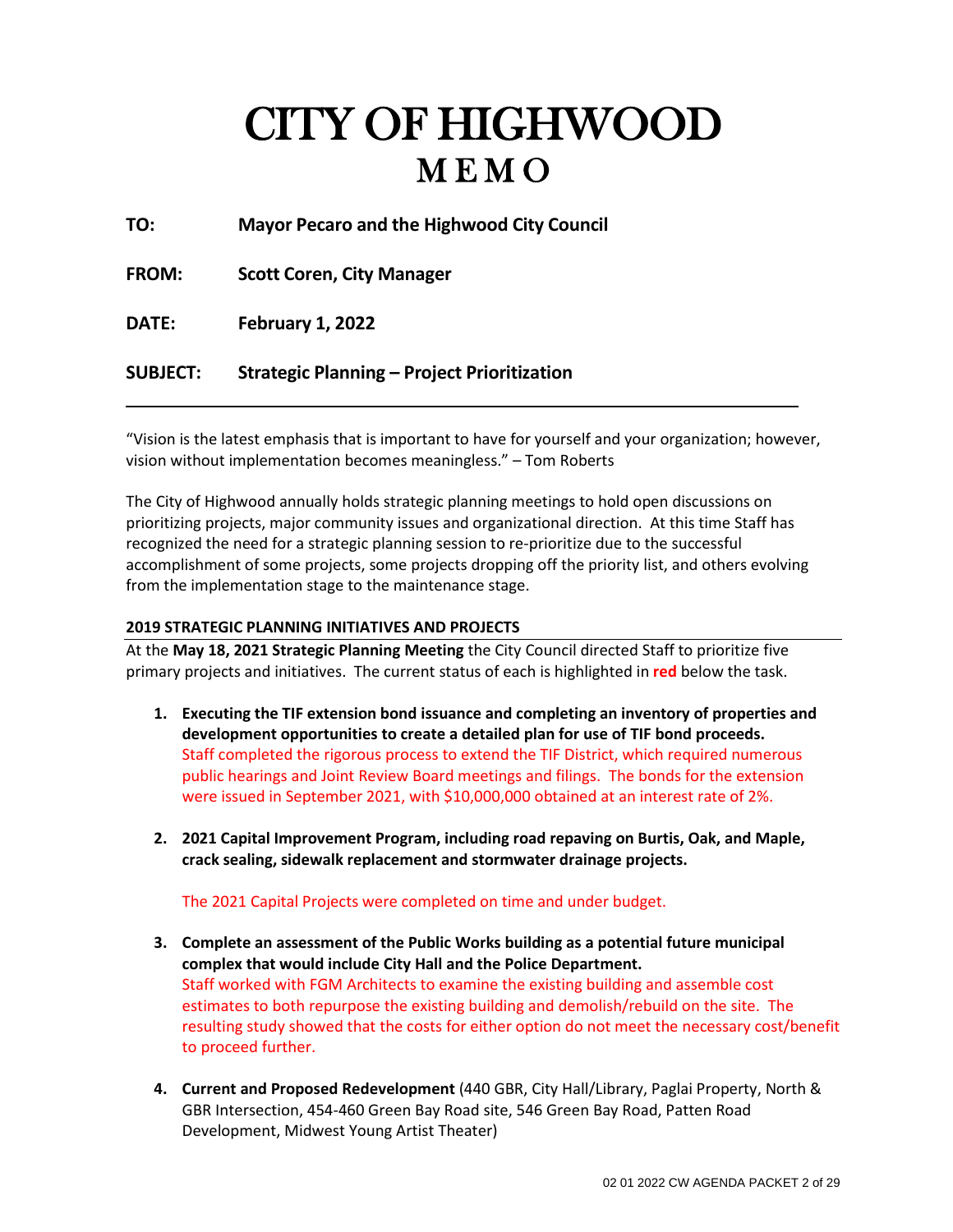The developments at 440 GBR and 546 GBR are well into the construction phase and are expected to drop from this list by the next strategic planning meeting. The property at North and Green Bay Road has been sold to a new developer and a brewery will be submitting for permit shortly. Staff and the Council have met with the developer of the Paglai property several times this year and discussions are ongoing. The City acquired the property at 454-460 Green Bay Road in 2021. Concepts related to the Midwest Young Artists are fluid; an application for the development may be submitted in 2022.

#### **5. Conduct a parking study of downtown Highwood to identify potential improvements.**

Staff engaged KLOA to perform an inventory of parking over four days in 2021 and a final report included this data along with a number of recommendations that can be reviewed and implemented moving forward.

*In addition to these prioritized items, other activities including leading the City through the COVID-19 pandemic, completing the BOFPC termination case, and opening Everts Park have also been completed.* 

#### **2022 STRATEGIC PLANNING INITIATIVES AND PROJECTS**

As a starting point for a discussion on 2022 (and beyond) initiatives and projects, staff has provided the following amendments, updates, and items currently in process.

#### **Primary Projects/Initiatives**

Staff recommends the primary project list be amended as follows:

- **1. Executing the TIF extension bond issuance and completing an inventory of properties and development opportunities to create a detailed plan for use of TIF bond proceeds. Advance the demolition, site preparation and planning process for the property at 420-424 Sheridan Road.**
- **2. 20212022 Capital Improvement Program possible projects:** 
	- Resurfacing/Reconstructing of Oak Terrace, Green Bay Road (north of Washington), DeRoo (\$500,000 total project cost)
	- Crack sealing of Lakeview, Clay and Michigan Avenue (\$15,000 total project cost)
	- Continuation of the sidewalk replacement program (\$30,000 total project cost)
	- Proceed with project to extend parking on Green Bay Road along the railroad tracks (unknown cost at this time)
	- Repave the City Hall parking lot (\$100,000 total project cost)
- **3. Complete an assessment of the Public Works building as a potential future municipal complex that would include City Hall and the Police Department. Review opportunities to improve the efficiency of water department production, delivery system and outsourcing billing processes.**
- **4. Current and Proposed Redevelopment** (440 GBR, 246 GBR, City Hall/Library, Paglai Property, North & GBR Intersection, 454-460 Green Bay Road, 546 Green Bay Road, Patten Road Development, Midwest Young Artist Theater, additional TIF acquisitions)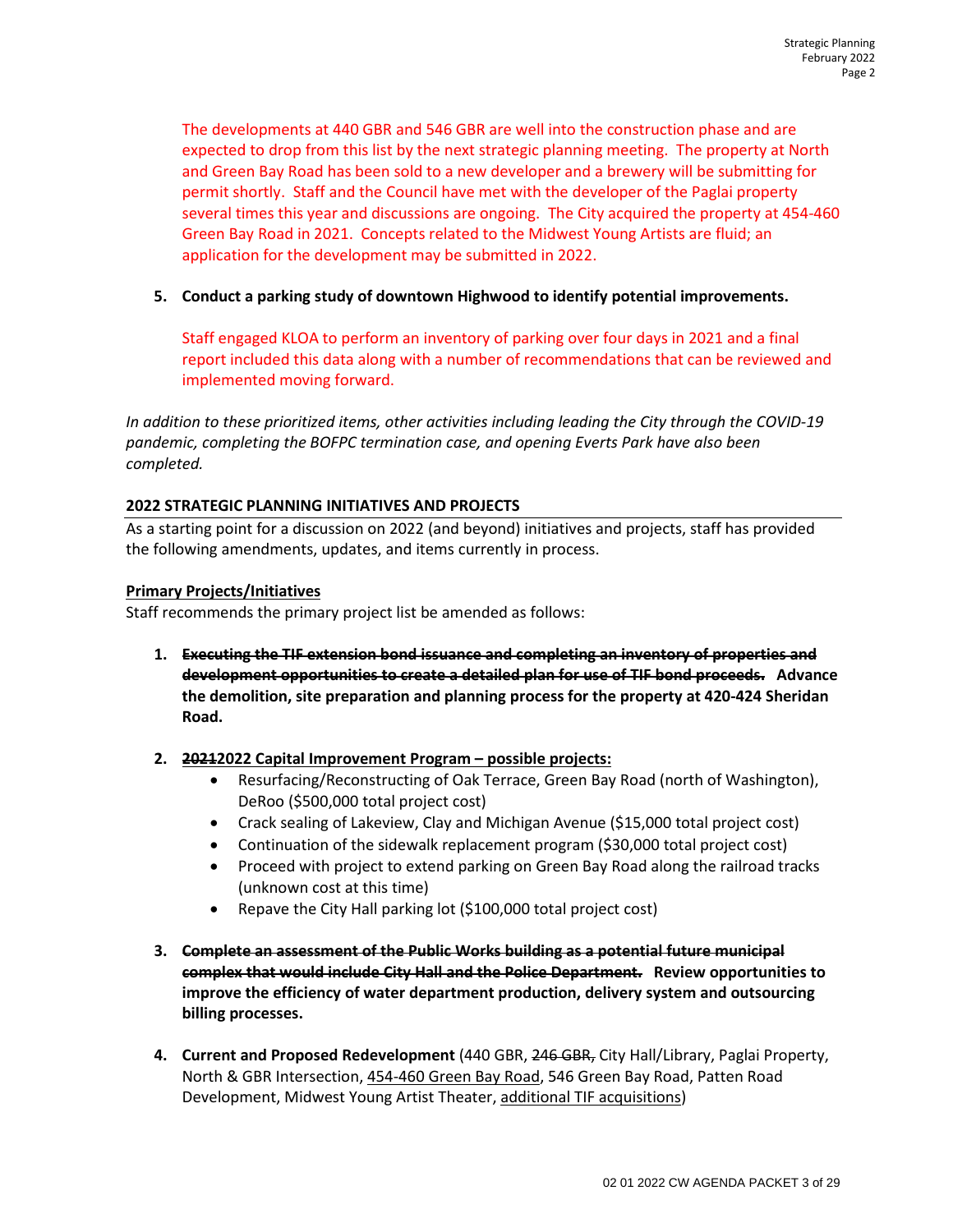- **5. Conduct a parking study of downtown Highwood to identify potential improvements. Review the methods and consultants used to obtain insurance for the City of Highwood.**
- **6. Additional Everts Park improvements, including Javier's Garage Acquisition, storage building, vendor pads, ATV/golf cart acquisition, fencing, portable stage, and garbage containers.**

#### **Secondary Projects/Initiatives**

Other projects that are currently underway and have included some monetary and time investment, and therefore should be finished on a secondary priority basis (new items underlined):

Review of the Town of Fort Sheridan Planning Agreement

Obtain social media consultant to increase the content generated from City and its departments

Add decorative lighting to Green Bay Road

Replace police vehicles with hybrid vehicles

Implement managed IT cloud based file storage services

Implement recommendations from the 2021 parking study, including themed citywide wayfinding

signage, paving, striping, landscaping, and lighting

Replacement of generator at South Central and Michigan

Replacement of street name signs and poles with updated branding

Planning for a fire alarm transition to the private sector

Continue to pursue a recreational cannabis dispensary for the community

BOFPC proceedings on Pieri matter

Upon approval of the TIF extension, develop a new TIF plan to implement with the proceeds of the extension.

Completion of revised standards for sidewalk and curbside cafes

Review police activity and strategies related to gang activity and issues

Review moving to an Administrative Hearing system with a neighboring community

Continue with GIS Contracting Services

Adding video cameras to priority sites, including the library parking lot and Highwood train station Find additional avenues to incentivize property owners to bring their properties into zoning compliance

Review opportunities to amortize legal non-conforming uses out of existence

Reviewing and cleaning up outdated portions of the City Code

Completion of the installation of water meters in all locations

Additional bicycle parking opportunities

Review of parking permits, regulations, payment systems and enforcement to simplify processes and improve customer interaction

Completion of Pleasant Avenue Park

Identify a location for a community garden

Determine a long term resolution for the property at 323 Palmer

Additional projects that have been discussed but have not yet reached a priority status (new items underlined):

Develop a financial policy to formalize existing practices, such as the 90 day reserve

Work on a long term plan for sculpture placement in the community

Add vegetative screening to the East side of Green Bay Road

Continue to lobby Metra to add an express stop to the Highwood station during the evening commute Pilot program to test usage of a trolley connecting the North Metra lot to downtown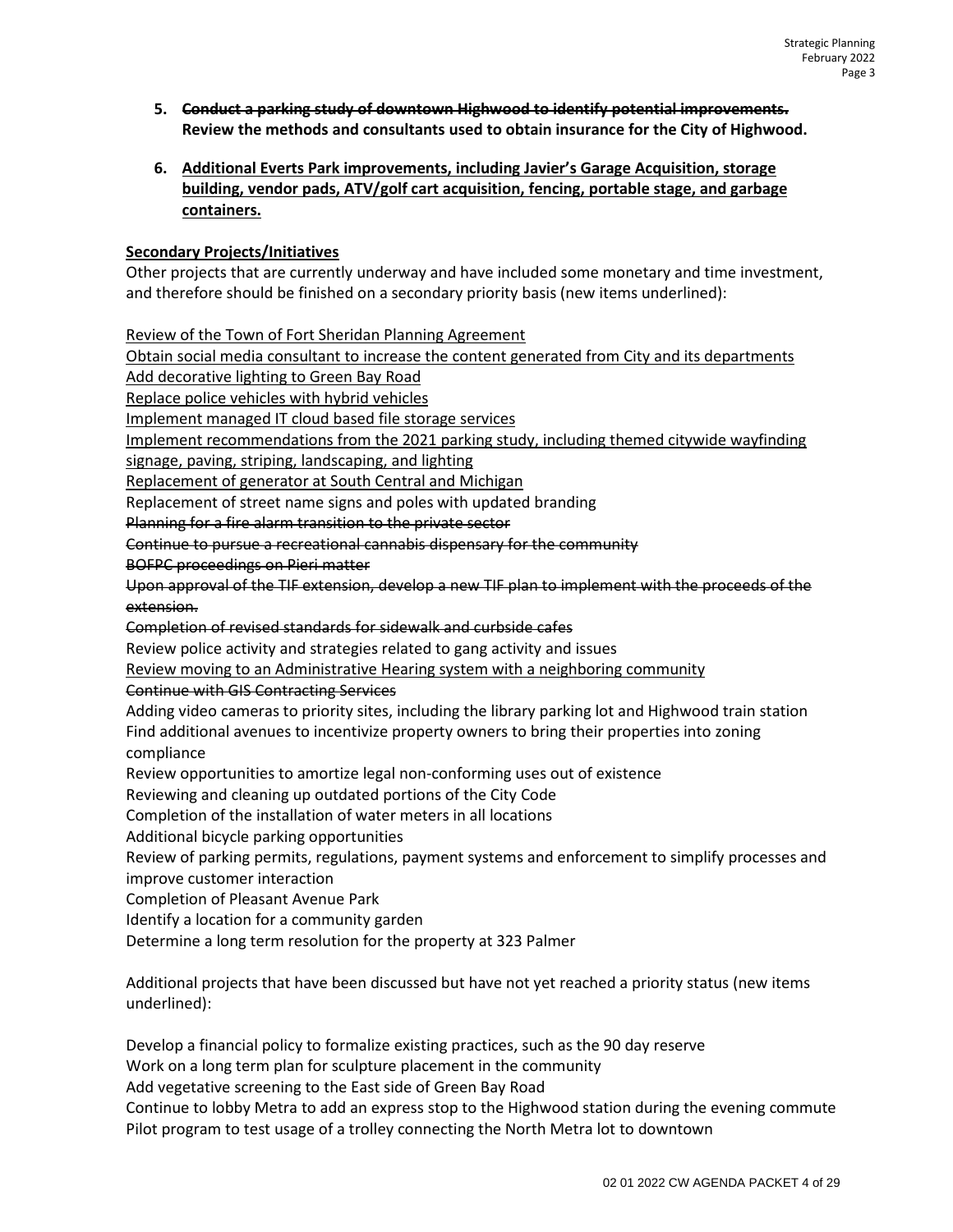Analyze software opportunities that bundle permit, licensing, rental property and code enforcement software packages Parkway tree trimming program Review digital sign opportunities Bicycle lanes in the community Crime Free Housing Ordinance Support a culinary institute Review of Joint Plan Commission Procedures Planting artificial palm trees in the downtown area

While all of these projects have value, attempting to complete them all simultaneously will spread the attention each one receives very thin and make the execution of each less likely. Staff would like Council input on the projects to determine which the Council would like to elevate and which can be discussed after others have been successfully completed.

#### **NEXT STEPS**

At the conclusion of the session, staff will work to develop the FYE 2023 budget that incorporates these concepts, prioritizing the projects and initiatives. Staff will present this back to the Council for additional conversation as part of the City's financial planning documents.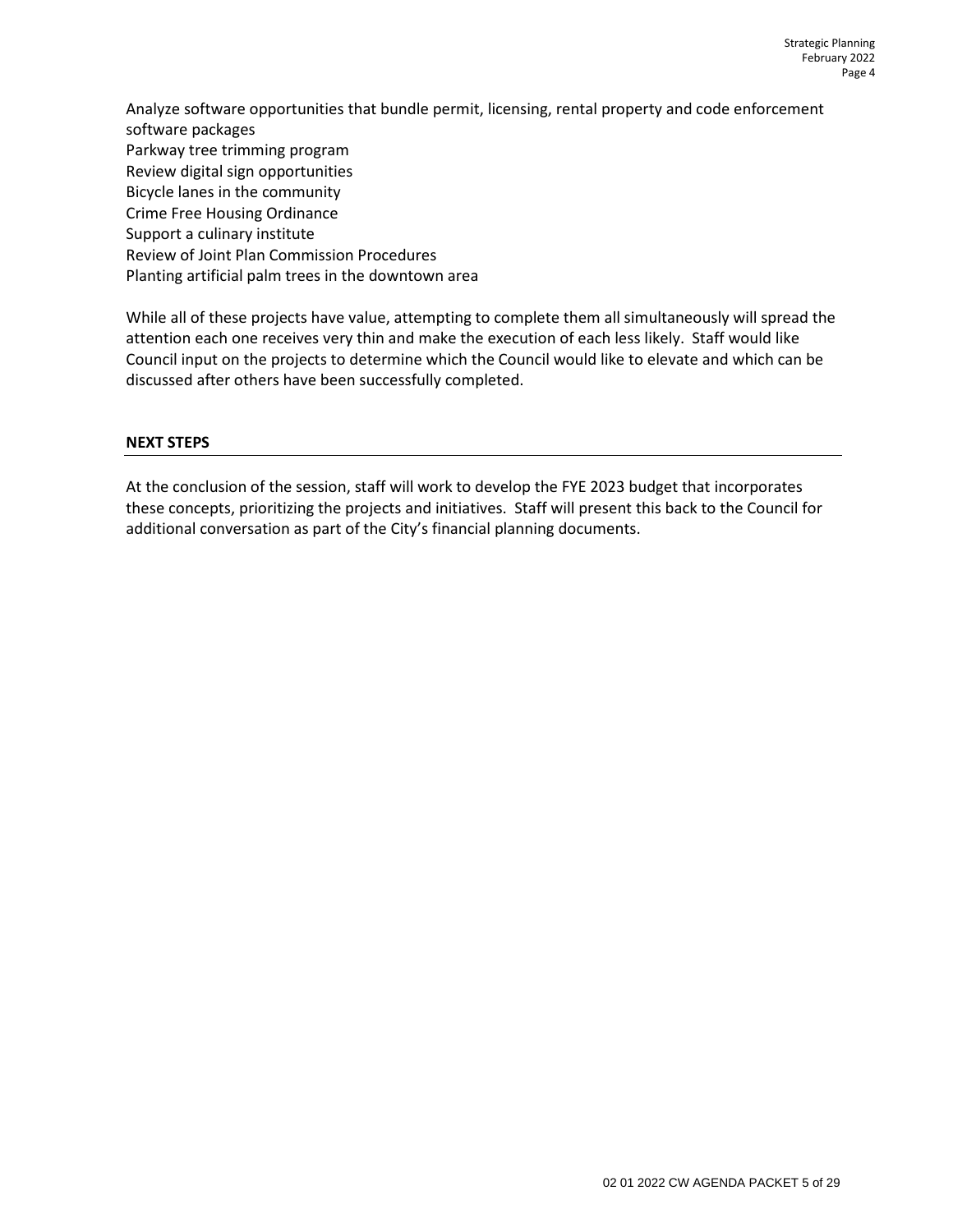## **Draft Budget Highlights and Introduction February 1, 2022**

#### **Draft Budget Discussion**

The past two years were the most challenging in years in at least a decade; between the March 3, 2020 budget draft and our current budget we have been operating conservatively as the pandemic created uncertainty to several revenue sources. We made significant cuts to long planned goals and cut staff salary increases, infrastructure projects and planning work. At the same time we prioritized major investments in Everts Park to insure we remained eligible for the \$400,000 matching grant and were flexible with money that became available through the federal and state agencies via emergency assistance.

Today our outlook has changed significantly; most revenue sources are now tracking above prepandemic levels, with a hope that the pandemic will abate in this calendar year. This hopeful news is countered by significant changes on the expenditure side of the ledger as inflation and labor costs have increased at a pace not seen in the past 40 years. While Staff has worked to secure contracts stabilizing costs for the next several years, municipal governments are extremely susceptible to labor cost increases.

The list below includes the highlights of this draft budget.

- No new loans or debt
- Outsourcing of the mailing of water bills in FYE 2023
- Acquisition of the park entrance property in the amount of \$350,000 and related improvements
- An additional \$100,000 for park improvements such as storage, vendor pads and fencing
- Replacement of the police vehicle fleet for \$320,000
- New bleachers in the Recreation Center
- Resurfacing or reconstructing Oak Terrace Avenue, De Roo Loop, and a portion of Green Bay Road, and investing \$500,000 annually in future years
- Resurfacing of the City Hall and Rec Center parking lots for \$140,000
- \$30,000 to repair sidewalks
- \$150,000 towards stabilization of the shoreline adjacent to the water plant if needed
- Resumed funding of a \$10,000 grant program targeted at reducing non-conforming uses in residential districts
- \$20,000 to a matching grant program to improve building facades in the TIF district
- An investment of \$25,000 to replace sewers that collapse in roadways and \$30,000 to keep them clear of debris
- Crack sealing maintenance in the amount of \$15,000
- Funding of police body cameras
- \$25,000 to properly support services related to special events, night markets and festivals
- \$30,000 for various engineering projects, such as lighting

The draft budget maintains an approximate 90 day reserve in case of emergencies. There are foreseeable situations in which revenues may come in over expectations (such as retail cannabis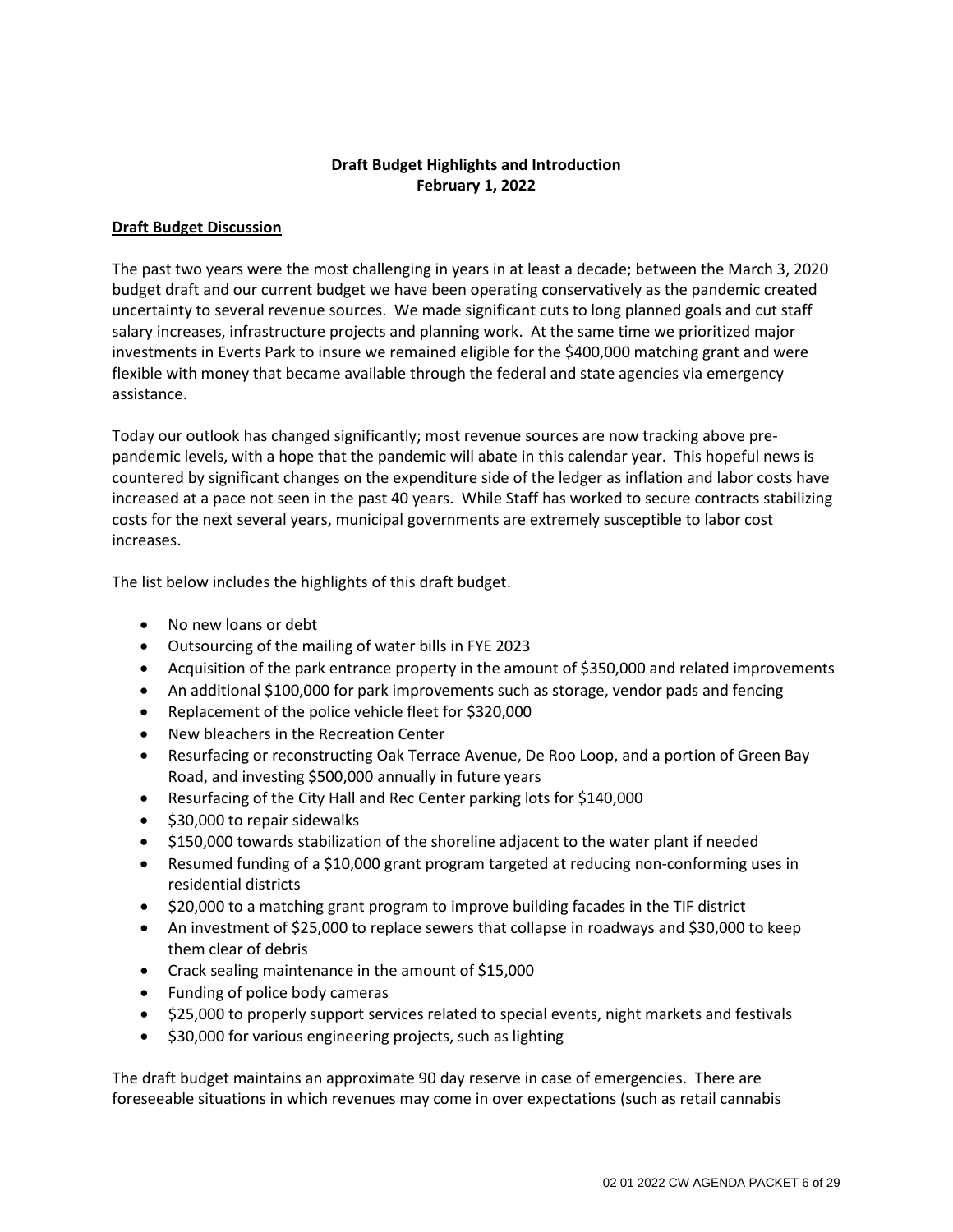outperforming expectations) or under expectations (such as Illinois cutting funding). Future drafts will hopefully provide more clear guidance.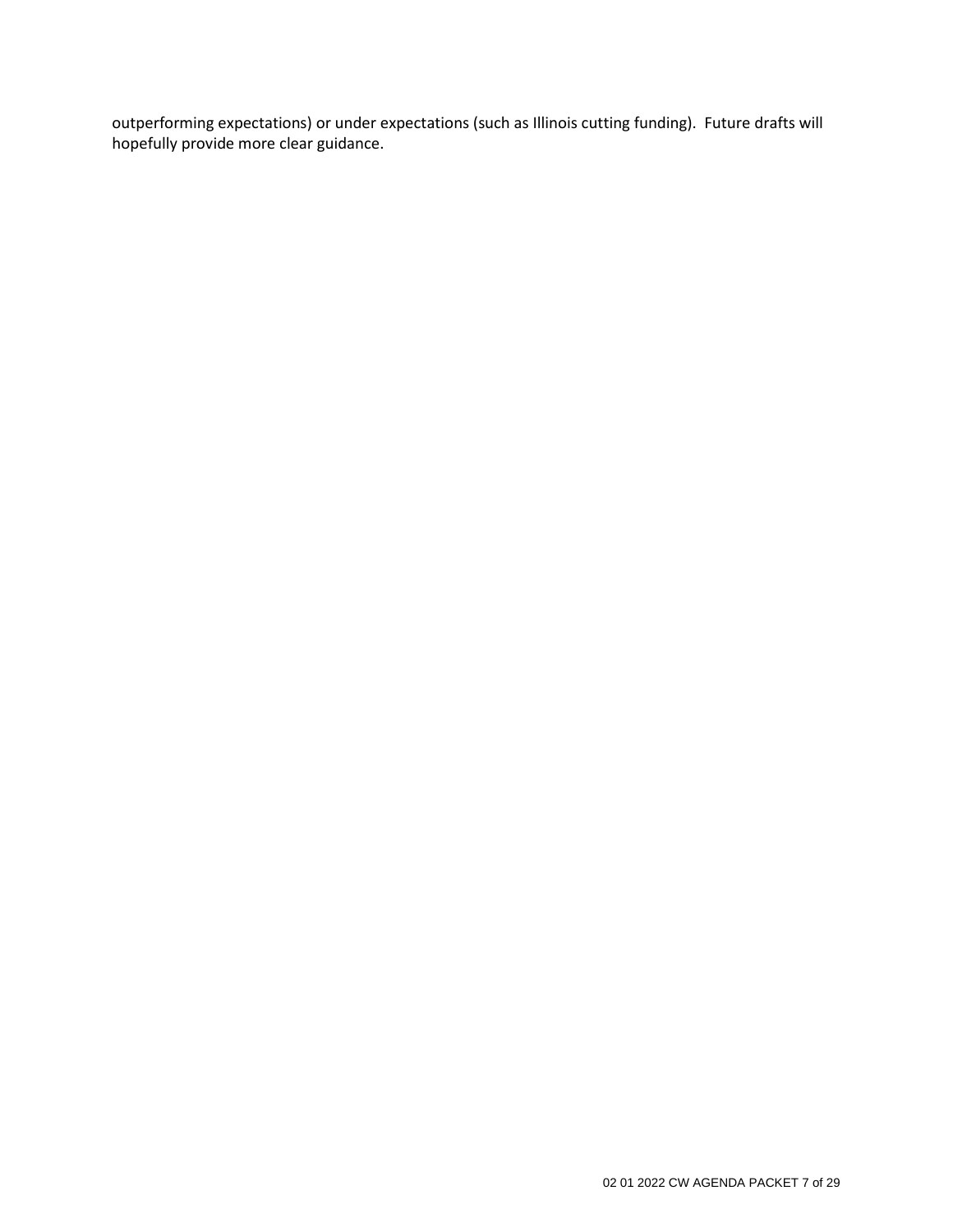| <b>City of Highwood</b>        |               |                  |                    |                 |                |                         |                         |                            |                         |                          |                       |    |                          |                |                          |                |                          |      |                 |
|--------------------------------|---------------|------------------|--------------------|-----------------|----------------|-------------------------|-------------------------|----------------------------|-------------------------|--------------------------|-----------------------|----|--------------------------|----------------|--------------------------|----------------|--------------------------|------|-----------------|
|                                |               |                  |                    |                 |                |                         |                         |                            |                         |                          |                       |    |                          |                |                          |                |                          |      |                 |
|                                |               |                  |                    |                 |                |                         |                         |                            |                         |                          |                       |    |                          |                |                          |                |                          |      |                 |
|                                |               |                  |                    |                 |                |                         |                         | <b>FY23 BUDGET SUMMARY</b> |                         |                          |                       |    |                          |                |                          |                |                          |      |                 |
|                                |               |                  |                    |                 |                |                         |                         | <b>GENERAL FUND</b>        |                         |                          |                       |    |                          |                |                          |                |                          |      |                 |
|                                |               |                  |                    |                 |                |                         |                         |                            |                         |                          |                       |    |                          |                |                          |                |                          |      |                 |
|                                |               |                  |                    |                 |                | <b>FY22</b>             |                         |                            |                         | <b>DEPT MAINT</b>        |                       |    |                          |                |                          |                |                          |      |                 |
|                                |               | <b>FY21</b>      |                    | <b>FY22</b>     |                | <b>ESTIMATED</b>        |                         | <b>FY23</b>                |                         | <b>BUDGET</b>            | % Change              |    | \$ Change                |                | <b>COUNCIL</b>           |                | <b>FY24</b>              |      | <b>FY25</b>     |
| <b>ACCOUNT</b>                 |               | <b>ACTUAL</b>    |                    | <b>BUDGET</b>   |                | <b>ACTUAL</b>           |                         | <b>REQUEST</b>             |                         | <b>REQUEST</b>           | <b>Budget/Request</b> |    | <b>Budget/Request</b>    |                | <b>DISCRETIONARY</b>     |                | <b>FORECAST</b>          |      | <b>FORECAST</b> |
|                                |               |                  |                    |                 |                |                         |                         |                            |                         |                          |                       |    |                          |                |                          |                |                          |      |                 |
| <b>GENERAL FUND REVENUE</b>    | \$.           | 5,805,209        | <b>S</b>           | 4,981,110       | -\$            |                         |                         | 5,498,022                  | l \$                    | 5,498,022                | 10.4%                 | \$ | 516,912                  | <b>S</b>       | $\overline{\phantom{a}}$ | \$             | $5,327,278$ \$           |      | 5,619,155       |
|                                |               |                  |                    |                 |                |                         |                         |                            |                         |                          |                       |    |                          |                |                          |                |                          |      |                 |
| <b>TOTAL REVENUE</b>           | \$            | 5,805,209        | \$                 | 4,981,110       | -\$            |                         |                         | 5,498,022                  | $\sqrt{3}$              | 5,498,022                | 10.4%                 | \$ | 516,912                  | $\vert$ \$     |                          |                | $5,327,278$ \$           |      | 5,619,155       |
|                                |               |                  |                    |                 |                |                         |                         |                            |                         |                          |                       |    |                          |                |                          |                |                          |      |                 |
| <b>DEPARTMENT EXPENDITURES</b> |               |                  |                    |                 |                |                         |                         |                            |                         |                          |                       |    |                          |                |                          |                |                          |      |                 |
| <b>ADMINISTRATIVE</b>          | S.            | 552,212          | -\$                | 704,949         | $\sqrt{3}$     | $710,449$ \$            |                         | $770,561$ \$               |                         | 770,561                  | 9%                    | \$ | 65,612                   | \$             | $\blacksquare$           | \$             | 788,223 \$               |      | 805,357         |
| <b>LEGAL</b>                   |               | 86,948           | $\mathbf{\hat{s}}$ | 160,600         | $\mathfrak{S}$ | $140,600$ \$            |                         | 164,600                    | $\overline{\mathbf{s}}$ | 164,600                  | 2%                    | \$ | 4,000                    | - \$           | $\overline{\phantom{a}}$ | \$             | 164,600 \$               |      | 164,600         |
| <b>POLICE</b>                  |               | $2,058,199$ \ \$ |                    | 2,209,836       | $\mathfrak{S}$ |                         |                         | 2,187,253                  | $\sqrt{3}$              | 2,187,253                | $-1%$                 | \$ | (22, 583)                | - \$           | $\overline{\phantom{a}}$ | \$             | $2,264,623$ \$           |      | 2,354,702       |
| <b>FIRE</b>                    |               | 730,336          | $\sqrt{3}$         | 795,276         | $\mathfrak{S}$ | $779,065$ \$            |                         | 789,516 \$                 |                         | 789,516                  | $-1%$                 | \$ | $(5,760)$ \$             |                | $\blacksquare$           | \$             | $817,889$ \$             |      | 847,441         |
| <b>STREETS</b>                 |               | 671,846          | -\$                | 790,694         | -\$            | 838,345 $\frac{8}{9}$   |                         | 809,314                    | $\blacksquare$          | 809,314                  | 2%                    | \$ | 18,620                   | \$             |                          | \$             | 820,659 \$               |      | 827,137         |
| <b>BUILDING</b>                |               | 127,430          | $\mathbf{\hat{s}}$ | 163,600         | $\mathfrak{L}$ | 105,200                 | l s                     | 98,500                     | $\mathbf{s}$            | 98,500                   | $-40%$                | \$ | (65, 100)                | \$             | $\blacksquare$           | \$             | $95,000$ \$              |      | 95,000          |
| <b>PARKS &amp; RECREATION</b>  | \$            | 176,407          | -\$                | 168,148         | \$             | $174,048$ \$            |                         | 167,890                    | <b>S</b>                | 167,890                  | 0%                    | \$ | (258)                    | -\$            |                          | \$             | 158,677 \$               |      | 162,896         |
| <b>NARCOTICS</b>               | $\mathsf{\$}$ | 10 <sup>°</sup>  | $\mathcal{S}$      |                 |                |                         |                         | $\sim$                     | \$                      |                          | 0%                    | \$ | $\overline{\phantom{a}}$ | \$             | $\overline{a}$           | \$             |                          | - \$ |                 |
| <b>DUI</b>                     | $\mathbf{\$}$ | $10$ \$          |                    | 4,500           |                | 4,500                   |                         | 4,500                      | $\mathbf{s}$            | 4,500                    | 0%                    | \$ | $\overline{\phantom{a}}$ | $\mathfrak{S}$ |                          | $\mathfrak{s}$ | $4,500$ \$               |      | 4,500           |
| <b>2% FIRE INSURANCE</b>       | $\mathbb{S}$  | 10               | $\mathbb{S}$       |                 |                |                         |                         | $\mathbf{L}^{\mathbf{r}}$  | \$                      | $\sim$                   | 0%                    | \$ | $\overline{\phantom{a}}$ | \$             |                          | \$             | $\overline{\phantom{a}}$ | \$   | $\sim$          |
| <b>PARKING</b>                 | $\mathbf{\$}$ |                  |                    |                 | $\mathfrak{L}$ | 3,121                   |                         |                            | \$                      | $\overline{\phantom{a}}$ | 0%                    | \$ |                          | \$             | $\overline{\phantom{a}}$ | \$             | $\overline{a}$           | \$.  |                 |
| <b>SUB-TOTAL</b>               |               | $4,406,666$ \$   |                    | 4,997,603       | -\$            | $4,999,164$ \$          |                         | 4,992,134                  | $\overline{\mathsf{I}}$ | 4,992,134                | 0%                    | \$ | $(5,469)$ \$             |                | $\blacksquare$           | \$             | $5,114,171$ \$           |      | 5,261,633       |
|                                |               |                  |                    |                 |                |                         |                         |                            |                         |                          |                       |    |                          |                |                          |                |                          |      |                 |
| <b>OTHER FINANCING USES</b>    |               | $702.256$ \ \$   |                    | 980,100         | - \$           | 1,350,000               | -\$                     | $1,210,000$ \$             |                         | 1.210.000                | 23%                   | \$ | 229,900                  | - \$           | $\sim$                   | \$             | $500,000$ \$             |      | 500,000         |
|                                |               |                  |                    |                 |                |                         |                         |                            |                         |                          |                       |    |                          |                |                          |                |                          |      |                 |
| <b>TOTAL EXPENDITURES</b>      | \$            | $5,108,922$ \$   |                    | 5,977,703       | - \$           | $6,349,164$   \$        |                         | 6,202,134                  | $\sim$                  | 6,202,134                | 4%                    | \$ | 224,431                  | \$             |                          | \$             | $5,614,171$ \$           |      | 5,761,633       |
|                                |               |                  |                    |                 |                |                         |                         |                            |                         |                          |                       |    |                          |                |                          |                |                          |      |                 |
| <b>REVENUE OVER (UNDER)</b>    |               |                  |                    |                 |                |                         |                         |                            |                         |                          |                       |    |                          |                |                          |                |                          |      |                 |
| <b>EXPENDITURES</b>            | \$            | 696,287          | -\$                | $(996, 593)$ \$ |                | $(868, 954)$ \$         |                         | $(704, 112)$ \$            |                         | (704, 112)               |                       | \$ | 292,481                  | \$             | $\overline{a}$           | \$             | $(286, 893)$ \$          |      | (142, 478)      |
| <b>BEGINNING FUND BALANCE</b>  |               |                  |                    |                 |                |                         |                         |                            |                         |                          |                       | \$ |                          |                |                          |                |                          |      |                 |
|                                | \$.           | 2,423,188        | -\$                | 3,119,475       | -\$            | 3,119,475 $\frac{1}{5}$ |                         | 2,250,521                  | $\blacksquare$          | 2,250,521                |                       |    | $(868, 954)$ \$          |                | $\blacksquare$           | \$             | $1,546,410$ \$           |      | 1,259,517       |
| <b>ENDING FUND BALANCE</b>     | \$            |                  |                    | $2,122,882$ \$  |                | 2,250,521               | $\overline{\mathbf{s}}$ | $1,546,410$ \$             |                         | 1,546,410                | $-27%$                | s. | $(576, 472)$ \$          |                |                          | \$             | $1,259,517$ \$           |      | 1,117,039       |
|                                |               |                  |                    |                 |                |                         |                         |                            |                         |                          |                       |    |                          |                |                          |                |                          |      |                 |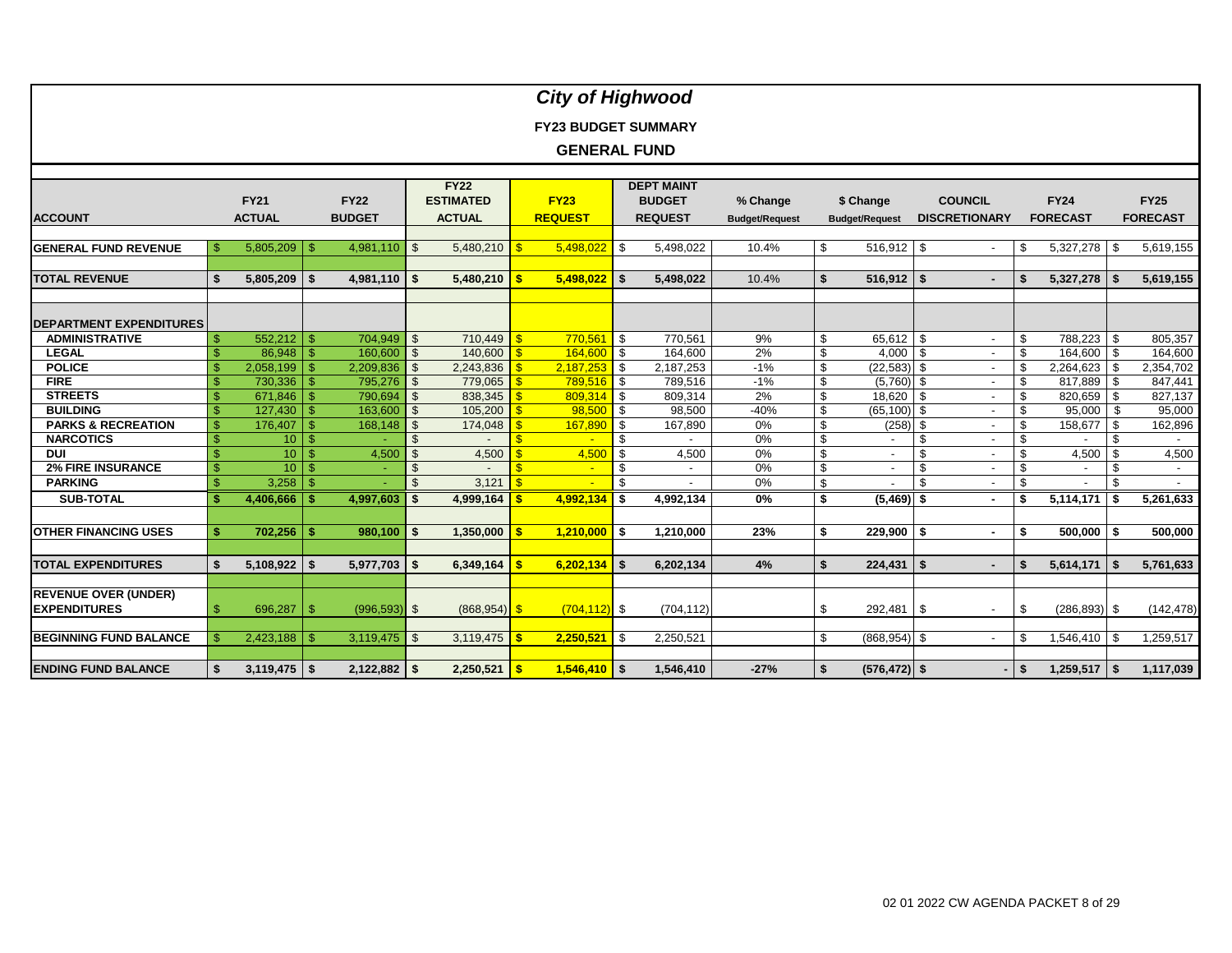#### **FY23 BUDGET SUMMARY GENERAL FUND - REVENUE**

| <b>ACCOUNT</b>                          | <b>FY21</b><br><b>ACTUAL</b> | <b>FY22</b><br><b>BUDGET</b> | <b>FY22</b><br><b>ESTIMATED</b><br><b>ACTUAL</b> | % Change<br><b>Est Act/Budget</b> | <b>FY23</b><br><b>BUDGET</b> | % Change<br>Request/Budget | <b>DEPT MAINT</b><br><b>BUDGET</b><br><b>REQUEST</b> | <b>COUNCIL</b><br><b>DISCRETIONARY</b> | <b>FY24</b><br><b>FORECAST</b> | <b>FY25</b><br><b>FORECAST</b> |
|-----------------------------------------|------------------------------|------------------------------|--------------------------------------------------|-----------------------------------|------------------------------|----------------------------|------------------------------------------------------|----------------------------------------|--------------------------------|--------------------------------|
|                                         |                              |                              |                                                  |                                   |                              |                            |                                                      |                                        |                                |                                |
| <b>REVENUE</b>                          |                              |                              |                                                  |                                   |                              |                            |                                                      |                                        |                                |                                |
| <b>LOCAL TAXES</b>                      |                              |                              |                                                  |                                   |                              |                            |                                                      |                                        |                                |                                |
| <b>REAL ESTATE TAX - CORPORATE</b>      | 174.010<br>R                 | 174.797<br>ፍ                 | 174.797<br>$\mathbf{\$}$                         | 0%                                | $\mathbf{S}$<br>200,000      | 14.4%                      | 200.000<br>\$.                                       | l \$<br>$\sim$                         | $200.000$ \ \$<br>\$           | 200.000                        |
| <b>REAL ESTATE TAX - POLICE PENSION</b> | 323,053                      | 372,213                      | 372,213                                          | 0%                                | 290.773                      | $-21.9%$                   | 290,773                                              | $\overline{\phantom{a}}$               | 311.127                        | 332,906                        |
| <b>REAL ESTATE TAX - FIRE PENSION</b>   | 106.177                      | 122,946                      | 122.946                                          | 0%                                | 117.186                      | $-4.7%$                    | 117.186                                              | $\sim$                                 | 125.389                        | 134.166                        |
| <b>REAL ESTATE TAX - FIRE &amp; EMS</b> | 686,531                      | 688,254                      | 688,254                                          | 0%                                | 689.963                      | 0.0%                       | 689,963                                              | $\sim$                                 | 710,662                        | 731,982                        |
| <b>REAL ESTATE TAX - NSSRA</b>          | 44.869                       | 45,000                       | 45,000                                           | 0%                                | 50.000                       | 11.1%                      | 50.000                                               | $\sim$                                 | 50.000                         | 50.000                         |
| UTILITY TAX - TELECOMMUNICATION         | 62,811                       | 100,000                      | 60,000                                           | $-40%$                            | 60.000                       | $-40.0%$                   | 60,000                                               |                                        | 60,000                         | 60,000                         |
| UTILITY TAX - ELECTRIC                  | 131,153                      | 130,000                      | 130,000                                          | 0%                                | 130.000                      | 0.0%                       | 130,000                                              | $\overline{\phantom{a}}$               | 130,000                        | 130,000                        |
| <b>UTILITY TAX - NATURAL GAS</b>        | 90.779                       | 80.000                       | 80.000                                           | 0%                                | 80.000                       | 0.0%                       | 80.000                                               | $\overline{\phantom{a}}$               | 80.000                         | 80,000                         |
| <b>GASOLINE TAX</b>                     | 134,515                      | 125,000                      | 140,000                                          | 12%                               | 140.000                      | 12.0%                      | 140,000                                              | $\overline{\phantom{a}}$               | 140,000                        | 140,000                        |
| <b>CANNABIS TAX</b>                     | 5,304                        | 20.000                       | 75,000                                           | 0%                                | 75,000                       | 0.0%                       | 75,000                                               | $\sim$                                 | 75,000                         | 75,000                         |
| <b>SUB-TOTAL LOCAL TAXES</b>            | 1,759,202                    | 1,858,210                    | 1,888,210                                        | 2%                                | 1,832,922                    | $-1.4%$                    | 1,832,922                                            | $\sim$                                 | 1,882,178                      | 1,934,055                      |
| <b>LICENSE REVENUE</b>                  |                              |                              |                                                  |                                   |                              |                            |                                                      |                                        |                                |                                |
| <b>LIQUOR LICENSES</b>                  | 107.825                      | 100.000                      | 110.000                                          | 10%                               | 100,000                      | 0.0%                       | 100.000                                              | $\sim$                                 | 100.000                        | 100.000                        |
| <b>VEHICLE LICENSES</b>                 | $\sim$                       | $\sim$                       | $\blacksquare$                                   | 0%                                | $\sim$                       | 0.0%                       | $\overline{\phantom{a}}$                             | $\overline{\phantom{a}}$               | $\blacksquare$                 | $\sim$                         |
| <b>BUSINESS LICENSES</b>                | 900                          | $\sim$                       | $\sim$                                           | #DIV/0!                           | $\sim$                       | #DIV/0!                    | $\sim$                                               | $\sim$                                 | $\overline{\phantom{a}}$       | $\sim$                         |
| <b>GREASE TRAP FEES</b>                 | 1,050                        | 2,000                        | 2,000                                            | 0%                                | 2.000                        | 0.0%                       | 2,000                                                | $\overline{a}$                         | 2,000                          | 2,000                          |
| <b>OTHER LICENSES</b>                   | 26,304                       | 30,000                       | 24,000                                           | $-20%$                            | 20,000                       | $-33.3%$                   | 20,000                                               | $\overline{\phantom{a}}$               | 20,000                         | 20,000                         |
| <b>SUB-TOTAL LICENSES</b>               | 136,079                      | 132,000                      | 136,000                                          | 3%                                | 122.000                      | $-7.6%$                    | 122,000                                              | $\sim$                                 | 122,000                        | 122,000                        |
| <b>PERMIT REVENUE</b>                   |                              |                              |                                                  |                                   |                              |                            |                                                      |                                        |                                |                                |
| <b>BUILDING PERMITS</b>                 | 185,709                      | 75,000                       | 75,000                                           | 0%                                | 75,000                       | 0.0%                       | 75,000                                               | $\sim$                                 | 75,000                         | 75,000                         |
| <b>SANDWICH BOARD PERMITS</b>           | 100                          |                              |                                                  | 0%                                |                              | 0.0%                       |                                                      | $\sim$                                 |                                | $\sim$                         |
| <b>PARKING REVENUES</b>                 | 23.745                       | 10.000                       | 25,000                                           | 150%                              | 25,000                       | 150.0%                     | 25.000                                               | $\overline{\phantom{a}}$               | 25.000                         | 25,000                         |
| <b>CABLE FRANCHISE FEES</b>             | 52.244                       | 55.000                       | 55.000                                           | 0%                                | 55,000                       | 0.0%                       | 55.000                                               | $\sim$                                 | 55,000                         | 55.000                         |
| <b>VALET PARKING PERMITS</b>            | $\sim$                       | 3,500                        |                                                  | $-100%$                           | 3.500                        | 0.0%                       | 3,500                                                | $\sim$                                 | 3,500                          | 3,500                          |
| <b>MISCELLANEOUS PERMITS</b>            | 675                          | 3.000                        | 3,000                                            | 0%                                | 3.000                        | 0.0%                       | 3.000                                                | $\sim$                                 | 3.000                          | 3,000                          |
| <b>APPEARANCE REVIEW COMMITTEE</b>      | 1,775                        | 1,000                        | 1,500                                            | 0%                                | 1.000                        | 0.0%                       | 1,000                                                | $\overline{a}$                         | 1,000                          | 1,000                          |
| <b>SUB-TOTAL PERMITS</b>                | 264,248                      | 147,500                      | 159,500                                          | 8%                                | 162,500                      | 10.2%                      | 162,500                                              |                                        | 162,500                        | 162,500                        |
|                                         |                              |                              |                                                  |                                   |                              |                            |                                                      |                                        |                                |                                |
| <b>INTERGOVERNMENTAL REVENUE</b>        |                              |                              |                                                  |                                   |                              |                            |                                                      |                                        |                                |                                |
| <b>STATE INCOME TAX</b>                 | 702,117                      | 447,000                      | 600,000                                          | 34%                               | 620,000                      | 38.7%                      | 620,000                                              | $\overline{\phantom{a}}$               | 620.000                        | 620,000                        |
| PERSONAL PROPERTY REPL TAX              | 9,616                        | 6,200                        | 7,000                                            | 13%                               | 10.400                       | 67.7%                      | 10,400                                               | $\overline{\phantom{a}}$               | 10,400                         | 10,400                         |
| 911 DISPATCH                            | 73,746                       | 65,000                       | 65,000                                           | 0%                                | 65,000                       | 0.0%                       | 65,000                                               | $\sim$                                 | 65,000                         | 65,000                         |
| <b>GRANTS</b>                           | 12,164                       | 320,000                      | 250,000                                          | 0%                                | 320,000                      | 0.0%                       | 320,000                                              | $\sim$                                 |                                | $\sim$                         |
| <b>COVID RELATED</b>                    | 220.457                      | $\sim$                       |                                                  | 0%                                | <b>Section</b>               | $0.0\%$                    | $\sim$                                               | $\sim$                                 | $\sim$                         | $\sim$                         |
| <b>SALES TAX - REGULAR</b>              | 558,623                      | 505,000                      | 650,000                                          | 29%                               | 650.000                      | 28.7%                      | 650.000                                              | $\overline{\phantom{a}}$               | 700,000                        | 800,000                        |
| <b>SALES TAX - HOME RULE</b>            | 773.033                      | 737.000                      | 910.000                                          | 23%                               | 910.000                      | 23.5%                      | 910.000                                              | $\sim$                                 | 960.000                        | 1,100,000                      |
| <b>LOCAL USE TAX</b>                    | 243,155                      | 147,000                      | 175,000                                          | 19%                               | 206.000                      | 40.1%                      | 206,000                                              | $\sim$                                 | 206,000                        | 206,000                        |
| <b>MISC INTERGOVERN REVENUE</b>         | 257                          |                              |                                                  | 0%                                | $\mathbf{u}$                 | 0.0%                       |                                                      | $\overline{\phantom{a}}$               | $\overline{a}$                 | $\overline{a}$                 |
|                                         |                              | 2.227.200                    |                                                  | 19%                               | 2.781.400                    | 24.9%                      | 2.781.400                                            |                                        | 2.561.400                      |                                |
| <b>SUB-TOTAL INTERGOVERNMENTAL</b>      | 2,593,168                    |                              | 2,657,000                                        |                                   |                              |                            |                                                      |                                        |                                | 2.801.400                      |
|                                         |                              |                              |                                                  |                                   |                              |                            |                                                      |                                        |                                |                                |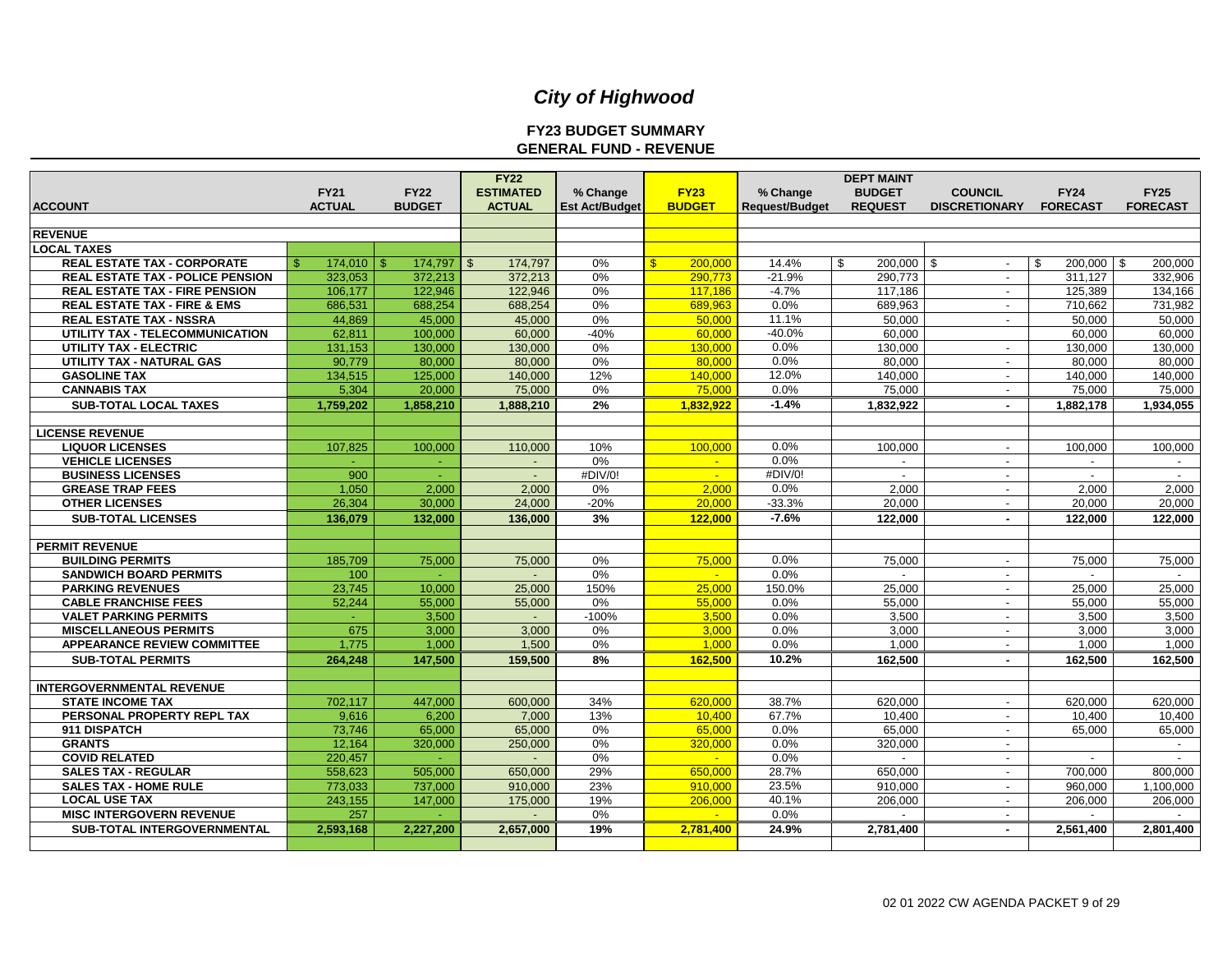#### **FY23 BUDGET SUMMARY GENERAL FUND - REVENUE**

|                                                  |                 |                 | <b>FY22</b>      |                       |                |                       | <b>DEPT MAINT</b>        |                          |                           |                          |
|--------------------------------------------------|-----------------|-----------------|------------------|-----------------------|----------------|-----------------------|--------------------------|--------------------------|---------------------------|--------------------------|
|                                                  | <b>FY21</b>     | <b>FY22</b>     | <b>ESTIMATED</b> | % Change              | <b>FY23</b>    | % Change              | <b>BUDGET</b>            | <b>COUNCIL</b>           | <b>FY24</b>               | <b>FY25</b>              |
| <b>ACCOUNT</b><br><b>FINES &amp; FORFEITURES</b> | <b>ACTUAL</b>   | <b>BUDGET</b>   | <b>ACTUAL</b>    | <b>Est Act/Budget</b> | <b>BUDGET</b>  | <b>Request/Budget</b> | <b>REQUEST</b>           | <b>DISCRETIONARY</b>     | <b>FORECAST</b>           | <b>FORECAST</b>          |
| <b>COURT FINES</b>                               | 8,488           | 15,000          | 8,000            | $-47%$                | 8.000          | $-46.7%$              | 8,000                    |                          | 8.000                     | 8,000                    |
| <b>POLICE FINES</b>                              | 12.095          | 30,000          | 10,000           | $-67%$                | 10.000         | $-66.7%$              | 10,000                   | $\overline{a}$           | 10,000                    | 10,000                   |
| PD BOOT, ADMIN, VEHICLE STORAGE                  | 500             | 1.700           | 500              | $-71%$                | 1.700          | $0.0\%$               | 1.700                    |                          | 1.700                     | 1,700                    |
| <b>PD SEIZED VEHICLES</b>                        |                 | 5,000           |                  | $-100%$               | $\sim$         | $-100.0%$             | $\overline{\phantom{0}}$ |                          |                           | $\overline{\phantom{a}}$ |
| <b>COLLECTIONS</b>                               | 2.499           | $\sim$          | 500              | 0%                    | $\mathbf{u}$   | 0.0%                  |                          |                          |                           |                          |
| <b>ZONING/PLANNING FEES</b>                      | 2.100           | 2.500           | 2.500            | 0%                    | 2.500          | 0.0%                  | 2.500                    | $\overline{a}$           | 2,500                     | 2,500                    |
| <b>BUILDING FEES &amp; REIMBURSEMENTS</b>        | 2,850           | 6,000           | 3,000            | $-50%$                | 3.000          | $-50.0%$              | 3,000                    | $\overline{\phantom{a}}$ | 3,000                     | 3,000                    |
| <b>RENTAL INSPECTION FEES</b>                    | 154.378         | 112.000         | 130,000          | 16%                   | 130,000        | 16.1%                 | 130,000                  | $\overline{\phantom{a}}$ | 130,000                   | 130,000                  |
| <b>MISCELLANEOUS FEES &amp; FINES</b>            | 4.066           | 10,000          | 5,000            | $-50%$                | 5.000          | $-50.0%$              | 5,000                    | $\overline{a}$           | 5,000                     | 5,000                    |
| <b>NORDSTROM FUND</b>                            | 7,565           | $\sim$          |                  | 0%                    | $\sim$         | 0.0%                  |                          |                          |                           |                          |
| <b>AMBULANCE SERVICE</b>                         |                 |                 |                  | 0%                    |                | 0.0%                  |                          |                          |                           | $\overline{\phantom{a}}$ |
| <b>SUB-TOTAL FINES &amp; FORFEITURES</b>         | 194.541         | 182,200         | 159,500          | $-12%$                | 160,200        | $-12.1%$              | 160.200                  | $\blacksquare$           | 160.200                   | 160,200                  |
|                                                  |                 |                 |                  |                       |                |                       |                          |                          |                           |                          |
| <b>CHARGES FOR SERVICES</b>                      |                 |                 |                  |                       |                |                       |                          |                          |                           |                          |
| <b>TFSC 2H AGREEMENT</b>                         | 165             | ÷.              |                  | 0%                    | $\mathbf{u}$   | 0.0%                  | $\overline{\phantom{0}}$ |                          |                           |                          |
| <b>SALE OF PROPERTY</b>                          | 350,000         | $\sim$          |                  | 0%                    | $\blacksquare$ | 0.0%                  | -                        |                          |                           |                          |
| <b>ALARM SYSTEMS &amp; CALLS</b>                 | 29,362          | $\sim$          |                  | #DIV/0!               | $\sim$         | #DIV/0!               | $\overline{\phantom{0}}$ | $\overline{a}$           | $\overline{a}$            | $\sim$                   |
| <b>RECYCLING REBATE</b>                          |                 | $\sim$          |                  | 0%                    | $\sim$         | 0.0%                  | $\overline{a}$           | $\overline{\phantom{a}}$ | $\sim$                    | $\overline{\phantom{a}}$ |
| <b>MISC. CHARGES FOR SERVICE</b>                 |                 |                 |                  | 0%                    |                | 0.0%                  |                          |                          |                           | $\sim$                   |
| <b>SUB-TOTAL CHARGES FOR SERVICES</b>            | 379,534         | ÷.              | $\sim$           | #DIV/0!               | $\sim$         | #DIV/0!               | ٠                        |                          | ۰.                        | $\sim$                   |
|                                                  |                 |                 |                  |                       |                |                       |                          |                          |                           |                          |
| <b>MISCELLANEOUS INCOME</b>                      |                 |                 |                  |                       |                |                       |                          |                          |                           |                          |
| <b>INTEREST ON INVESTMENTS</b>                   | 2.814           | 1.000           | 1.000            | 0%                    | 1.000          | 0.0%                  | 1.000                    |                          | 1.000                     | 1,000                    |
| <b>ANTENNA RENTALS</b>                           | 294,983         | 259,000         | 290,000          | 12%                   | 259,000        | 0.0%                  | 259,000                  |                          | 259,000                   | 259,000                  |
| <b>MISCELLANEOUS PROPERTY RENTAL</b>             | 21.350          | 10.000          | 17.000           | 70%                   | 10.000         | 0.0%                  | 10.000                   |                          | 10.000                    | 10.000                   |
| <b>REFUNDS &amp; REIMBURSEMENTS</b>              | 7.766           | 30.000          | 15.000           | $-50%$                | 10.000         | $-66.7%$              | 10.000                   | $\overline{\phantom{a}}$ | 10.000                    | 10,000                   |
| <b>PARK/REC RENTALS</b>                          | 140,543         | 125,000         | 150,000          | 20%                   | 150,000        | 20.0%                 | 150.000                  |                          | 150.000                   | 150,000                  |
| <b>DONATIONS</b>                                 |                 |                 |                  | 0%                    | $\sim$         | 0.0%                  |                          | $\overline{\phantom{a}}$ |                           |                          |
| <b>SPECIAL RECREATION DONATION</b>               | 9.414           | 7,000           | 5,000            | $-29%$                | 7.000          | 0.0%                  | 7,000                    | $\overline{\phantom{a}}$ | 7,000                     | 7,000                    |
| <b>SPECIAL EVENT</b>                             | 1,486           | ÷               |                  | 0%                    | $\mathbf{u}$   | 0.0%                  |                          | $\sim$                   |                           | $\sim$                   |
| <b>MISCELLANEOUS INCOME</b>                      | 81              | 2,000           | 2,000            | 0%                    | 2.000          | 0.0%                  | 2,000                    |                          | 2,000                     | 2,000                    |
| <b>SUB-TOTAL MISCELLANEOUS</b>                   | 478.437         | 434,000         | 480.000          | 11%                   | 439,000        | 1.2%                  | 439.000                  | ٠                        | 439.000                   | 439,000                  |
|                                                  |                 |                 |                  |                       |                |                       |                          |                          |                           |                          |
| <b>TOTAL REVENUE</b>                             | 5,805,209<br>\$ | 4,981,110<br>\$ | 5,480,210<br>-\$ | 10%                   | 5,498,022      | 10.4%                 | $5,498,022$ \$           |                          | $5,327,278$ $\frac{8}{5}$ | 5,619,155                |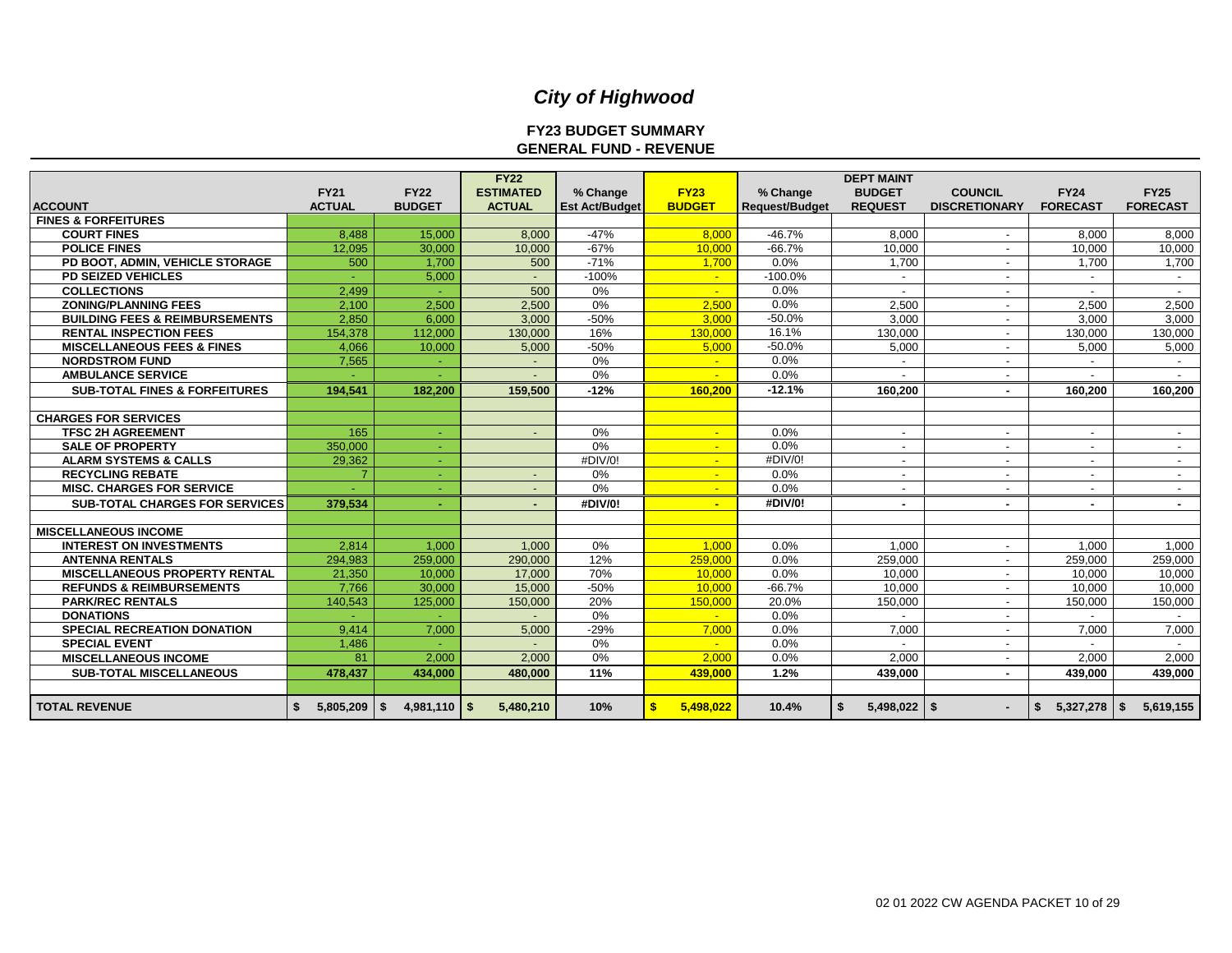# **FY23 BUDGET SUMMARY GENERAL FUND - ADMINISTRATIVE DEPARTMENT**

| <b>FY21</b><br><b>FY22</b><br><b>ESTIMATED</b><br><b>FY23</b><br><b>BUDGET</b><br><b>COUNCIL</b><br><b>FY24</b><br><b>FY25</b><br><b>ACTUAL</b><br><b>ACTUAL</b><br><b>REQUEST</b><br><b>REQUEST</b><br><b>FORECAST</b><br><b>ACCOUNT</b><br><b>BUDGET</b><br><b>DISCRETIONARY</b><br><b>FORECAST</b><br><b>PERSONNEL</b><br>269,916<br>$338,810$ \$<br>338,810 \$<br>348,812 \$<br>359,115<br><b>SALARIES</b><br>\$<br>$231,308$   \$<br>269,916<br>$\mathfrak{S}$<br>\$<br>\$<br>$\sim$<br><b>OVERTIME</b><br>853<br>3,000<br>3,000<br>3,000<br>3,000<br>3,000<br>3,000<br>$\mathbf{r}$<br><b>SUB-TOTAL</b><br>232,161<br>272,916<br>272,916<br>341,810<br>362,115<br>341,810<br>351,812<br>$\blacksquare$<br><b>BENEFITS</b><br>20,390<br>44,992<br>44,992<br>38,171<br>41,828<br><b>HEALTH INSURANCE</b><br>38,171<br>39,955<br>3,300<br><b>UNEMPLOYMENT INSURANCE</b><br>761<br>3,300<br>3,300<br>3,300<br>3,400<br>3,500<br>$\blacksquare$<br>12,151<br><b>FICA</b><br>16,735<br>16,735<br>21,006<br>21,006<br>21,812<br>22,451<br>$\mathbf{r}$<br><b>MEDICARE</b><br>3.284<br>3.914<br>5,251<br>3,914<br>4.913<br>4.913<br>5.101<br>$\blacksquare$<br>19,389<br>31,742<br>31.742<br>40.009<br>40.009<br>42,217<br>43,454<br><b>IMRF</b><br><b>WORKERS COMP</b><br>1,507<br>750<br>750<br>750<br>750<br>825<br>908<br>$\overline{\phantom{a}}$<br>2,000<br>2,500<br>2,500<br>2,500<br><b>AUTOMOTIVE ALLOWANCE</b><br>2,500<br>2,500<br>2,500<br>$\blacksquare$<br><b>SUB-TOTAL</b><br>59,482<br>103,933<br>103,933<br>110.651<br>110,651<br>115,811<br>119,892<br>$\blacksquare$<br><b>OPERATING COSTS</b><br><b>BUILDING MAINTENANCE</b><br>2,602<br>14,500<br>5,000<br>14,500<br>14,500<br>14,500<br>14,500<br>$\blacksquare$<br><b>EQUIPMENT MAINTENANCE</b><br>5,000<br>5,000<br>5,000<br>5,000<br>5,000<br>÷.<br>5,000<br>$\mathbf{r}$<br><b>VEHICLE MAINTENANCE</b><br>925<br>$\overline{a}$<br>÷.<br>$\sim$<br>$\mathbf{r}$<br>$\sim$<br>$\overline{\phantom{a}}$<br><b>ACCOUNTING</b><br>54,600<br>54,600<br>54,600<br>54,600<br>54,600<br>54,600<br>54,600<br>$\sim$<br><b>AUDITING</b><br>34,250<br>39,000<br>39,000<br>39,000<br>39,000<br>39,000<br>39,000<br>$\blacksquare$<br><b>PAYROLL SERVICE</b><br>4,155<br>4,300<br>4,300<br>4,300<br>4,300<br>4,300<br>4,300<br>$\overline{a}$<br><b>ENGINEERING</b><br>$\overline{a}$<br>÷<br>$\mathbf{r}$<br>÷.<br>$\blacksquare$<br>$\sim$<br><b>COMPUTER SUPPORT</b><br>21,446<br>30,000<br>30,000<br>45,000<br>45,000<br>45,000<br>45,000<br>$\mathbf{r}$<br>OTHER PROFESSIONAL SERVICES<br>4,000<br>4,000<br>4,000<br>4,000<br>4,000<br>4,000<br>$\overline{\phantom{a}}$<br><b>POSTAGE</b><br>441<br>4,000<br>4,000<br>4,000<br>4,000<br>4,000<br>4,000<br>$\blacksquare$<br><b>TELEPHONE</b><br>13,923<br>15,000<br>15,000<br>15,000<br>15,000<br>15,000<br>15,000<br>$\blacksquare$<br>PUBLISHING/ADV/PROMO<br>5,000<br>5,000<br>5,000<br>5,000<br>5,000<br>637<br>5,000<br>$\overline{a}$<br>136<br>2,000<br>2,000<br>2,000<br>2,000<br>2,000<br><b>PRINTING</b><br>2,000<br>$\overline{\phantom{a}}$<br>14,500<br><b>DUES</b><br>14,990<br>14,500<br>14,500<br>14,500<br>14,500<br>14,500<br>$\overline{a}$<br><b>TRAVEL EXPENSE</b><br>1,000<br>1,000<br>1,000<br>1,000<br>1,000<br>1,000<br>$\mathbf{r}$<br><b>TRAINING</b><br>199<br>9,000<br>9,000<br>9,000<br>9,000<br>9,000<br>9,000<br>$\overline{a}$<br>1,000<br>1,000<br>1,000<br>1,000<br>1,000<br><b>MEALS</b><br>1,000<br>$\blacksquare$<br>2,126<br>4,000<br>4,000<br><b>UTILITIES</b><br>4,000<br>4,000<br>4,000<br>4,000<br>$\mathbf{r}$<br>30,000<br><b>MISCELLANEOUS SERVICE CONTRACTS</b><br>38,392<br>70,000<br>70,000<br>30,000<br>30,000<br>30,000<br>$\blacksquare$<br><b>LIABILITY INSURANCE</b><br>16,248<br>25,000<br>25,000<br>25,000<br>25,000<br>27,500<br>30,250<br>$\sim$<br><b>OFFICE SUPPLIES</b><br>3,000<br>3,000<br>2.023<br>3,000<br>3,000<br>3.000<br>3,000<br>$\mathbf{r}$<br>3,954<br>6.000<br><b>OPERATING SUPPLIES</b><br>6,000<br>6,000<br>6,000<br>6,000<br>6,000<br>$\overline{\phantom{a}}$<br>1,000<br><b>AUTOMOTIVE FUEL/OIL</b><br>44<br>1,000<br>1,000<br>1,000<br>1,000<br>1,000<br>$\blacksquare$<br><b>BANK CHARGES</b><br>1,946<br>1,000<br>1,000<br>1,000<br>1,000<br>1,000<br>1,000<br>$\overline{\phantom{a}}$<br>2,000<br>2,000<br>2,000<br><b>CREDIT CARD FEES</b><br>2,005<br>2.000<br>2,000<br>2,000<br>$\overline{\phantom{a}}$<br>24,220<br>10,000<br>25,000<br>25,000<br>25,000<br>25,000<br>25,000<br><b>SPECIAL EVENT FUND</b><br>$\blacksquare$<br><b>REIMBURSABLE EXPENSES</b><br>100<br>100<br>100<br>100<br>100<br>100<br>$\omega$<br>$\blacksquare$<br>100<br><b>REFUNDS</b><br>100<br>100<br>100<br>100<br>100<br>$\mathbf{r}$<br><b>MISCELLANEOUS EXPENSE</b><br>382<br>3,000<br>3,000<br>3.000<br>3,000<br>3,000<br>3,000<br>$\mathbf{r}$<br>20,925<br>COVID<br>÷<br>$\blacksquare$<br>$\blacksquare$<br>260,569<br>323,350<br>SUB-TOTAL<br>328,100<br>333,600<br>318,100<br>318,100<br>320,600<br>$\blacksquare$<br>552,212<br><b>TOTAL EXPENDITURES</b><br><b>S</b><br>704,949<br>710,449<br>770,561<br>770,561<br>\$<br>788,223<br>805,357<br>\$<br>\$<br>\$<br>$\blacksquare$<br><b>CAPITAL</b><br>THREE YEAR CAPITAL PLAN<br>8,110<br>8,110<br>30,000<br>$\blacksquare$<br>$\blacksquare$<br>$\blacksquare$<br>SUB-TOTAL<br>8,110<br>8,110<br>30,000<br>$\overline{\phantom{a}}$<br>$\blacksquare$<br>$\blacksquare$<br>$\blacksquare$<br><b>TOTAL EXPENDITURES (WITH CAPITAL)</b><br>704,949<br>\$<br>$560,322$ \$<br>718,559<br>$770,561$ \$<br>$770,561$ \$<br>\$<br>$818,223$ \$<br>805,357<br>\$<br>$\sim$ |  |  | <b>FY22</b> | <b>DEPT MAINT</b> |  |  |
|---------------------------------------------------------------------------------------------------------------------------------------------------------------------------------------------------------------------------------------------------------------------------------------------------------------------------------------------------------------------------------------------------------------------------------------------------------------------------------------------------------------------------------------------------------------------------------------------------------------------------------------------------------------------------------------------------------------------------------------------------------------------------------------------------------------------------------------------------------------------------------------------------------------------------------------------------------------------------------------------------------------------------------------------------------------------------------------------------------------------------------------------------------------------------------------------------------------------------------------------------------------------------------------------------------------------------------------------------------------------------------------------------------------------------------------------------------------------------------------------------------------------------------------------------------------------------------------------------------------------------------------------------------------------------------------------------------------------------------------------------------------------------------------------------------------------------------------------------------------------------------------------------------------------------------------------------------------------------------------------------------------------------------------------------------------------------------------------------------------------------------------------------------------------------------------------------------------------------------------------------------------------------------------------------------------------------------------------------------------------------------------------------------------------------------------------------------------------------------------------------------------------------------------------------------------------------------------------------------------------------------------------------------------------------------------------------------------------------------------------------------------------------------------------------------------------------------------------------------------------------------------------------------------------------------------------------------------------------------------------------------------------------------------------------------------------------------------------------------------------------------------------------------------------------------------------------------------------------------------------------------------------------------------------------------------------------------------------------------------------------------------------------------------------------------------------------------------------------------------------------------------------------------------------------------------------------------------------------------------------------------------------------------------------------------------------------------------------------------------------------------------------------------------------------------------------------------------------------------------------------------------------------------------------------------------------------------------------------------------------------------------------------------------------------------------------------------------------------------------------------------------------------------------------------------------------------------------------------------------------------------------------------------------------------------------------------------------------------------------------------------------------------------------------------------------------------------------------------------------------------------------------------------------------------------------------------------------------------------------------------------------------------------------------------------------------------------------------------------------------------------------------------------------------------------------------------------------------------------------------------------------------------------------------------------------------------------------------------------------------------------------------------------------------------------------------------------------------------------------------------------------------------------------------------------------------------------------------------------------------------------------------------------------------------------------------------------------------------------------------------------------------------------------------------------------------------------------------------------------------------------------------------------------------------------------------------------------------------------------------|--|--|-------------|-------------------|--|--|
|                                                                                                                                                                                                                                                                                                                                                                                                                                                                                                                                                                                                                                                                                                                                                                                                                                                                                                                                                                                                                                                                                                                                                                                                                                                                                                                                                                                                                                                                                                                                                                                                                                                                                                                                                                                                                                                                                                                                                                                                                                                                                                                                                                                                                                                                                                                                                                                                                                                                                                                                                                                                                                                                                                                                                                                                                                                                                                                                                                                                                                                                                                                                                                                                                                                                                                                                                                                                                                                                                                                                                                                                                                                                                                                                                                                                                                                                                                                                                                                                                                                                                                                                                                                                                                                                                                                                                                                                                                                                                                                                                                                                                                                                                                                                                                                                                                                                                                                                                                                                                                                                                                                                                                                                                                                                                                                                                                                                                                                                                                                                                                                                                     |  |  |             |                   |  |  |
|                                                                                                                                                                                                                                                                                                                                                                                                                                                                                                                                                                                                                                                                                                                                                                                                                                                                                                                                                                                                                                                                                                                                                                                                                                                                                                                                                                                                                                                                                                                                                                                                                                                                                                                                                                                                                                                                                                                                                                                                                                                                                                                                                                                                                                                                                                                                                                                                                                                                                                                                                                                                                                                                                                                                                                                                                                                                                                                                                                                                                                                                                                                                                                                                                                                                                                                                                                                                                                                                                                                                                                                                                                                                                                                                                                                                                                                                                                                                                                                                                                                                                                                                                                                                                                                                                                                                                                                                                                                                                                                                                                                                                                                                                                                                                                                                                                                                                                                                                                                                                                                                                                                                                                                                                                                                                                                                                                                                                                                                                                                                                                                                                     |  |  |             |                   |  |  |
|                                                                                                                                                                                                                                                                                                                                                                                                                                                                                                                                                                                                                                                                                                                                                                                                                                                                                                                                                                                                                                                                                                                                                                                                                                                                                                                                                                                                                                                                                                                                                                                                                                                                                                                                                                                                                                                                                                                                                                                                                                                                                                                                                                                                                                                                                                                                                                                                                                                                                                                                                                                                                                                                                                                                                                                                                                                                                                                                                                                                                                                                                                                                                                                                                                                                                                                                                                                                                                                                                                                                                                                                                                                                                                                                                                                                                                                                                                                                                                                                                                                                                                                                                                                                                                                                                                                                                                                                                                                                                                                                                                                                                                                                                                                                                                                                                                                                                                                                                                                                                                                                                                                                                                                                                                                                                                                                                                                                                                                                                                                                                                                                                     |  |  |             |                   |  |  |
|                                                                                                                                                                                                                                                                                                                                                                                                                                                                                                                                                                                                                                                                                                                                                                                                                                                                                                                                                                                                                                                                                                                                                                                                                                                                                                                                                                                                                                                                                                                                                                                                                                                                                                                                                                                                                                                                                                                                                                                                                                                                                                                                                                                                                                                                                                                                                                                                                                                                                                                                                                                                                                                                                                                                                                                                                                                                                                                                                                                                                                                                                                                                                                                                                                                                                                                                                                                                                                                                                                                                                                                                                                                                                                                                                                                                                                                                                                                                                                                                                                                                                                                                                                                                                                                                                                                                                                                                                                                                                                                                                                                                                                                                                                                                                                                                                                                                                                                                                                                                                                                                                                                                                                                                                                                                                                                                                                                                                                                                                                                                                                                                                     |  |  |             |                   |  |  |
|                                                                                                                                                                                                                                                                                                                                                                                                                                                                                                                                                                                                                                                                                                                                                                                                                                                                                                                                                                                                                                                                                                                                                                                                                                                                                                                                                                                                                                                                                                                                                                                                                                                                                                                                                                                                                                                                                                                                                                                                                                                                                                                                                                                                                                                                                                                                                                                                                                                                                                                                                                                                                                                                                                                                                                                                                                                                                                                                                                                                                                                                                                                                                                                                                                                                                                                                                                                                                                                                                                                                                                                                                                                                                                                                                                                                                                                                                                                                                                                                                                                                                                                                                                                                                                                                                                                                                                                                                                                                                                                                                                                                                                                                                                                                                                                                                                                                                                                                                                                                                                                                                                                                                                                                                                                                                                                                                                                                                                                                                                                                                                                                                     |  |  |             |                   |  |  |
|                                                                                                                                                                                                                                                                                                                                                                                                                                                                                                                                                                                                                                                                                                                                                                                                                                                                                                                                                                                                                                                                                                                                                                                                                                                                                                                                                                                                                                                                                                                                                                                                                                                                                                                                                                                                                                                                                                                                                                                                                                                                                                                                                                                                                                                                                                                                                                                                                                                                                                                                                                                                                                                                                                                                                                                                                                                                                                                                                                                                                                                                                                                                                                                                                                                                                                                                                                                                                                                                                                                                                                                                                                                                                                                                                                                                                                                                                                                                                                                                                                                                                                                                                                                                                                                                                                                                                                                                                                                                                                                                                                                                                                                                                                                                                                                                                                                                                                                                                                                                                                                                                                                                                                                                                                                                                                                                                                                                                                                                                                                                                                                                                     |  |  |             |                   |  |  |
|                                                                                                                                                                                                                                                                                                                                                                                                                                                                                                                                                                                                                                                                                                                                                                                                                                                                                                                                                                                                                                                                                                                                                                                                                                                                                                                                                                                                                                                                                                                                                                                                                                                                                                                                                                                                                                                                                                                                                                                                                                                                                                                                                                                                                                                                                                                                                                                                                                                                                                                                                                                                                                                                                                                                                                                                                                                                                                                                                                                                                                                                                                                                                                                                                                                                                                                                                                                                                                                                                                                                                                                                                                                                                                                                                                                                                                                                                                                                                                                                                                                                                                                                                                                                                                                                                                                                                                                                                                                                                                                                                                                                                                                                                                                                                                                                                                                                                                                                                                                                                                                                                                                                                                                                                                                                                                                                                                                                                                                                                                                                                                                                                     |  |  |             |                   |  |  |
|                                                                                                                                                                                                                                                                                                                                                                                                                                                                                                                                                                                                                                                                                                                                                                                                                                                                                                                                                                                                                                                                                                                                                                                                                                                                                                                                                                                                                                                                                                                                                                                                                                                                                                                                                                                                                                                                                                                                                                                                                                                                                                                                                                                                                                                                                                                                                                                                                                                                                                                                                                                                                                                                                                                                                                                                                                                                                                                                                                                                                                                                                                                                                                                                                                                                                                                                                                                                                                                                                                                                                                                                                                                                                                                                                                                                                                                                                                                                                                                                                                                                                                                                                                                                                                                                                                                                                                                                                                                                                                                                                                                                                                                                                                                                                                                                                                                                                                                                                                                                                                                                                                                                                                                                                                                                                                                                                                                                                                                                                                                                                                                                                     |  |  |             |                   |  |  |
|                                                                                                                                                                                                                                                                                                                                                                                                                                                                                                                                                                                                                                                                                                                                                                                                                                                                                                                                                                                                                                                                                                                                                                                                                                                                                                                                                                                                                                                                                                                                                                                                                                                                                                                                                                                                                                                                                                                                                                                                                                                                                                                                                                                                                                                                                                                                                                                                                                                                                                                                                                                                                                                                                                                                                                                                                                                                                                                                                                                                                                                                                                                                                                                                                                                                                                                                                                                                                                                                                                                                                                                                                                                                                                                                                                                                                                                                                                                                                                                                                                                                                                                                                                                                                                                                                                                                                                                                                                                                                                                                                                                                                                                                                                                                                                                                                                                                                                                                                                                                                                                                                                                                                                                                                                                                                                                                                                                                                                                                                                                                                                                                                     |  |  |             |                   |  |  |
|                                                                                                                                                                                                                                                                                                                                                                                                                                                                                                                                                                                                                                                                                                                                                                                                                                                                                                                                                                                                                                                                                                                                                                                                                                                                                                                                                                                                                                                                                                                                                                                                                                                                                                                                                                                                                                                                                                                                                                                                                                                                                                                                                                                                                                                                                                                                                                                                                                                                                                                                                                                                                                                                                                                                                                                                                                                                                                                                                                                                                                                                                                                                                                                                                                                                                                                                                                                                                                                                                                                                                                                                                                                                                                                                                                                                                                                                                                                                                                                                                                                                                                                                                                                                                                                                                                                                                                                                                                                                                                                                                                                                                                                                                                                                                                                                                                                                                                                                                                                                                                                                                                                                                                                                                                                                                                                                                                                                                                                                                                                                                                                                                     |  |  |             |                   |  |  |
|                                                                                                                                                                                                                                                                                                                                                                                                                                                                                                                                                                                                                                                                                                                                                                                                                                                                                                                                                                                                                                                                                                                                                                                                                                                                                                                                                                                                                                                                                                                                                                                                                                                                                                                                                                                                                                                                                                                                                                                                                                                                                                                                                                                                                                                                                                                                                                                                                                                                                                                                                                                                                                                                                                                                                                                                                                                                                                                                                                                                                                                                                                                                                                                                                                                                                                                                                                                                                                                                                                                                                                                                                                                                                                                                                                                                                                                                                                                                                                                                                                                                                                                                                                                                                                                                                                                                                                                                                                                                                                                                                                                                                                                                                                                                                                                                                                                                                                                                                                                                                                                                                                                                                                                                                                                                                                                                                                                                                                                                                                                                                                                                                     |  |  |             |                   |  |  |
|                                                                                                                                                                                                                                                                                                                                                                                                                                                                                                                                                                                                                                                                                                                                                                                                                                                                                                                                                                                                                                                                                                                                                                                                                                                                                                                                                                                                                                                                                                                                                                                                                                                                                                                                                                                                                                                                                                                                                                                                                                                                                                                                                                                                                                                                                                                                                                                                                                                                                                                                                                                                                                                                                                                                                                                                                                                                                                                                                                                                                                                                                                                                                                                                                                                                                                                                                                                                                                                                                                                                                                                                                                                                                                                                                                                                                                                                                                                                                                                                                                                                                                                                                                                                                                                                                                                                                                                                                                                                                                                                                                                                                                                                                                                                                                                                                                                                                                                                                                                                                                                                                                                                                                                                                                                                                                                                                                                                                                                                                                                                                                                                                     |  |  |             |                   |  |  |
|                                                                                                                                                                                                                                                                                                                                                                                                                                                                                                                                                                                                                                                                                                                                                                                                                                                                                                                                                                                                                                                                                                                                                                                                                                                                                                                                                                                                                                                                                                                                                                                                                                                                                                                                                                                                                                                                                                                                                                                                                                                                                                                                                                                                                                                                                                                                                                                                                                                                                                                                                                                                                                                                                                                                                                                                                                                                                                                                                                                                                                                                                                                                                                                                                                                                                                                                                                                                                                                                                                                                                                                                                                                                                                                                                                                                                                                                                                                                                                                                                                                                                                                                                                                                                                                                                                                                                                                                                                                                                                                                                                                                                                                                                                                                                                                                                                                                                                                                                                                                                                                                                                                                                                                                                                                                                                                                                                                                                                                                                                                                                                                                                     |  |  |             |                   |  |  |
|                                                                                                                                                                                                                                                                                                                                                                                                                                                                                                                                                                                                                                                                                                                                                                                                                                                                                                                                                                                                                                                                                                                                                                                                                                                                                                                                                                                                                                                                                                                                                                                                                                                                                                                                                                                                                                                                                                                                                                                                                                                                                                                                                                                                                                                                                                                                                                                                                                                                                                                                                                                                                                                                                                                                                                                                                                                                                                                                                                                                                                                                                                                                                                                                                                                                                                                                                                                                                                                                                                                                                                                                                                                                                                                                                                                                                                                                                                                                                                                                                                                                                                                                                                                                                                                                                                                                                                                                                                                                                                                                                                                                                                                                                                                                                                                                                                                                                                                                                                                                                                                                                                                                                                                                                                                                                                                                                                                                                                                                                                                                                                                                                     |  |  |             |                   |  |  |
|                                                                                                                                                                                                                                                                                                                                                                                                                                                                                                                                                                                                                                                                                                                                                                                                                                                                                                                                                                                                                                                                                                                                                                                                                                                                                                                                                                                                                                                                                                                                                                                                                                                                                                                                                                                                                                                                                                                                                                                                                                                                                                                                                                                                                                                                                                                                                                                                                                                                                                                                                                                                                                                                                                                                                                                                                                                                                                                                                                                                                                                                                                                                                                                                                                                                                                                                                                                                                                                                                                                                                                                                                                                                                                                                                                                                                                                                                                                                                                                                                                                                                                                                                                                                                                                                                                                                                                                                                                                                                                                                                                                                                                                                                                                                                                                                                                                                                                                                                                                                                                                                                                                                                                                                                                                                                                                                                                                                                                                                                                                                                                                                                     |  |  |             |                   |  |  |
|                                                                                                                                                                                                                                                                                                                                                                                                                                                                                                                                                                                                                                                                                                                                                                                                                                                                                                                                                                                                                                                                                                                                                                                                                                                                                                                                                                                                                                                                                                                                                                                                                                                                                                                                                                                                                                                                                                                                                                                                                                                                                                                                                                                                                                                                                                                                                                                                                                                                                                                                                                                                                                                                                                                                                                                                                                                                                                                                                                                                                                                                                                                                                                                                                                                                                                                                                                                                                                                                                                                                                                                                                                                                                                                                                                                                                                                                                                                                                                                                                                                                                                                                                                                                                                                                                                                                                                                                                                                                                                                                                                                                                                                                                                                                                                                                                                                                                                                                                                                                                                                                                                                                                                                                                                                                                                                                                                                                                                                                                                                                                                                                                     |  |  |             |                   |  |  |
|                                                                                                                                                                                                                                                                                                                                                                                                                                                                                                                                                                                                                                                                                                                                                                                                                                                                                                                                                                                                                                                                                                                                                                                                                                                                                                                                                                                                                                                                                                                                                                                                                                                                                                                                                                                                                                                                                                                                                                                                                                                                                                                                                                                                                                                                                                                                                                                                                                                                                                                                                                                                                                                                                                                                                                                                                                                                                                                                                                                                                                                                                                                                                                                                                                                                                                                                                                                                                                                                                                                                                                                                                                                                                                                                                                                                                                                                                                                                                                                                                                                                                                                                                                                                                                                                                                                                                                                                                                                                                                                                                                                                                                                                                                                                                                                                                                                                                                                                                                                                                                                                                                                                                                                                                                                                                                                                                                                                                                                                                                                                                                                                                     |  |  |             |                   |  |  |
|                                                                                                                                                                                                                                                                                                                                                                                                                                                                                                                                                                                                                                                                                                                                                                                                                                                                                                                                                                                                                                                                                                                                                                                                                                                                                                                                                                                                                                                                                                                                                                                                                                                                                                                                                                                                                                                                                                                                                                                                                                                                                                                                                                                                                                                                                                                                                                                                                                                                                                                                                                                                                                                                                                                                                                                                                                                                                                                                                                                                                                                                                                                                                                                                                                                                                                                                                                                                                                                                                                                                                                                                                                                                                                                                                                                                                                                                                                                                                                                                                                                                                                                                                                                                                                                                                                                                                                                                                                                                                                                                                                                                                                                                                                                                                                                                                                                                                                                                                                                                                                                                                                                                                                                                                                                                                                                                                                                                                                                                                                                                                                                                                     |  |  |             |                   |  |  |
|                                                                                                                                                                                                                                                                                                                                                                                                                                                                                                                                                                                                                                                                                                                                                                                                                                                                                                                                                                                                                                                                                                                                                                                                                                                                                                                                                                                                                                                                                                                                                                                                                                                                                                                                                                                                                                                                                                                                                                                                                                                                                                                                                                                                                                                                                                                                                                                                                                                                                                                                                                                                                                                                                                                                                                                                                                                                                                                                                                                                                                                                                                                                                                                                                                                                                                                                                                                                                                                                                                                                                                                                                                                                                                                                                                                                                                                                                                                                                                                                                                                                                                                                                                                                                                                                                                                                                                                                                                                                                                                                                                                                                                                                                                                                                                                                                                                                                                                                                                                                                                                                                                                                                                                                                                                                                                                                                                                                                                                                                                                                                                                                                     |  |  |             |                   |  |  |
|                                                                                                                                                                                                                                                                                                                                                                                                                                                                                                                                                                                                                                                                                                                                                                                                                                                                                                                                                                                                                                                                                                                                                                                                                                                                                                                                                                                                                                                                                                                                                                                                                                                                                                                                                                                                                                                                                                                                                                                                                                                                                                                                                                                                                                                                                                                                                                                                                                                                                                                                                                                                                                                                                                                                                                                                                                                                                                                                                                                                                                                                                                                                                                                                                                                                                                                                                                                                                                                                                                                                                                                                                                                                                                                                                                                                                                                                                                                                                                                                                                                                                                                                                                                                                                                                                                                                                                                                                                                                                                                                                                                                                                                                                                                                                                                                                                                                                                                                                                                                                                                                                                                                                                                                                                                                                                                                                                                                                                                                                                                                                                                                                     |  |  |             |                   |  |  |
|                                                                                                                                                                                                                                                                                                                                                                                                                                                                                                                                                                                                                                                                                                                                                                                                                                                                                                                                                                                                                                                                                                                                                                                                                                                                                                                                                                                                                                                                                                                                                                                                                                                                                                                                                                                                                                                                                                                                                                                                                                                                                                                                                                                                                                                                                                                                                                                                                                                                                                                                                                                                                                                                                                                                                                                                                                                                                                                                                                                                                                                                                                                                                                                                                                                                                                                                                                                                                                                                                                                                                                                                                                                                                                                                                                                                                                                                                                                                                                                                                                                                                                                                                                                                                                                                                                                                                                                                                                                                                                                                                                                                                                                                                                                                                                                                                                                                                                                                                                                                                                                                                                                                                                                                                                                                                                                                                                                                                                                                                                                                                                                                                     |  |  |             |                   |  |  |
|                                                                                                                                                                                                                                                                                                                                                                                                                                                                                                                                                                                                                                                                                                                                                                                                                                                                                                                                                                                                                                                                                                                                                                                                                                                                                                                                                                                                                                                                                                                                                                                                                                                                                                                                                                                                                                                                                                                                                                                                                                                                                                                                                                                                                                                                                                                                                                                                                                                                                                                                                                                                                                                                                                                                                                                                                                                                                                                                                                                                                                                                                                                                                                                                                                                                                                                                                                                                                                                                                                                                                                                                                                                                                                                                                                                                                                                                                                                                                                                                                                                                                                                                                                                                                                                                                                                                                                                                                                                                                                                                                                                                                                                                                                                                                                                                                                                                                                                                                                                                                                                                                                                                                                                                                                                                                                                                                                                                                                                                                                                                                                                                                     |  |  |             |                   |  |  |
|                                                                                                                                                                                                                                                                                                                                                                                                                                                                                                                                                                                                                                                                                                                                                                                                                                                                                                                                                                                                                                                                                                                                                                                                                                                                                                                                                                                                                                                                                                                                                                                                                                                                                                                                                                                                                                                                                                                                                                                                                                                                                                                                                                                                                                                                                                                                                                                                                                                                                                                                                                                                                                                                                                                                                                                                                                                                                                                                                                                                                                                                                                                                                                                                                                                                                                                                                                                                                                                                                                                                                                                                                                                                                                                                                                                                                                                                                                                                                                                                                                                                                                                                                                                                                                                                                                                                                                                                                                                                                                                                                                                                                                                                                                                                                                                                                                                                                                                                                                                                                                                                                                                                                                                                                                                                                                                                                                                                                                                                                                                                                                                                                     |  |  |             |                   |  |  |
|                                                                                                                                                                                                                                                                                                                                                                                                                                                                                                                                                                                                                                                                                                                                                                                                                                                                                                                                                                                                                                                                                                                                                                                                                                                                                                                                                                                                                                                                                                                                                                                                                                                                                                                                                                                                                                                                                                                                                                                                                                                                                                                                                                                                                                                                                                                                                                                                                                                                                                                                                                                                                                                                                                                                                                                                                                                                                                                                                                                                                                                                                                                                                                                                                                                                                                                                                                                                                                                                                                                                                                                                                                                                                                                                                                                                                                                                                                                                                                                                                                                                                                                                                                                                                                                                                                                                                                                                                                                                                                                                                                                                                                                                                                                                                                                                                                                                                                                                                                                                                                                                                                                                                                                                                                                                                                                                                                                                                                                                                                                                                                                                                     |  |  |             |                   |  |  |
|                                                                                                                                                                                                                                                                                                                                                                                                                                                                                                                                                                                                                                                                                                                                                                                                                                                                                                                                                                                                                                                                                                                                                                                                                                                                                                                                                                                                                                                                                                                                                                                                                                                                                                                                                                                                                                                                                                                                                                                                                                                                                                                                                                                                                                                                                                                                                                                                                                                                                                                                                                                                                                                                                                                                                                                                                                                                                                                                                                                                                                                                                                                                                                                                                                                                                                                                                                                                                                                                                                                                                                                                                                                                                                                                                                                                                                                                                                                                                                                                                                                                                                                                                                                                                                                                                                                                                                                                                                                                                                                                                                                                                                                                                                                                                                                                                                                                                                                                                                                                                                                                                                                                                                                                                                                                                                                                                                                                                                                                                                                                                                                                                     |  |  |             |                   |  |  |
|                                                                                                                                                                                                                                                                                                                                                                                                                                                                                                                                                                                                                                                                                                                                                                                                                                                                                                                                                                                                                                                                                                                                                                                                                                                                                                                                                                                                                                                                                                                                                                                                                                                                                                                                                                                                                                                                                                                                                                                                                                                                                                                                                                                                                                                                                                                                                                                                                                                                                                                                                                                                                                                                                                                                                                                                                                                                                                                                                                                                                                                                                                                                                                                                                                                                                                                                                                                                                                                                                                                                                                                                                                                                                                                                                                                                                                                                                                                                                                                                                                                                                                                                                                                                                                                                                                                                                                                                                                                                                                                                                                                                                                                                                                                                                                                                                                                                                                                                                                                                                                                                                                                                                                                                                                                                                                                                                                                                                                                                                                                                                                                                                     |  |  |             |                   |  |  |
|                                                                                                                                                                                                                                                                                                                                                                                                                                                                                                                                                                                                                                                                                                                                                                                                                                                                                                                                                                                                                                                                                                                                                                                                                                                                                                                                                                                                                                                                                                                                                                                                                                                                                                                                                                                                                                                                                                                                                                                                                                                                                                                                                                                                                                                                                                                                                                                                                                                                                                                                                                                                                                                                                                                                                                                                                                                                                                                                                                                                                                                                                                                                                                                                                                                                                                                                                                                                                                                                                                                                                                                                                                                                                                                                                                                                                                                                                                                                                                                                                                                                                                                                                                                                                                                                                                                                                                                                                                                                                                                                                                                                                                                                                                                                                                                                                                                                                                                                                                                                                                                                                                                                                                                                                                                                                                                                                                                                                                                                                                                                                                                                                     |  |  |             |                   |  |  |
|                                                                                                                                                                                                                                                                                                                                                                                                                                                                                                                                                                                                                                                                                                                                                                                                                                                                                                                                                                                                                                                                                                                                                                                                                                                                                                                                                                                                                                                                                                                                                                                                                                                                                                                                                                                                                                                                                                                                                                                                                                                                                                                                                                                                                                                                                                                                                                                                                                                                                                                                                                                                                                                                                                                                                                                                                                                                                                                                                                                                                                                                                                                                                                                                                                                                                                                                                                                                                                                                                                                                                                                                                                                                                                                                                                                                                                                                                                                                                                                                                                                                                                                                                                                                                                                                                                                                                                                                                                                                                                                                                                                                                                                                                                                                                                                                                                                                                                                                                                                                                                                                                                                                                                                                                                                                                                                                                                                                                                                                                                                                                                                                                     |  |  |             |                   |  |  |
|                                                                                                                                                                                                                                                                                                                                                                                                                                                                                                                                                                                                                                                                                                                                                                                                                                                                                                                                                                                                                                                                                                                                                                                                                                                                                                                                                                                                                                                                                                                                                                                                                                                                                                                                                                                                                                                                                                                                                                                                                                                                                                                                                                                                                                                                                                                                                                                                                                                                                                                                                                                                                                                                                                                                                                                                                                                                                                                                                                                                                                                                                                                                                                                                                                                                                                                                                                                                                                                                                                                                                                                                                                                                                                                                                                                                                                                                                                                                                                                                                                                                                                                                                                                                                                                                                                                                                                                                                                                                                                                                                                                                                                                                                                                                                                                                                                                                                                                                                                                                                                                                                                                                                                                                                                                                                                                                                                                                                                                                                                                                                                                                                     |  |  |             |                   |  |  |
|                                                                                                                                                                                                                                                                                                                                                                                                                                                                                                                                                                                                                                                                                                                                                                                                                                                                                                                                                                                                                                                                                                                                                                                                                                                                                                                                                                                                                                                                                                                                                                                                                                                                                                                                                                                                                                                                                                                                                                                                                                                                                                                                                                                                                                                                                                                                                                                                                                                                                                                                                                                                                                                                                                                                                                                                                                                                                                                                                                                                                                                                                                                                                                                                                                                                                                                                                                                                                                                                                                                                                                                                                                                                                                                                                                                                                                                                                                                                                                                                                                                                                                                                                                                                                                                                                                                                                                                                                                                                                                                                                                                                                                                                                                                                                                                                                                                                                                                                                                                                                                                                                                                                                                                                                                                                                                                                                                                                                                                                                                                                                                                                                     |  |  |             |                   |  |  |
|                                                                                                                                                                                                                                                                                                                                                                                                                                                                                                                                                                                                                                                                                                                                                                                                                                                                                                                                                                                                                                                                                                                                                                                                                                                                                                                                                                                                                                                                                                                                                                                                                                                                                                                                                                                                                                                                                                                                                                                                                                                                                                                                                                                                                                                                                                                                                                                                                                                                                                                                                                                                                                                                                                                                                                                                                                                                                                                                                                                                                                                                                                                                                                                                                                                                                                                                                                                                                                                                                                                                                                                                                                                                                                                                                                                                                                                                                                                                                                                                                                                                                                                                                                                                                                                                                                                                                                                                                                                                                                                                                                                                                                                                                                                                                                                                                                                                                                                                                                                                                                                                                                                                                                                                                                                                                                                                                                                                                                                                                                                                                                                                                     |  |  |             |                   |  |  |
|                                                                                                                                                                                                                                                                                                                                                                                                                                                                                                                                                                                                                                                                                                                                                                                                                                                                                                                                                                                                                                                                                                                                                                                                                                                                                                                                                                                                                                                                                                                                                                                                                                                                                                                                                                                                                                                                                                                                                                                                                                                                                                                                                                                                                                                                                                                                                                                                                                                                                                                                                                                                                                                                                                                                                                                                                                                                                                                                                                                                                                                                                                                                                                                                                                                                                                                                                                                                                                                                                                                                                                                                                                                                                                                                                                                                                                                                                                                                                                                                                                                                                                                                                                                                                                                                                                                                                                                                                                                                                                                                                                                                                                                                                                                                                                                                                                                                                                                                                                                                                                                                                                                                                                                                                                                                                                                                                                                                                                                                                                                                                                                                                     |  |  |             |                   |  |  |
|                                                                                                                                                                                                                                                                                                                                                                                                                                                                                                                                                                                                                                                                                                                                                                                                                                                                                                                                                                                                                                                                                                                                                                                                                                                                                                                                                                                                                                                                                                                                                                                                                                                                                                                                                                                                                                                                                                                                                                                                                                                                                                                                                                                                                                                                                                                                                                                                                                                                                                                                                                                                                                                                                                                                                                                                                                                                                                                                                                                                                                                                                                                                                                                                                                                                                                                                                                                                                                                                                                                                                                                                                                                                                                                                                                                                                                                                                                                                                                                                                                                                                                                                                                                                                                                                                                                                                                                                                                                                                                                                                                                                                                                                                                                                                                                                                                                                                                                                                                                                                                                                                                                                                                                                                                                                                                                                                                                                                                                                                                                                                                                                                     |  |  |             |                   |  |  |
|                                                                                                                                                                                                                                                                                                                                                                                                                                                                                                                                                                                                                                                                                                                                                                                                                                                                                                                                                                                                                                                                                                                                                                                                                                                                                                                                                                                                                                                                                                                                                                                                                                                                                                                                                                                                                                                                                                                                                                                                                                                                                                                                                                                                                                                                                                                                                                                                                                                                                                                                                                                                                                                                                                                                                                                                                                                                                                                                                                                                                                                                                                                                                                                                                                                                                                                                                                                                                                                                                                                                                                                                                                                                                                                                                                                                                                                                                                                                                                                                                                                                                                                                                                                                                                                                                                                                                                                                                                                                                                                                                                                                                                                                                                                                                                                                                                                                                                                                                                                                                                                                                                                                                                                                                                                                                                                                                                                                                                                                                                                                                                                                                     |  |  |             |                   |  |  |
|                                                                                                                                                                                                                                                                                                                                                                                                                                                                                                                                                                                                                                                                                                                                                                                                                                                                                                                                                                                                                                                                                                                                                                                                                                                                                                                                                                                                                                                                                                                                                                                                                                                                                                                                                                                                                                                                                                                                                                                                                                                                                                                                                                                                                                                                                                                                                                                                                                                                                                                                                                                                                                                                                                                                                                                                                                                                                                                                                                                                                                                                                                                                                                                                                                                                                                                                                                                                                                                                                                                                                                                                                                                                                                                                                                                                                                                                                                                                                                                                                                                                                                                                                                                                                                                                                                                                                                                                                                                                                                                                                                                                                                                                                                                                                                                                                                                                                                                                                                                                                                                                                                                                                                                                                                                                                                                                                                                                                                                                                                                                                                                                                     |  |  |             |                   |  |  |
|                                                                                                                                                                                                                                                                                                                                                                                                                                                                                                                                                                                                                                                                                                                                                                                                                                                                                                                                                                                                                                                                                                                                                                                                                                                                                                                                                                                                                                                                                                                                                                                                                                                                                                                                                                                                                                                                                                                                                                                                                                                                                                                                                                                                                                                                                                                                                                                                                                                                                                                                                                                                                                                                                                                                                                                                                                                                                                                                                                                                                                                                                                                                                                                                                                                                                                                                                                                                                                                                                                                                                                                                                                                                                                                                                                                                                                                                                                                                                                                                                                                                                                                                                                                                                                                                                                                                                                                                                                                                                                                                                                                                                                                                                                                                                                                                                                                                                                                                                                                                                                                                                                                                                                                                                                                                                                                                                                                                                                                                                                                                                                                                                     |  |  |             |                   |  |  |
|                                                                                                                                                                                                                                                                                                                                                                                                                                                                                                                                                                                                                                                                                                                                                                                                                                                                                                                                                                                                                                                                                                                                                                                                                                                                                                                                                                                                                                                                                                                                                                                                                                                                                                                                                                                                                                                                                                                                                                                                                                                                                                                                                                                                                                                                                                                                                                                                                                                                                                                                                                                                                                                                                                                                                                                                                                                                                                                                                                                                                                                                                                                                                                                                                                                                                                                                                                                                                                                                                                                                                                                                                                                                                                                                                                                                                                                                                                                                                                                                                                                                                                                                                                                                                                                                                                                                                                                                                                                                                                                                                                                                                                                                                                                                                                                                                                                                                                                                                                                                                                                                                                                                                                                                                                                                                                                                                                                                                                                                                                                                                                                                                     |  |  |             |                   |  |  |
|                                                                                                                                                                                                                                                                                                                                                                                                                                                                                                                                                                                                                                                                                                                                                                                                                                                                                                                                                                                                                                                                                                                                                                                                                                                                                                                                                                                                                                                                                                                                                                                                                                                                                                                                                                                                                                                                                                                                                                                                                                                                                                                                                                                                                                                                                                                                                                                                                                                                                                                                                                                                                                                                                                                                                                                                                                                                                                                                                                                                                                                                                                                                                                                                                                                                                                                                                                                                                                                                                                                                                                                                                                                                                                                                                                                                                                                                                                                                                                                                                                                                                                                                                                                                                                                                                                                                                                                                                                                                                                                                                                                                                                                                                                                                                                                                                                                                                                                                                                                                                                                                                                                                                                                                                                                                                                                                                                                                                                                                                                                                                                                                                     |  |  |             |                   |  |  |
|                                                                                                                                                                                                                                                                                                                                                                                                                                                                                                                                                                                                                                                                                                                                                                                                                                                                                                                                                                                                                                                                                                                                                                                                                                                                                                                                                                                                                                                                                                                                                                                                                                                                                                                                                                                                                                                                                                                                                                                                                                                                                                                                                                                                                                                                                                                                                                                                                                                                                                                                                                                                                                                                                                                                                                                                                                                                                                                                                                                                                                                                                                                                                                                                                                                                                                                                                                                                                                                                                                                                                                                                                                                                                                                                                                                                                                                                                                                                                                                                                                                                                                                                                                                                                                                                                                                                                                                                                                                                                                                                                                                                                                                                                                                                                                                                                                                                                                                                                                                                                                                                                                                                                                                                                                                                                                                                                                                                                                                                                                                                                                                                                     |  |  |             |                   |  |  |
|                                                                                                                                                                                                                                                                                                                                                                                                                                                                                                                                                                                                                                                                                                                                                                                                                                                                                                                                                                                                                                                                                                                                                                                                                                                                                                                                                                                                                                                                                                                                                                                                                                                                                                                                                                                                                                                                                                                                                                                                                                                                                                                                                                                                                                                                                                                                                                                                                                                                                                                                                                                                                                                                                                                                                                                                                                                                                                                                                                                                                                                                                                                                                                                                                                                                                                                                                                                                                                                                                                                                                                                                                                                                                                                                                                                                                                                                                                                                                                                                                                                                                                                                                                                                                                                                                                                                                                                                                                                                                                                                                                                                                                                                                                                                                                                                                                                                                                                                                                                                                                                                                                                                                                                                                                                                                                                                                                                                                                                                                                                                                                                                                     |  |  |             |                   |  |  |
|                                                                                                                                                                                                                                                                                                                                                                                                                                                                                                                                                                                                                                                                                                                                                                                                                                                                                                                                                                                                                                                                                                                                                                                                                                                                                                                                                                                                                                                                                                                                                                                                                                                                                                                                                                                                                                                                                                                                                                                                                                                                                                                                                                                                                                                                                                                                                                                                                                                                                                                                                                                                                                                                                                                                                                                                                                                                                                                                                                                                                                                                                                                                                                                                                                                                                                                                                                                                                                                                                                                                                                                                                                                                                                                                                                                                                                                                                                                                                                                                                                                                                                                                                                                                                                                                                                                                                                                                                                                                                                                                                                                                                                                                                                                                                                                                                                                                                                                                                                                                                                                                                                                                                                                                                                                                                                                                                                                                                                                                                                                                                                                                                     |  |  |             |                   |  |  |
|                                                                                                                                                                                                                                                                                                                                                                                                                                                                                                                                                                                                                                                                                                                                                                                                                                                                                                                                                                                                                                                                                                                                                                                                                                                                                                                                                                                                                                                                                                                                                                                                                                                                                                                                                                                                                                                                                                                                                                                                                                                                                                                                                                                                                                                                                                                                                                                                                                                                                                                                                                                                                                                                                                                                                                                                                                                                                                                                                                                                                                                                                                                                                                                                                                                                                                                                                                                                                                                                                                                                                                                                                                                                                                                                                                                                                                                                                                                                                                                                                                                                                                                                                                                                                                                                                                                                                                                                                                                                                                                                                                                                                                                                                                                                                                                                                                                                                                                                                                                                                                                                                                                                                                                                                                                                                                                                                                                                                                                                                                                                                                                                                     |  |  |             |                   |  |  |
|                                                                                                                                                                                                                                                                                                                                                                                                                                                                                                                                                                                                                                                                                                                                                                                                                                                                                                                                                                                                                                                                                                                                                                                                                                                                                                                                                                                                                                                                                                                                                                                                                                                                                                                                                                                                                                                                                                                                                                                                                                                                                                                                                                                                                                                                                                                                                                                                                                                                                                                                                                                                                                                                                                                                                                                                                                                                                                                                                                                                                                                                                                                                                                                                                                                                                                                                                                                                                                                                                                                                                                                                                                                                                                                                                                                                                                                                                                                                                                                                                                                                                                                                                                                                                                                                                                                                                                                                                                                                                                                                                                                                                                                                                                                                                                                                                                                                                                                                                                                                                                                                                                                                                                                                                                                                                                                                                                                                                                                                                                                                                                                                                     |  |  |             |                   |  |  |
|                                                                                                                                                                                                                                                                                                                                                                                                                                                                                                                                                                                                                                                                                                                                                                                                                                                                                                                                                                                                                                                                                                                                                                                                                                                                                                                                                                                                                                                                                                                                                                                                                                                                                                                                                                                                                                                                                                                                                                                                                                                                                                                                                                                                                                                                                                                                                                                                                                                                                                                                                                                                                                                                                                                                                                                                                                                                                                                                                                                                                                                                                                                                                                                                                                                                                                                                                                                                                                                                                                                                                                                                                                                                                                                                                                                                                                                                                                                                                                                                                                                                                                                                                                                                                                                                                                                                                                                                                                                                                                                                                                                                                                                                                                                                                                                                                                                                                                                                                                                                                                                                                                                                                                                                                                                                                                                                                                                                                                                                                                                                                                                                                     |  |  |             |                   |  |  |
|                                                                                                                                                                                                                                                                                                                                                                                                                                                                                                                                                                                                                                                                                                                                                                                                                                                                                                                                                                                                                                                                                                                                                                                                                                                                                                                                                                                                                                                                                                                                                                                                                                                                                                                                                                                                                                                                                                                                                                                                                                                                                                                                                                                                                                                                                                                                                                                                                                                                                                                                                                                                                                                                                                                                                                                                                                                                                                                                                                                                                                                                                                                                                                                                                                                                                                                                                                                                                                                                                                                                                                                                                                                                                                                                                                                                                                                                                                                                                                                                                                                                                                                                                                                                                                                                                                                                                                                                                                                                                                                                                                                                                                                                                                                                                                                                                                                                                                                                                                                                                                                                                                                                                                                                                                                                                                                                                                                                                                                                                                                                                                                                                     |  |  |             |                   |  |  |
|                                                                                                                                                                                                                                                                                                                                                                                                                                                                                                                                                                                                                                                                                                                                                                                                                                                                                                                                                                                                                                                                                                                                                                                                                                                                                                                                                                                                                                                                                                                                                                                                                                                                                                                                                                                                                                                                                                                                                                                                                                                                                                                                                                                                                                                                                                                                                                                                                                                                                                                                                                                                                                                                                                                                                                                                                                                                                                                                                                                                                                                                                                                                                                                                                                                                                                                                                                                                                                                                                                                                                                                                                                                                                                                                                                                                                                                                                                                                                                                                                                                                                                                                                                                                                                                                                                                                                                                                                                                                                                                                                                                                                                                                                                                                                                                                                                                                                                                                                                                                                                                                                                                                                                                                                                                                                                                                                                                                                                                                                                                                                                                                                     |  |  |             |                   |  |  |
|                                                                                                                                                                                                                                                                                                                                                                                                                                                                                                                                                                                                                                                                                                                                                                                                                                                                                                                                                                                                                                                                                                                                                                                                                                                                                                                                                                                                                                                                                                                                                                                                                                                                                                                                                                                                                                                                                                                                                                                                                                                                                                                                                                                                                                                                                                                                                                                                                                                                                                                                                                                                                                                                                                                                                                                                                                                                                                                                                                                                                                                                                                                                                                                                                                                                                                                                                                                                                                                                                                                                                                                                                                                                                                                                                                                                                                                                                                                                                                                                                                                                                                                                                                                                                                                                                                                                                                                                                                                                                                                                                                                                                                                                                                                                                                                                                                                                                                                                                                                                                                                                                                                                                                                                                                                                                                                                                                                                                                                                                                                                                                                                                     |  |  |             |                   |  |  |
|                                                                                                                                                                                                                                                                                                                                                                                                                                                                                                                                                                                                                                                                                                                                                                                                                                                                                                                                                                                                                                                                                                                                                                                                                                                                                                                                                                                                                                                                                                                                                                                                                                                                                                                                                                                                                                                                                                                                                                                                                                                                                                                                                                                                                                                                                                                                                                                                                                                                                                                                                                                                                                                                                                                                                                                                                                                                                                                                                                                                                                                                                                                                                                                                                                                                                                                                                                                                                                                                                                                                                                                                                                                                                                                                                                                                                                                                                                                                                                                                                                                                                                                                                                                                                                                                                                                                                                                                                                                                                                                                                                                                                                                                                                                                                                                                                                                                                                                                                                                                                                                                                                                                                                                                                                                                                                                                                                                                                                                                                                                                                                                                                     |  |  |             |                   |  |  |
|                                                                                                                                                                                                                                                                                                                                                                                                                                                                                                                                                                                                                                                                                                                                                                                                                                                                                                                                                                                                                                                                                                                                                                                                                                                                                                                                                                                                                                                                                                                                                                                                                                                                                                                                                                                                                                                                                                                                                                                                                                                                                                                                                                                                                                                                                                                                                                                                                                                                                                                                                                                                                                                                                                                                                                                                                                                                                                                                                                                                                                                                                                                                                                                                                                                                                                                                                                                                                                                                                                                                                                                                                                                                                                                                                                                                                                                                                                                                                                                                                                                                                                                                                                                                                                                                                                                                                                                                                                                                                                                                                                                                                                                                                                                                                                                                                                                                                                                                                                                                                                                                                                                                                                                                                                                                                                                                                                                                                                                                                                                                                                                                                     |  |  |             |                   |  |  |
|                                                                                                                                                                                                                                                                                                                                                                                                                                                                                                                                                                                                                                                                                                                                                                                                                                                                                                                                                                                                                                                                                                                                                                                                                                                                                                                                                                                                                                                                                                                                                                                                                                                                                                                                                                                                                                                                                                                                                                                                                                                                                                                                                                                                                                                                                                                                                                                                                                                                                                                                                                                                                                                                                                                                                                                                                                                                                                                                                                                                                                                                                                                                                                                                                                                                                                                                                                                                                                                                                                                                                                                                                                                                                                                                                                                                                                                                                                                                                                                                                                                                                                                                                                                                                                                                                                                                                                                                                                                                                                                                                                                                                                                                                                                                                                                                                                                                                                                                                                                                                                                                                                                                                                                                                                                                                                                                                                                                                                                                                                                                                                                                                     |  |  |             |                   |  |  |
|                                                                                                                                                                                                                                                                                                                                                                                                                                                                                                                                                                                                                                                                                                                                                                                                                                                                                                                                                                                                                                                                                                                                                                                                                                                                                                                                                                                                                                                                                                                                                                                                                                                                                                                                                                                                                                                                                                                                                                                                                                                                                                                                                                                                                                                                                                                                                                                                                                                                                                                                                                                                                                                                                                                                                                                                                                                                                                                                                                                                                                                                                                                                                                                                                                                                                                                                                                                                                                                                                                                                                                                                                                                                                                                                                                                                                                                                                                                                                                                                                                                                                                                                                                                                                                                                                                                                                                                                                                                                                                                                                                                                                                                                                                                                                                                                                                                                                                                                                                                                                                                                                                                                                                                                                                                                                                                                                                                                                                                                                                                                                                                                                     |  |  |             |                   |  |  |
|                                                                                                                                                                                                                                                                                                                                                                                                                                                                                                                                                                                                                                                                                                                                                                                                                                                                                                                                                                                                                                                                                                                                                                                                                                                                                                                                                                                                                                                                                                                                                                                                                                                                                                                                                                                                                                                                                                                                                                                                                                                                                                                                                                                                                                                                                                                                                                                                                                                                                                                                                                                                                                                                                                                                                                                                                                                                                                                                                                                                                                                                                                                                                                                                                                                                                                                                                                                                                                                                                                                                                                                                                                                                                                                                                                                                                                                                                                                                                                                                                                                                                                                                                                                                                                                                                                                                                                                                                                                                                                                                                                                                                                                                                                                                                                                                                                                                                                                                                                                                                                                                                                                                                                                                                                                                                                                                                                                                                                                                                                                                                                                                                     |  |  |             |                   |  |  |
|                                                                                                                                                                                                                                                                                                                                                                                                                                                                                                                                                                                                                                                                                                                                                                                                                                                                                                                                                                                                                                                                                                                                                                                                                                                                                                                                                                                                                                                                                                                                                                                                                                                                                                                                                                                                                                                                                                                                                                                                                                                                                                                                                                                                                                                                                                                                                                                                                                                                                                                                                                                                                                                                                                                                                                                                                                                                                                                                                                                                                                                                                                                                                                                                                                                                                                                                                                                                                                                                                                                                                                                                                                                                                                                                                                                                                                                                                                                                                                                                                                                                                                                                                                                                                                                                                                                                                                                                                                                                                                                                                                                                                                                                                                                                                                                                                                                                                                                                                                                                                                                                                                                                                                                                                                                                                                                                                                                                                                                                                                                                                                                                                     |  |  |             |                   |  |  |
|                                                                                                                                                                                                                                                                                                                                                                                                                                                                                                                                                                                                                                                                                                                                                                                                                                                                                                                                                                                                                                                                                                                                                                                                                                                                                                                                                                                                                                                                                                                                                                                                                                                                                                                                                                                                                                                                                                                                                                                                                                                                                                                                                                                                                                                                                                                                                                                                                                                                                                                                                                                                                                                                                                                                                                                                                                                                                                                                                                                                                                                                                                                                                                                                                                                                                                                                                                                                                                                                                                                                                                                                                                                                                                                                                                                                                                                                                                                                                                                                                                                                                                                                                                                                                                                                                                                                                                                                                                                                                                                                                                                                                                                                                                                                                                                                                                                                                                                                                                                                                                                                                                                                                                                                                                                                                                                                                                                                                                                                                                                                                                                                                     |  |  |             |                   |  |  |
|                                                                                                                                                                                                                                                                                                                                                                                                                                                                                                                                                                                                                                                                                                                                                                                                                                                                                                                                                                                                                                                                                                                                                                                                                                                                                                                                                                                                                                                                                                                                                                                                                                                                                                                                                                                                                                                                                                                                                                                                                                                                                                                                                                                                                                                                                                                                                                                                                                                                                                                                                                                                                                                                                                                                                                                                                                                                                                                                                                                                                                                                                                                                                                                                                                                                                                                                                                                                                                                                                                                                                                                                                                                                                                                                                                                                                                                                                                                                                                                                                                                                                                                                                                                                                                                                                                                                                                                                                                                                                                                                                                                                                                                                                                                                                                                                                                                                                                                                                                                                                                                                                                                                                                                                                                                                                                                                                                                                                                                                                                                                                                                                                     |  |  |             |                   |  |  |
|                                                                                                                                                                                                                                                                                                                                                                                                                                                                                                                                                                                                                                                                                                                                                                                                                                                                                                                                                                                                                                                                                                                                                                                                                                                                                                                                                                                                                                                                                                                                                                                                                                                                                                                                                                                                                                                                                                                                                                                                                                                                                                                                                                                                                                                                                                                                                                                                                                                                                                                                                                                                                                                                                                                                                                                                                                                                                                                                                                                                                                                                                                                                                                                                                                                                                                                                                                                                                                                                                                                                                                                                                                                                                                                                                                                                                                                                                                                                                                                                                                                                                                                                                                                                                                                                                                                                                                                                                                                                                                                                                                                                                                                                                                                                                                                                                                                                                                                                                                                                                                                                                                                                                                                                                                                                                                                                                                                                                                                                                                                                                                                                                     |  |  |             |                   |  |  |
|                                                                                                                                                                                                                                                                                                                                                                                                                                                                                                                                                                                                                                                                                                                                                                                                                                                                                                                                                                                                                                                                                                                                                                                                                                                                                                                                                                                                                                                                                                                                                                                                                                                                                                                                                                                                                                                                                                                                                                                                                                                                                                                                                                                                                                                                                                                                                                                                                                                                                                                                                                                                                                                                                                                                                                                                                                                                                                                                                                                                                                                                                                                                                                                                                                                                                                                                                                                                                                                                                                                                                                                                                                                                                                                                                                                                                                                                                                                                                                                                                                                                                                                                                                                                                                                                                                                                                                                                                                                                                                                                                                                                                                                                                                                                                                                                                                                                                                                                                                                                                                                                                                                                                                                                                                                                                                                                                                                                                                                                                                                                                                                                                     |  |  |             |                   |  |  |
|                                                                                                                                                                                                                                                                                                                                                                                                                                                                                                                                                                                                                                                                                                                                                                                                                                                                                                                                                                                                                                                                                                                                                                                                                                                                                                                                                                                                                                                                                                                                                                                                                                                                                                                                                                                                                                                                                                                                                                                                                                                                                                                                                                                                                                                                                                                                                                                                                                                                                                                                                                                                                                                                                                                                                                                                                                                                                                                                                                                                                                                                                                                                                                                                                                                                                                                                                                                                                                                                                                                                                                                                                                                                                                                                                                                                                                                                                                                                                                                                                                                                                                                                                                                                                                                                                                                                                                                                                                                                                                                                                                                                                                                                                                                                                                                                                                                                                                                                                                                                                                                                                                                                                                                                                                                                                                                                                                                                                                                                                                                                                                                                                     |  |  |             |                   |  |  |
|                                                                                                                                                                                                                                                                                                                                                                                                                                                                                                                                                                                                                                                                                                                                                                                                                                                                                                                                                                                                                                                                                                                                                                                                                                                                                                                                                                                                                                                                                                                                                                                                                                                                                                                                                                                                                                                                                                                                                                                                                                                                                                                                                                                                                                                                                                                                                                                                                                                                                                                                                                                                                                                                                                                                                                                                                                                                                                                                                                                                                                                                                                                                                                                                                                                                                                                                                                                                                                                                                                                                                                                                                                                                                                                                                                                                                                                                                                                                                                                                                                                                                                                                                                                                                                                                                                                                                                                                                                                                                                                                                                                                                                                                                                                                                                                                                                                                                                                                                                                                                                                                                                                                                                                                                                                                                                                                                                                                                                                                                                                                                                                                                     |  |  |             |                   |  |  |
|                                                                                                                                                                                                                                                                                                                                                                                                                                                                                                                                                                                                                                                                                                                                                                                                                                                                                                                                                                                                                                                                                                                                                                                                                                                                                                                                                                                                                                                                                                                                                                                                                                                                                                                                                                                                                                                                                                                                                                                                                                                                                                                                                                                                                                                                                                                                                                                                                                                                                                                                                                                                                                                                                                                                                                                                                                                                                                                                                                                                                                                                                                                                                                                                                                                                                                                                                                                                                                                                                                                                                                                                                                                                                                                                                                                                                                                                                                                                                                                                                                                                                                                                                                                                                                                                                                                                                                                                                                                                                                                                                                                                                                                                                                                                                                                                                                                                                                                                                                                                                                                                                                                                                                                                                                                                                                                                                                                                                                                                                                                                                                                                                     |  |  |             |                   |  |  |
|                                                                                                                                                                                                                                                                                                                                                                                                                                                                                                                                                                                                                                                                                                                                                                                                                                                                                                                                                                                                                                                                                                                                                                                                                                                                                                                                                                                                                                                                                                                                                                                                                                                                                                                                                                                                                                                                                                                                                                                                                                                                                                                                                                                                                                                                                                                                                                                                                                                                                                                                                                                                                                                                                                                                                                                                                                                                                                                                                                                                                                                                                                                                                                                                                                                                                                                                                                                                                                                                                                                                                                                                                                                                                                                                                                                                                                                                                                                                                                                                                                                                                                                                                                                                                                                                                                                                                                                                                                                                                                                                                                                                                                                                                                                                                                                                                                                                                                                                                                                                                                                                                                                                                                                                                                                                                                                                                                                                                                                                                                                                                                                                                     |  |  |             |                   |  |  |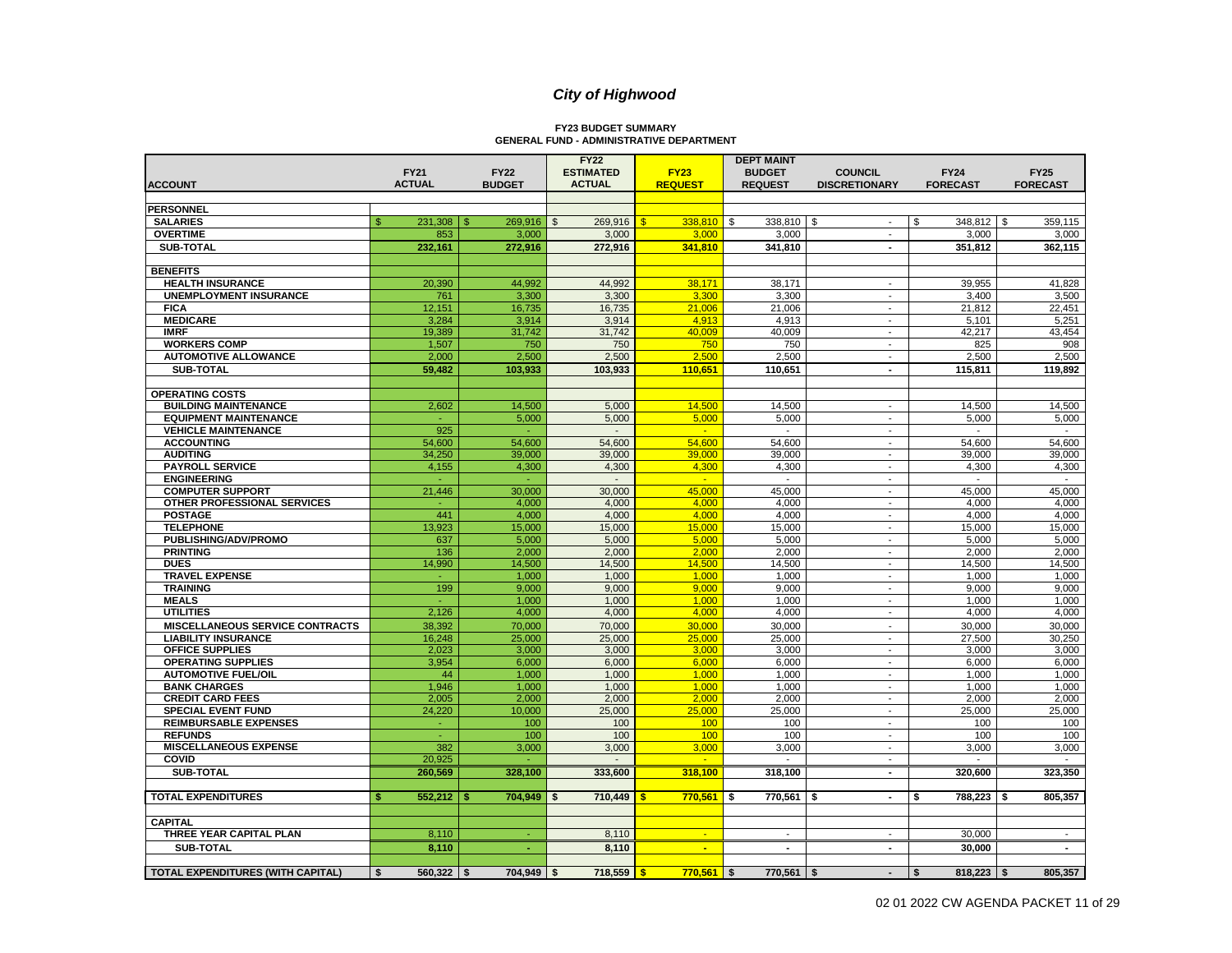#### **FY23 BUDGET SUMMARY GENERAL FUND - LEGAL DEPARTMENT**

| <b>ACCOUNT</b>                              | <b>FY21</b><br><b>ACTUAL</b> |     | <b>FY22</b><br><b>BUDGET</b> | <b>FY22</b><br><b>ESTIMATED</b><br><b>ACTUAL</b> | <b>FY23</b><br><b>REQUEST</b><br><b>REQUEST</b> | <b>DEPT MAINT</b><br><b>BUDGET</b><br><b>REQUEST</b> | <b>COUNCIL</b><br><b>DISCRETIONARY</b> | <b>FY24</b><br><b>FORECAST</b> | <b>FY25</b><br><b>FORECAST</b> |
|---------------------------------------------|------------------------------|-----|------------------------------|--------------------------------------------------|-------------------------------------------------|------------------------------------------------------|----------------------------------------|--------------------------------|--------------------------------|
|                                             |                              |     |                              |                                                  |                                                 |                                                      |                                        |                                |                                |
| <b>LEGAL</b>                                |                              |     |                              |                                                  |                                                 |                                                      |                                        |                                |                                |
| <b>CITY ATTORNEY - GENERAL CORP MATTERS</b> | 65,857                       | ם ו | 110.000                      | 90,000                                           | 140,000                                         | 140,000                                              |                                        | 140.000                        | 140,000                        |
| <b>CITY PROSECUTOR - PROSECUTION</b>        | 3,740                        |     | 15,000                       | 10,000                                           | 15,000                                          | 15,000                                               |                                        | 15,000                         | 15,000                         |
| <b>CITY PROSECUTOR - RETAINER</b>           | 9,600                        |     | 9,600                        | 9,600                                            | 9,600                                           | 9,600                                                |                                        | 9,600                          | 9,600                          |
| <b>LEGAL ZONING</b>                         | 6,191                        |     | 6,000                        | 6,000                                            |                                                 |                                                      |                                        |                                |                                |
| <b>LAWSUIT SETTLEMENT</b>                   | 1,560                        |     | 20,000                       | 25,000                                           |                                                 |                                                      |                                        |                                |                                |
|                                             |                              |     |                              |                                                  |                                                 |                                                      |                                        |                                |                                |
| <b>TOTAL EXPENDITURES</b>                   | $86,948$   \$                |     | $160,600$ $\mid$ \$          | 140,600                                          | $164,600$ $\sqrt$                               | $164,600$ \$                                         |                                        | $164,600$ $\sqrt{5}$           | 164,600                        |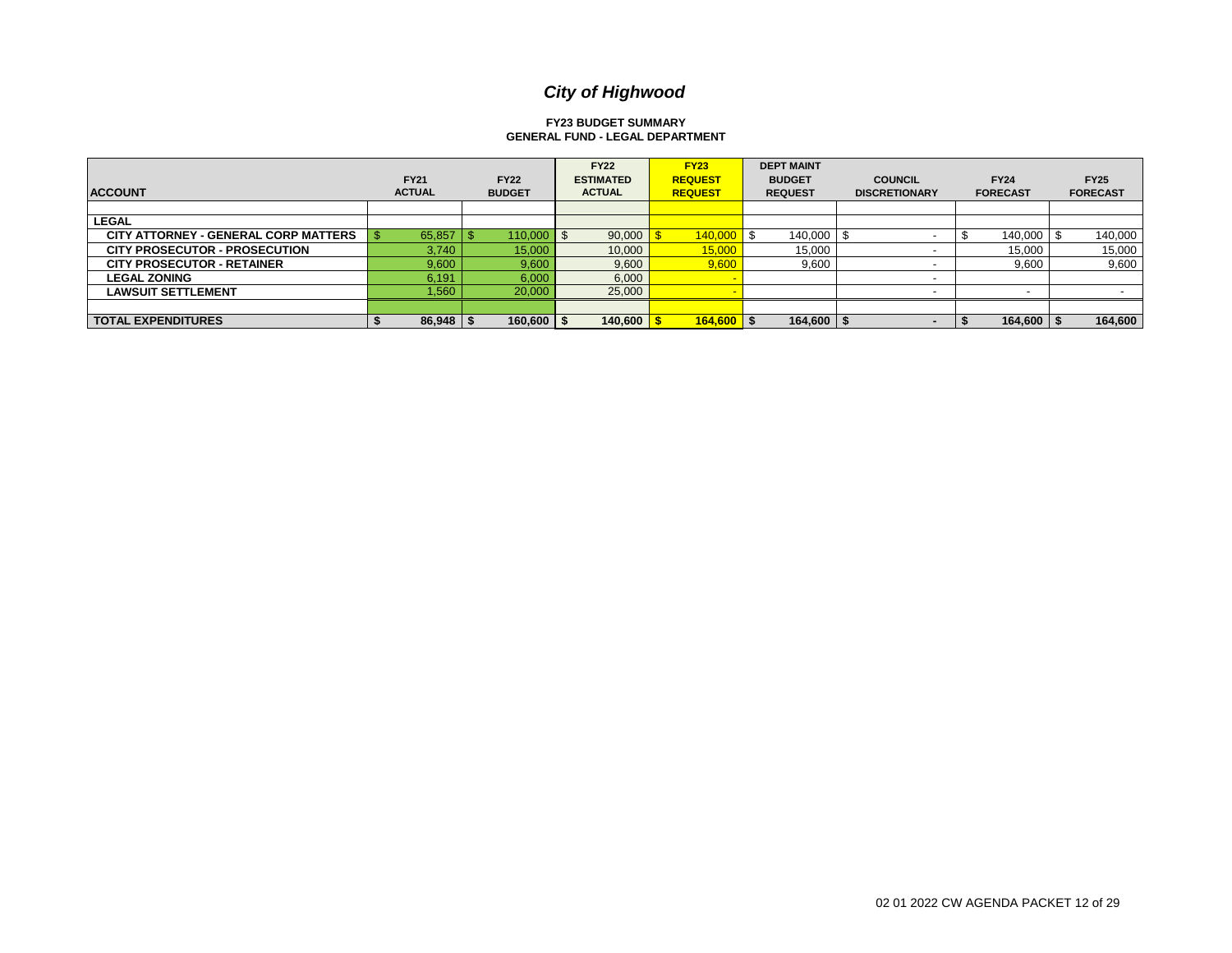#### **FY23 BUDGET SUMMARY GENERAL FUND - POLICE DEPARTMENT**

|                                       | <b>FY21</b>   | <b>FY22</b>            | <b>FY22</b><br><b>ESTIMATED</b> | <b>FY23</b><br><b>REQUEST</b> | <b>DEPT MAINT</b><br><b>BUDGET</b> | <b>COUNCIL</b>                   | <b>FY24</b>     | <b>FY25</b>     |
|---------------------------------------|---------------|------------------------|---------------------------------|-------------------------------|------------------------------------|----------------------------------|-----------------|-----------------|
| <b>ACCOUNT</b>                        | <b>ACTUAL</b> | <b>BUDGET</b>          | <b>ACTUAL</b>                   | <b>REQUEST</b>                | <b>REQUEST</b>                     | <b>DISCRETIONARY</b>             | <b>FORECAST</b> | <b>FORECAST</b> |
|                                       |               |                        |                                 |                               |                                    |                                  |                 |                 |
| <b>PERSONNEL</b>                      |               |                        |                                 |                               |                                    |                                  |                 |                 |
| <b>SALARIES - FULL-TIME</b>           | ድ<br>911,069  | 1,041,569<br>- \$      | 1,041,569<br>$\mathfrak{S}$     | $\sqrt{3}$<br>1,021,448       | 1,021,448<br><b>S</b>              | - \$<br>$\overline{\phantom{a}}$ | 1,052,091<br>\$ | 1,083,654<br>\$ |
| <b>SALARIES - PART-TIME</b>           | 66,175        | 90,045                 | 90,045                          | 100.000                       | 100,000                            | $\blacksquare$                   | 110,000         | 120,000         |
| <b>OVER-TIME</b>                      | 203,314       | 120,000                | 160,000                         | 150,000                       | 150,000                            |                                  |                 | 150,000         |
|                                       |               |                        |                                 |                               |                                    |                                  | 150,000         |                 |
| <b>SUB-TOTAL</b>                      | 1,180,558     | 1,251,614              | 1,291,614                       | 1,271,448                     | 1,271,448                          | $\sim$                           | 1,312,091       | 1,353,654       |
| <b>BENEFITS</b>                       |               |                        |                                 |                               |                                    |                                  |                 |                 |
| <b>HEALTH INSURANCE</b>               | 163,797       | 150,659                | 150,659                         | 175,370                       | 175,370                            | $\blacksquare$                   | 181,670         | 192,570         |
| <b>UNEMPLOYMENT INSURANCE</b>         | 1,167         | 11,500                 | 11,500                          | 11,500                        | 11,500                             | $\sim$                           | 11,500          | 11,500          |
| <b>FICA</b>                           | 4,573         | 7,500                  | 7,500                           | 12,000                        | 12,000                             | $\overline{\phantom{a}}$         | 12,000          | 12,000          |
| POLICE PENSION CONTRIBUTION           | 323,053       | 372,213                | 372,213                         | 290,773                       | 290,773                            | $\overline{a}$                   | 311,127         | 332,906         |
| <b>MEDICARE</b>                       | 16,550        | 14,305                 | 14,305                          | 18,000                        | 18,000                             | $\overline{\phantom{a}}$         | 19,025          | 19,628          |
| <b>IMRF</b>                           | 4,164         | 6,000                  | 6.000                           | 6,266                         | 6,266                              | $\sim$                           | 6,204           | 6,266           |
| <b>WORKERS COMP</b>                   | 52,992        | 49,910                 | 49,910                          | 49,910                        | 49,910                             | $\blacksquare$                   | 54,901          | 60,391          |
| <b>SUB-TOTAL</b>                      | 566.296       | 612.087                | 612.087                         | 563.819                       | 563.819                            | $\blacksquare$                   | 596.427         | 635.261         |
|                                       |               |                        |                                 |                               |                                    |                                  |                 |                 |
| <b>OPERATING COSTS</b>                |               |                        |                                 |                               |                                    |                                  |                 |                 |
| <b>BUILDING MAINTENANCE</b>           | 2,618         | 5,000                  | 5,000                           | 5,000                         | 5,000                              | $\overline{a}$                   | 5,000           | 5,000           |
| <b>EQUIPMENT MAINTENANCE</b>          | 339           | 3,000                  | 3,000                           | 3,000                         | 3,000                              | $\overline{\phantom{a}}$         | 3,000           | 3,000           |
| <b>VEHICLE MAINTENANCE</b>            | 12,079        | 10,000                 | 10.000                          | 10.000                        | 10.000                             | $\sim$                           | 10,000          | 10,000          |
| <b>ADMINISTRATIVE HEARING SERVICE</b> | ÷.            | 1,000                  | $\sim$                          | 1,000                         | 1,000                              | $\sim$                           | 1,000           | 1,000           |
| OTHER PROFESSIONAL SERVICES           |               | 7,000                  | 7,000                           | 7,000                         | 7,000                              | $\sim$                           | 7,000           | 7,000           |
| <b>POSTAGE</b>                        | 96            | 500                    | 500                             | 500                           | 500                                | $\sim$                           | 500             | 500             |
| <b>TELEPHONE</b>                      | 18,025        | 15,000                 | 15.000                          | 15.000                        | 15,000                             | $\sim$                           | 15,000          | 15,000          |
| PUBLISHING/ADV/PROMO                  |               | 1,000                  | 1,000                           | 1,000                         | 1,000                              |                                  | 1,000           | 1,000           |
| <b>PRINTING</b>                       |               | 700                    | 700                             | 700                           | 700                                | $\mathbf{r}$                     | 700             | 700             |
| <b>COMMUNICATIONS</b>                 | 6,389         | 3,000                  | 3,000                           | 3,000                         | 3,000                              | $\mathbf{r}$                     | 3,000           | 3,000           |
| <b>DISPATCHING</b>                    | 152,618       | 160,000                | 160,000                         | 165,851                       | 165,851                            | $\blacksquare$                   | 170,827         | 175,951         |
| <b>DUES</b>                           | 24.382        | 20,000                 | 20.000                          | 20,000                        | 20.000                             | $\sim$                           | 20.000          | 20.000          |
| <b>TRAVEL</b>                         | 1,492         | 500                    | 500                             | 500                           | 500                                | $\overline{\phantom{a}}$         | 500             | 500             |
| <b>TRAINING</b>                       | 7,575         | 15,000                 | 10,000                          | 15,000                        | 15,000                             | $\blacksquare$                   | 10,000          | 10,000          |
| <b>UTILITIES</b>                      |               | 1,500                  | 1,500                           | 1,500                         | 1,500                              | $\overline{\phantom{a}}$         | 1,500           | 1,500           |
| <b>MISC. SERVICE CONTRACTS</b>        | 16,878        | 14,500                 | 14,500                          | 14,500                        | 14,500                             | $\overline{\phantom{a}}$         | 14,500          | 14,500          |
| <b>LIABILITY INSURANCE</b>            | 38,548        | 41,435                 | 41,435                          | 41,435                        | 41,435                             | $\sim$                           | 45,579          | 50,136          |
| OFFICE SUPPLIES                       | 1,311         | 2,000                  | 2,000                           | 2,000                         | 2,000                              | $\sim$                           | 2,000           | 2,000           |
| <b>OPERATING SUPPLIES</b>             | 4,501         | 5,000                  | 5,000                           | 5,000                         | 5,000                              | $\overline{\phantom{a}}$         | 5,000           | 5,000           |
| <b>UNIFORMS</b>                       | 6.883         | 10,000                 | 10.000                          | 10,000                        | 10,000                             | $\blacksquare$                   | 10.000          | 10,000          |
| <b>AUTO FUEL/OIL</b>                  | 17,583        | 30,000                 | 30,000                          | 30,000                        | 30,000                             | $\sim$                           | 30,000          | 30,000          |
| <b>REIMBURSEBALE</b>                  | 28            |                        |                                 | $\mathbf{r}$                  |                                    | $\overline{\phantom{a}}$         |                 |                 |
| SUB-TOTAL                             | 311,345       | 346,135                | 340,135                         | 351,986                       | 351,986                            | $\sim$                           | 356,105         | 365,788         |
|                                       |               |                        |                                 |                               |                                    |                                  |                 |                 |
| <b>TOTAL EXPENDITURES</b>             | 2,058,199     | 2,209,836              | 2,243,836<br>\$                 | 2.187.253<br>-\$              | 2,187,253<br>l s                   | \$<br>$\sim$                     | 2,264,623<br>\$ | 2,354,702<br>\$ |
|                                       |               |                        |                                 |                               |                                    |                                  |                 |                 |
| <b>CAPITAL</b>                        |               |                        |                                 |                               |                                    |                                  |                 |                 |
| THREE YEAR CAPITAL PLAN               | 39,436.00     | 55,000                 |                                 | 455,000                       | 455,000                            | $\sim$                           | $\sim$          | $\sim$          |
| <b>SUB-TOTAL</b>                      | 39,436.00     | 55,000                 | $\overline{\phantom{a}}$        | 455,000                       | 455,000                            | $\blacksquare$                   | ٠               | $\blacksquare$  |
|                                       |               |                        |                                 |                               |                                    |                                  |                 |                 |
| TOTAL EXPENDITURES (WITH CAPITAL)     | 2,097,635     | $2,264,836$ \$<br>- \$ | 2,243,836                       | $2,642,253$ \$<br>$\cdot$     | 2,642,253                          | -\$<br>$\blacksquare$            | 2,264,623<br>Ŝ. | 2,354,702<br>\$ |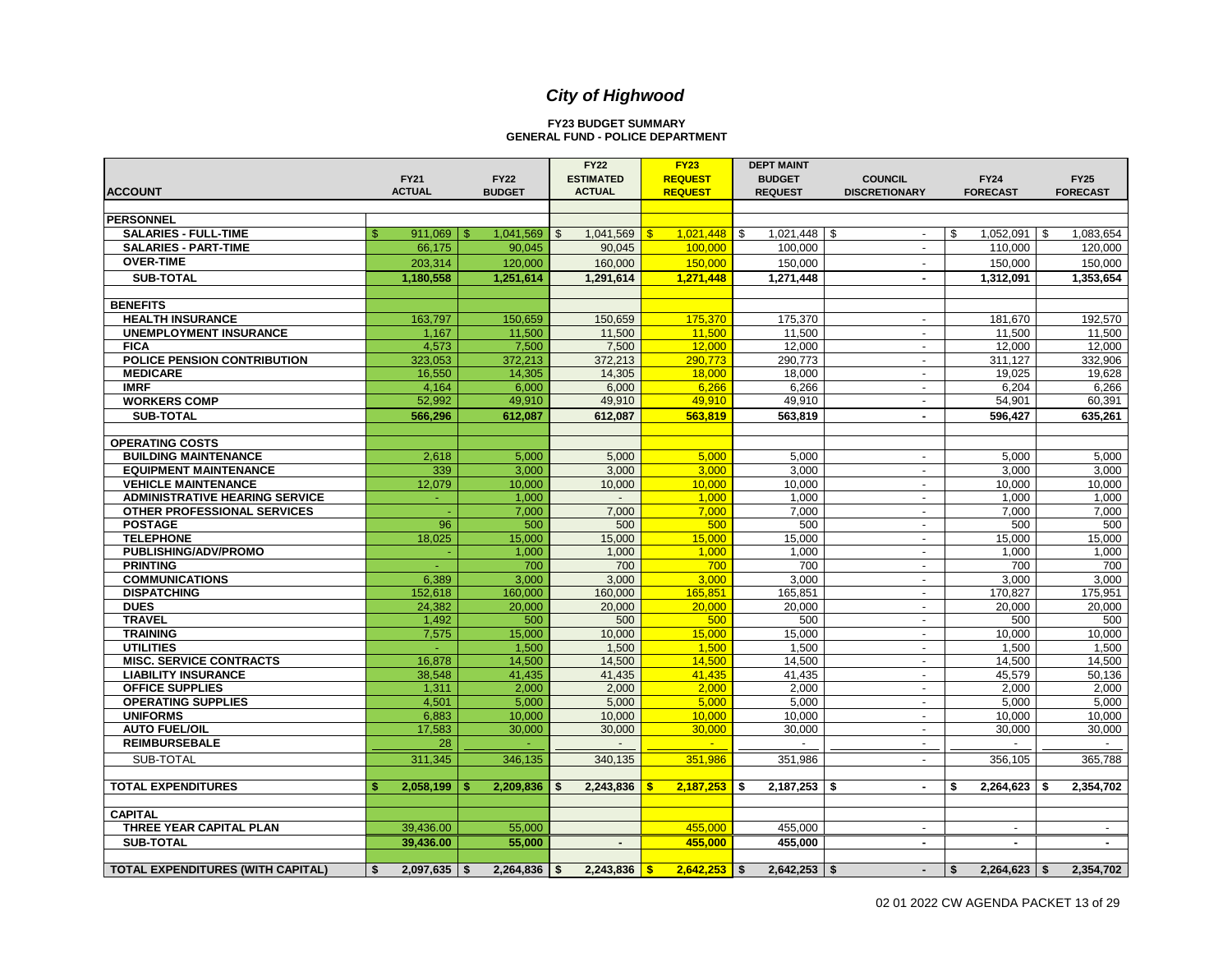#### **FY23 BUDGET SUMMARY GENERAL FUND - FIRE DEPARTMENT**

| <b>ACCOUNT</b>                    | <b>FY21</b><br><b>ACTUAL</b> | <b>FY22</b><br><b>BUDGET</b> | <b>FY22</b><br><b>ESTIMATED</b><br><b>ACTUAL</b> | <b>FY22</b><br><b>REQUEST</b> | <b>DEPT MAINT</b><br><b>BUDGET</b><br><b>REQUEST</b> | <b>COUNCIL</b><br><b>DISCRETIONARY</b> | <b>FY24</b><br><b>FORECAST</b> | <b>FY25</b><br><b>FORECAST</b> |
|-----------------------------------|------------------------------|------------------------------|--------------------------------------------------|-------------------------------|------------------------------------------------------|----------------------------------------|--------------------------------|--------------------------------|
|                                   |                              |                              |                                                  |                               |                                                      |                                        |                                |                                |
| <b>BENEFITS</b>                   |                              |                              |                                                  |                               |                                                      |                                        |                                |                                |
| <b>PENSION</b>                    | $106, 177$   \$              | $122,946$ \$                 | 106,735                                          |                               |                                                      |                                        | 125,389                        | 134,166<br>.ზ                  |
| <b>SUB-TOTAL</b>                  | 106,177                      | 122,946                      | 106,735                                          | 117,186                       | 117,186                                              |                                        | 125,389                        | 134,166                        |
|                                   |                              |                              |                                                  |                               |                                                      |                                        |                                |                                |
| <b>OPERATING COSTS</b>            |                              |                              |                                                  |                               |                                                      |                                        |                                |                                |
| <b>DISPATCHING</b>                | 3,739                        |                              |                                                  | $\sim$                        | $\overline{\phantom{0}}$                             |                                        | -                              |                                |
| <b>MISC. CONTRACTUAL SERVICES</b> | 620,420                      | 672,330                      | 672,330                                          | 672,330                       | 672,330                                              |                                        | 692,500                        | 713,275                        |
| <b>SUB-TOTAL</b>                  | 624,159                      | 672,330                      | 672,330                                          | 672,330                       | 672,330                                              |                                        | 692,500                        | 713,275                        |
|                                   |                              |                              |                                                  |                               |                                                      |                                        |                                |                                |
| <b>TOTAL EXPENDITURES</b>         | 730,336   \$                 | 795,276   \$                 | 779,065                                          | $789,516$ $\sqrt$             | $789.516$   \$                                       |                                        | 817,889                        | 847.441                        |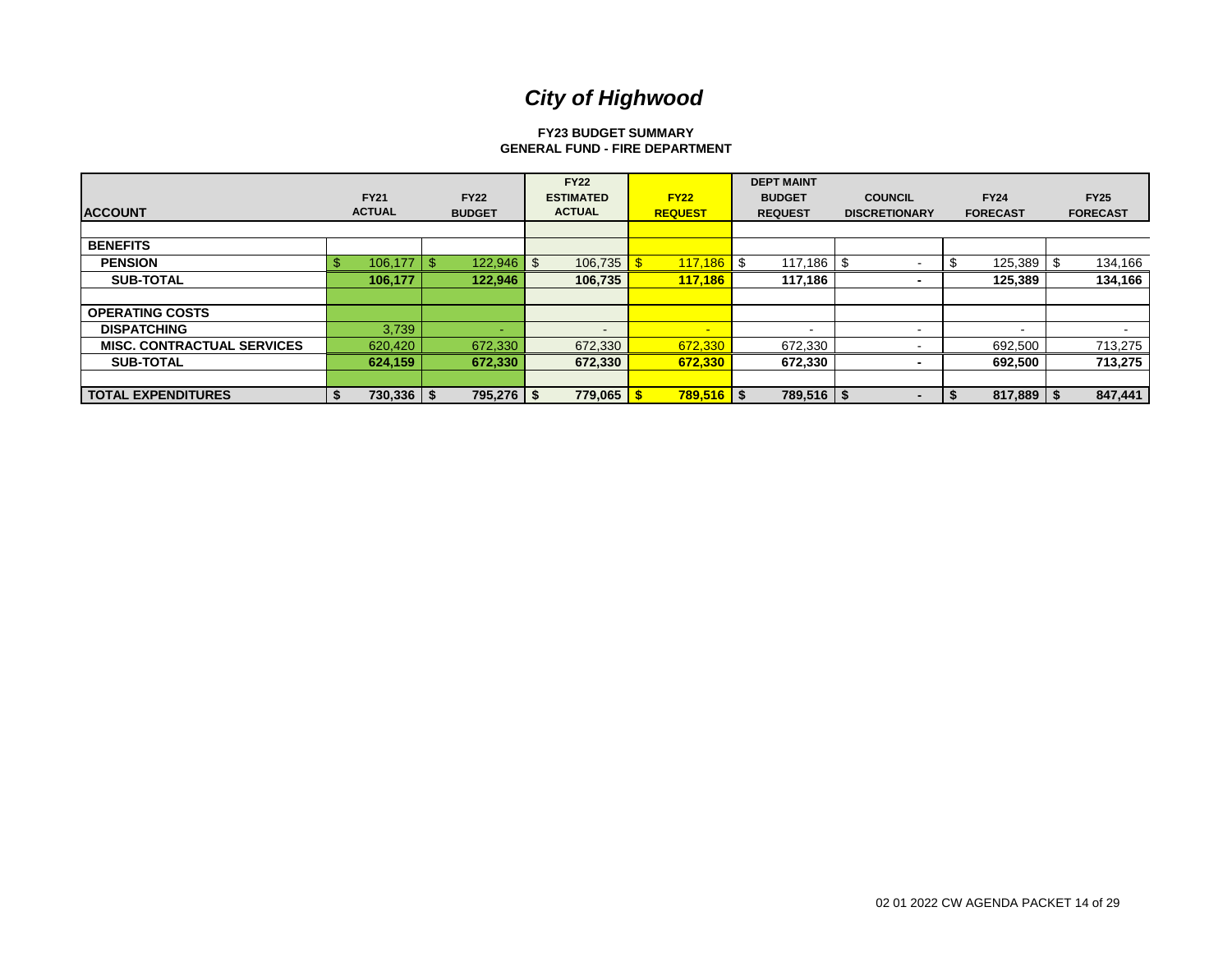#### **FY23 BUDGET SUMMARY GENERAL FUND - STREETS DEPARTMENT**

|                                                 |                        |                        | <b>FY22</b>              |                | <b>DEPT MAINT</b>   |                          |                    |                 |
|-------------------------------------------------|------------------------|------------------------|--------------------------|----------------|---------------------|--------------------------|--------------------|-----------------|
|                                                 | <b>FY21</b>            | <b>FY22</b>            | <b>ESTIMATED</b>         | <b>FY22</b>    | <b>BUDGET</b>       | <b>COUNCIL</b>           | <b>FY24</b>        | <b>FY25</b>     |
| <b>IACCOUNT</b>                                 | <b>ACTUAL</b>          | <b>BUDGET</b>          | <b>ACTUAL</b>            | <b>REQUEST</b> | <b>REQUEST</b>      | <b>DISCRETIONARY</b>     | <b>FORECAST</b>    | <b>FORECAST</b> |
| <b>PERSONNEL</b>                                |                        |                        |                          |                |                     |                          |                    |                 |
| <b>SALARIES - FULL-TIME</b>                     | \$<br>64,648           | 64.018<br>$\mathbb{S}$ | $\mathfrak{L}$<br>64.018 | 65.939         | $65,939$ \$<br>l \$ | $\sim$                   | $72,532$ \$<br>-\$ | 74,708          |
| <b>SALARIES - PART-TIME</b>                     | 4.441                  | 10.000                 | 10.000                   | 10.000         | 10.000              | $\sim$                   | 10.000             | 10,000          |
| <b>OVERTIME</b>                                 | 9,025                  | 18,000                 | 18,000                   | 22,000         | 22,000              |                          | 22,000             | 22,000          |
| <b>SUB-TOTAL</b>                                | 78.114                 | 92.018                 | 92.018                   | 97.939         | 97.939              | $\sim$                   | 104.532            | 106.708         |
|                                                 |                        |                        |                          |                |                     |                          |                    |                 |
| <b>BENEFITS</b>                                 |                        |                        |                          |                |                     |                          |                    |                 |
| <b>HEALTH INSURANCE</b>                         | 4,833                  | 2,145                  | 2.145                    | 2.145          | 2.145               |                          | 2.500              | 2.500           |
| <b>UNEMPLOYMENT INSURANCE</b>                   | 109                    | 1,000                  | 1,000                    | 1,000          | 1,000               | $\sim$                   | 1,000              | 1,000           |
| <b>FICA</b>                                     | 4.788                  | 5.705                  | 5.705                    | 6.072          | 6.072               |                          | 6.481              | 6.616           |
| <b>MEDICARE</b>                                 | 1,120                  | 1,334                  | 1,334                    | 956            | 956                 | $\sim$                   | 1.052              | 1,547           |
| <b>IMRF</b>                                     | 6,161                  | 11,042                 | 11,042                   | 11,753         | 11,753              |                          | 12,544             | 12,805          |
| <b>AUTO ALLOWANCE</b>                           | 99                     |                        |                          | $\mathbf{u}$   |                     | $\sim$                   |                    |                 |
| <b>WORKERS COMP</b>                             | 16.260                 | 14.000                 | 14.000                   | 14,000         | 14,000              |                          | 15,400             | 16,940          |
| <b>SUB-TOTAL</b>                                | 33,370                 | 35.226                 | 35.227                   | 35,926         | 35.926              | $\sim$                   | 38,977             | 41,409          |
|                                                 |                        |                        |                          |                |                     |                          |                    |                 |
| <b>OPERATING COSTS</b>                          |                        |                        |                          |                |                     |                          |                    |                 |
| <b>BUILDING MAINTENANCE</b>                     | 16,982                 | 12,000                 | 12,000                   | 12.000         | 12,000              |                          | 12,000             | 12,000          |
| <b>EQUIPMENT MAINTENANCE</b>                    | 17,794                 | 20,000                 | 20,000                   | 20,000         | 20.000              |                          | 20.000             | 20,000          |
| <b>VEHICLE MAINTENANCE</b>                      | 4,795                  | 10,000                 | 10,000                   | 10,000         | 10,000              | $\sim$                   | 10,000             | 10,000          |
| <b>OTHER MAINTENANCE</b>                        | ÷                      | 5,000                  | 5,000                    | 5,000          | 5,000               | $\overline{\phantom{a}}$ | 5,000              | 5,000           |
| <b>STREET &amp; SIDEWALK REPAIR</b>             | 84,390                 | 120.000                | 120.000                  | 120.000        | 120.000             | $\sim$                   | 120.000            | 120.000         |
| <b>STREET LIGHT REPAIRS</b>                     | 41,370                 | 25,000                 | 25,000                   | 25,000         | 25,000              | $\sim$                   | 25,000             | 25,000          |
| <b>STORM SEWER REPAIR</b>                       | 42.795                 | 55.000                 | 55.000                   | 55,000         | 55.000              | $\sim$                   | 55.000             | 55.000          |
| <b>ENGINEERING FEES</b>                         | 9,506                  | 30,000                 | 50,000                   | 50,000         | 50.000              |                          | 50.000             | 50,000          |
| OTHER PROFESSIONAL SERVICES<br><b>TELEPHONE</b> | 21,447                 | 24,000                 | 24,000                   | 24,000         | 24,000              | $\overline{\phantom{a}}$ | 24,000             | 24,000          |
| <b>PUBLISHING</b>                               | 1,121                  | 2.700<br>500           | 2,700                    | 2.700          | 2,700<br>500        | $\sim$                   | 2,700<br>500       | 2,700<br>500    |
| <b>TRAINING</b>                                 | ÷.<br>$\omega_{\rm c}$ | 500                    | $\sim$<br>$\sim$         | 500<br>500     | 500                 | $\sim$<br>$\sim$         | 500                | 500             |
| <b>DUES</b>                                     | ÷.                     | 500                    | $\sim$                   | 500            | 500                 | $\sim$                   | 500                | 500             |
| <b>UTILITIES</b>                                | 92,235                 | 70,000                 | 70,000                   | 70,000         | 70,000              |                          | 70.000             | 70.000          |
| <b>MISCELLANEOUS SERVICE CONTRACTS</b>          | 130,536                | 125,000                | 125,000                  | 125,000        | 125,000             | $\overline{\phantom{a}}$ | 125,000            | 125,000         |
| <b>MISCELLANEOUS HAULING DIRT DUMP</b>          | 28.087                 | 45,000                 | 45,000                   | 45.000         | 45,000              | $\sim$                   | 45,000             | 45,000          |
| <b>LIABILITY INSURANCE</b>                      | 15,816                 | 17,000                 | 17,000                   | 17,000         | 17.000              | $\sim$                   | 18.700             | 20,570          |
| <b>OFFICE SUPPLIES</b>                          | 159                    | 250                    | 200                      | 250            | 250                 | $\overline{\phantom{a}}$ | 250                | 250             |
| <b>OPERATING SUPPLIES</b>                       | 7.463                  | 10.000                 | 10,000                   | 10.000         | 10.000              | $\overline{\phantom{a}}$ | 10.000             | 10,000          |
| <b>SUPPLIES - BUILDING &amp; GROUNDS</b>        |                        | 1,500                  | 1,500                    | 1,500          | 1,500               |                          | 1,500              | 1,500           |
| <b>UNIFORMS</b>                                 | 99                     | 1.000                  | 700                      | 1.000          | 1.000               | $\overline{\phantom{a}}$ | 1.000              | 1,000           |
| <b>TRAFFIC CONTROL SIGNS</b>                    | 6,808                  | 23.000                 | 23.000                   | 10.000         | 10.000              | $\sim$                   | 10.000             | 10.000          |
| <b>AUTO FUEL/OIL</b>                            | 5,239                  | 10,000                 | 15,000                   | 15,000         | 15,000              | $\overline{\phantom{a}}$ | 15,000             | 15,000          |
| <b>EQUIPMENT RENTAL</b>                         | 704                    | 4.500                  | 4.500                    | 4.500          | 4.500               | $\sim$                   | 4.500              | 4.500           |
| <b>FORESTRY</b>                                 | 20,005                 | 30,000                 | 30,000                   | 30.000         | 30.000              | $\sim$                   | 30,000             | 30,000          |
| <b>EVERTS PARK</b>                              | 2,786                  | 10,000                 | 25,000                   | 10,000         | 10,000              |                          | 10,000             | 10,000          |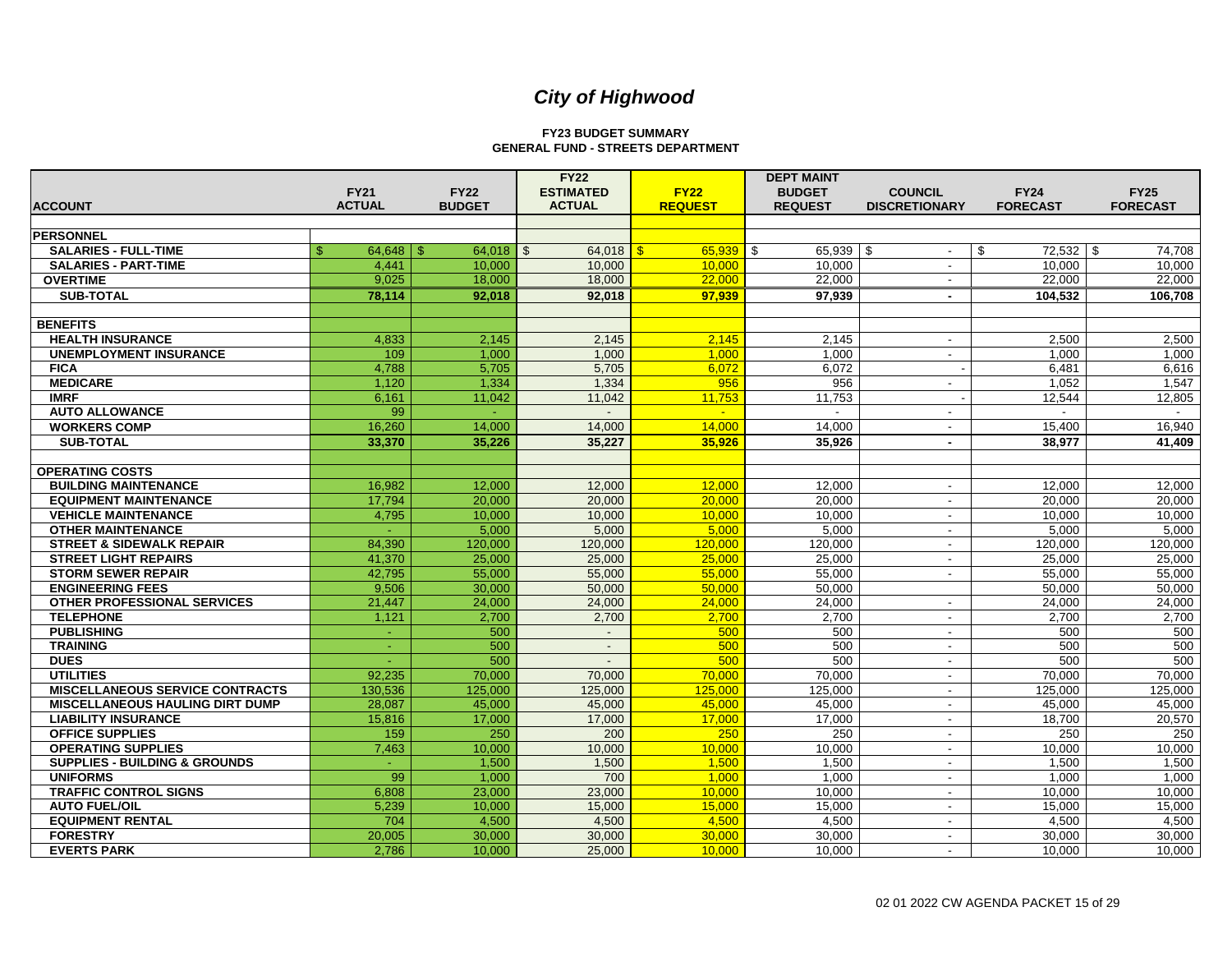#### **FY23 BUDGET SUMMARY GENERAL FUND - STREETS DEPARTMENT**

|                                          |               |                | <b>FY22</b>      |                | <b>DEPT MAINT</b> |                      |                 |                 |
|------------------------------------------|---------------|----------------|------------------|----------------|-------------------|----------------------|-----------------|-----------------|
|                                          | <b>FY21</b>   | <b>FY22</b>    | <b>ESTIMATED</b> | <b>FY22</b>    | <b>BUDGET</b>     | <b>COUNCIL</b>       | <b>FY24</b>     | <b>FY25</b>     |
| <b>ACCOUNT</b>                           | <b>ACTUAL</b> | <b>BUDGET</b>  | <b>ACTUAL</b>    | <b>REQUEST</b> | <b>REQUEST</b>    | <b>DISCRETIONARY</b> | <b>FORECAST</b> | <b>FORECAST</b> |
| <b>COMMUNITY BEAUTIFICATION</b>          | 9,340         | 5,000          | 15,000           | 5,000          | 5,000             |                      | 5,000           | 5,000           |
| <b>HOLIDAY LIGHTING</b>                  | 885           | 5,000          | 5,000            | 5,000          | 5,000             |                      | 5,000           | 5,000           |
| <b>MISCELLANEOUS EXPENSE</b>             |               | 1,000          | 500              | 1,000          | 1,000             |                      | 1,000           | 1,000           |
| <b>SUB-TOTAL</b>                         | 560,362       | 663,450        | 711,100          | 675.450        | 675.450           |                      | 677.150         | 679.020         |
|                                          |               |                |                  |                |                   |                      |                 |                 |
| <b>TOTAL EXPENDITURES</b>                | 671,846       | $790,694$   \$ | 838,345          | $809,314$ \$   | $809,314$   \$    |                      | 820,659         | 827,137         |
|                                          |               |                |                  |                |                   |                      |                 |                 |
| <b>CAPITAL</b>                           |               |                |                  |                |                   |                      |                 |                 |
| THREE YEAR CAPITAL PLAN                  | 406,061       | 15,000         | 15,000           | 15,000         | 15,000            |                      | 15,000          | 15,000          |
| <b>SUB-TOTAL</b>                         | 406.061       | 15,000         | 15,000           | 15.000         | 15,000            |                      | 15,000          | 15,000          |
|                                          |               |                |                  |                |                   |                      |                 |                 |
| <b>TOTAL EXPENDITURES (WITH CAPITAL)</b> | 1,077,907     | $805,694$ \$   | 853,345          | $824.314$ \ \$ | $824,314$ \ \$    |                      | 835,659         | 842.137         |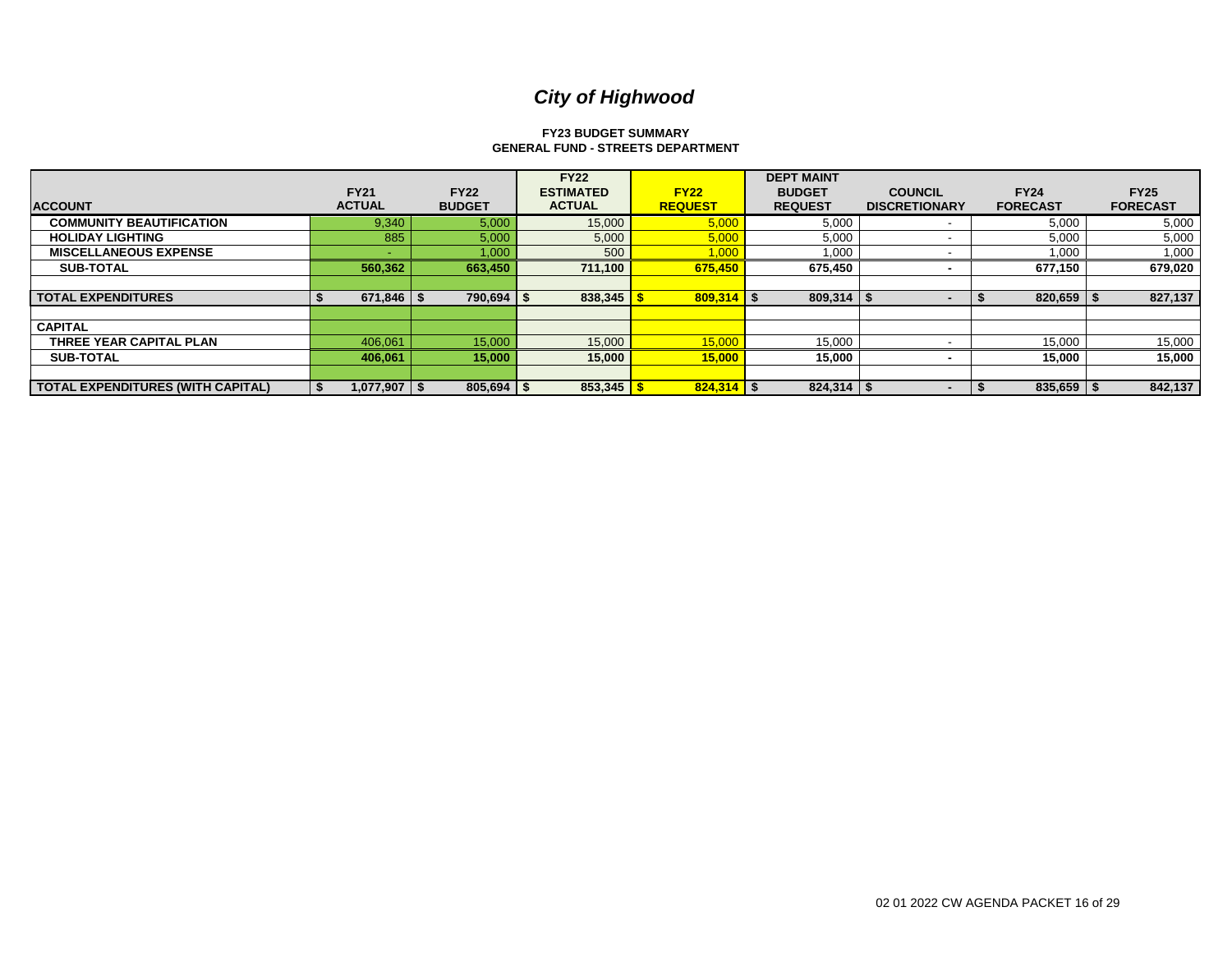## **FY23 BUDGET SUMMARY GENERAL FUND - BUILDING DEPARTMENT**

|                                 |                     |                | <b>FY22</b>              |                          | <b>DEPT MAINT</b>            |                      |                                     |                           |
|---------------------------------|---------------------|----------------|--------------------------|--------------------------|------------------------------|----------------------|-------------------------------------|---------------------------|
|                                 | <b>FY21</b>         | <b>FY22</b>    | <b>ESTIMATED</b>         | <b>FY22</b>              | <b>BUDGET</b>                | <b>COUNCIL</b>       | <b>FY24</b>                         | <b>FY25</b>               |
| <b>ACCOUNT</b>                  | <b>ACTUAL</b>       | <b>BUDGET</b>  | <b>ACTUAL</b>            | <b>REQUEST</b>           | <b>REQUEST</b>               | <b>DISCRETIONARY</b> | <b>FORECAST</b>                     | <b>FORECAST</b>           |
|                                 |                     |                |                          |                          |                              |                      |                                     |                           |
| <b>PERSONNEL</b>                |                     |                |                          |                          |                              |                      |                                     |                           |
| <b>FULL TIME BUILDING</b>       | \$<br>39,704        | -\$            |                          | $\mathbf{\$}$            | $\sqrt[6]{\frac{1}{2}}$<br>÷ | \$                   | $\boldsymbol{\mathsf{S}}$<br>$\sim$ | $\boldsymbol{\mathsf{S}}$ |
| <b>PART TIME BUILDING</b>       |                     |                |                          | $\blacksquare$           | $\overline{\phantom{a}}$     | $\sim$               | $\blacksquare$                      |                           |
| <b>SUB-TOTAL</b>                | 39,704              | ÷.             |                          | $\blacksquare$           | ۰                            | $\blacksquare$       | $\blacksquare$                      | ۰.                        |
|                                 |                     |                |                          |                          |                              |                      |                                     |                           |
| <b>BENEFITS</b>                 |                     |                |                          |                          |                              |                      |                                     |                           |
| <b>HEALTH INSURANCE</b>         | 6,689               | ÷              |                          | $\blacksquare$           | $\blacksquare$               | $\sim$               | $\blacksquare$                      |                           |
| <b>UNEMPLOYMENT INSURANCE</b>   | 41                  | 100            |                          | $\blacksquare$           |                              | $\blacksquare$       |                                     |                           |
| <b>FICA</b>                     | 2,505               | ÷.             |                          | $\blacksquare$           | $\blacksquare$               | $\blacksquare$       | $\sim$                              | $\blacksquare$            |
| <b>MEDICARE</b>                 | 586                 |                |                          | $\overline{\phantom{0}}$ | $\blacksquare$               | ÷.                   | $\blacksquare$                      |                           |
| <b>IMRF</b>                     | 3,743               |                |                          | $\blacksquare$           |                              | $\blacksquare$       | $\blacksquare$                      |                           |
| <b>WORKERS COMP</b>             | 4,024               | 3,500          | 3,200                    | 3,500                    | 3,500                        | $\sim$               |                                     |                           |
| <b>SUB-TOTAL</b>                | 17,588              | 3,600          | 3,200                    | 3,500                    | 3,500                        | $\blacksquare$       |                                     |                           |
|                                 |                     |                |                          |                          |                              |                      |                                     |                           |
| <b>OPERATING COSTS</b>          |                     |                |                          |                          |                              |                      |                                     |                           |
| <b>VEHICLE MAINTENANCE</b>      |                     |                | $\blacksquare$           | $\blacksquare$           | $\blacksquare$               | $\sim$               |                                     |                           |
| <b>POSTAGE</b>                  | 223                 | 1,000          | 500                      | 1,000                    | 1,000                        | $\sim$               | 1,000                               | 1,000                     |
| <b>TELEPHONE</b>                | 762                 |                |                          | $\mathbf{r}$             |                              |                      |                                     |                           |
| <b>PRINTING</b>                 | ٠                   | 1,000          | 500                      | 1,000                    | 1,000                        | $\blacksquare$       | 1,000                               | 1,000                     |
| <b>TRAINING</b>                 | ÷                   | 2,000          | $\overline{\phantom{a}}$ | 2,000                    | 2,000                        | $\sim$               | 2,000                               | 2,000                     |
| <b>MISC. SERVICES CONTRACTS</b> |                     |                |                          | $\mathbf{u}$             |                              | $\blacksquare$       |                                     |                           |
| <b>LIABILITY INSURANCE</b>      | 4,234               | 5,000          | 5,000                    | 5,000                    | 5,000                        | $\blacksquare$       | 5,000                               | 5,000                     |
| <b>OFFICE SUPPLIES</b>          |                     | 1,000          | 1,000                    | 1,000                    | 1,000                        | $\blacksquare$       | 1,000                               | 1,000                     |
| <b>OPERATING SUPPLIES</b>       | 14                  |                |                          | $\blacksquare$           | $\overline{\phantom{a}}$     |                      |                                     | $\sim$                    |
| <b>AUTOMOTIVE FUEL/OIL</b>      | 153                 |                |                          | $\blacksquare$           |                              | $\blacksquare$       |                                     |                           |
| <b>REIMBURSABLE EXPENSES</b>    | 64,752              | 140,000        | 95,000                   | 75,000                   | 75,000                       | $\sim$               | 75,000                              | 75,000                    |
| <b>MISC. CONTRACT SERVICES</b>  |                     | 10,000         |                          | 10,000                   | 10,000                       | ÷                    | 10,000                              | 10,000                    |
| <b>SUB-TOTAL</b>                | 70,138              | 160,000        | 102,000                  | 95,000                   | 95,000                       | $\blacksquare$       | 95,000                              | 95,000                    |
|                                 |                     |                |                          |                          |                              |                      |                                     |                           |
| <b>TOTAL EXPENDITURES</b>       | $127,430$ \ \$<br>S | $163,600$   \$ | $105,200$ \ \$           | $98,500$   \$            | $98,500$   \$                | $\blacksquare$       | $95,000$   \$<br>\$                 | 95,000                    |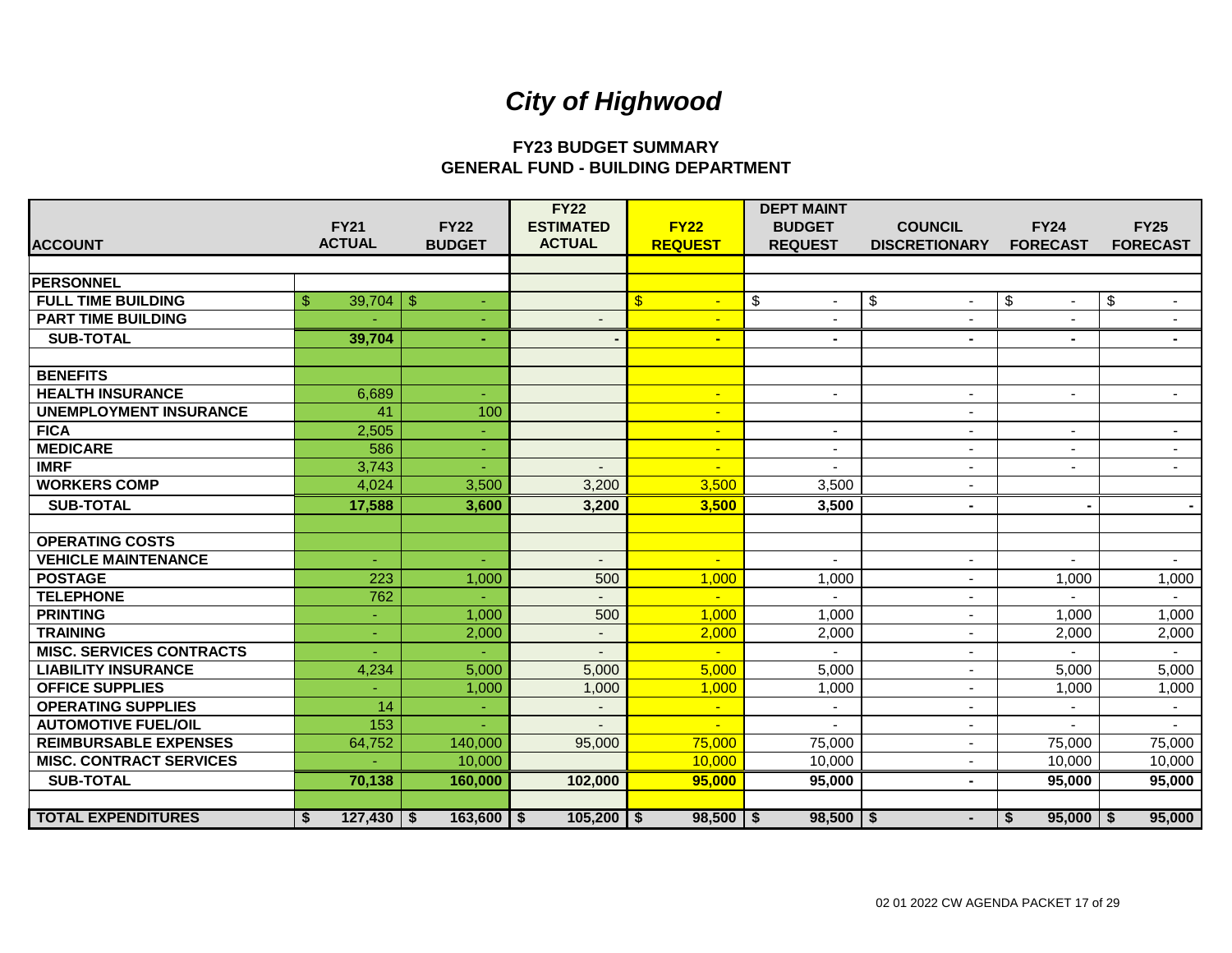#### **FY23 BUDGET SUMMARY GENERAL FUND - PARKS AND RECREATION DEPARTMENT**

|                                      |                      |                  | <b>FY22</b>             |                     | <b>DEPT MAINT</b>   |                          |                      |                 |
|--------------------------------------|----------------------|------------------|-------------------------|---------------------|---------------------|--------------------------|----------------------|-----------------|
|                                      | <b>FY21</b>          | <b>FY22</b>      | <b>ESTIMATED</b>        | <b>FY22</b>         | <b>BUDGET</b>       | <b>COUNCIL</b>           | <b>FY24</b>          | <b>FY25</b>     |
| <b>ACCOUNT</b>                       | <b>ACTUAL</b>        | <b>BUDGET</b>    | <b>ACTUAL</b>           | <b>REQUEST</b>      | <b>REQUEST</b>      | <b>DISCRETIONARY</b>     | <b>FORECAST</b>      | <b>FORECAST</b> |
|                                      |                      |                  |                         |                     |                     |                          |                      |                 |
| <b>PERSONNEL</b>                     |                      |                  |                         |                     |                     |                          |                      |                 |
| <b>SALARIES - PART-TIME</b>          | \$                   | $51,187$ \$      | $51,187$   \$           | 54,258              | $54,258$ \$<br>l \$ |                          | \$<br>$51,187$ \$    | 54,258          |
| <b>SUB-TOTAL</b>                     | 44,792               | 51,187           | 51,187                  | 54,258              | 54,258              |                          | 51,187               | 54,258          |
|                                      |                      |                  |                         |                     |                     |                          |                      |                 |
| <b>BENEFITS</b>                      |                      |                  |                         |                     |                     |                          |                      |                 |
| <b>HEALTH INSURANCE</b>              | 9,174                | 7,331            | 7,331                   | 7,767               | 7,767               |                          | 830                  | 400             |
| <b>UNEMPLOYMENT INSURANCE</b>        | 261                  | 1,000            | 1,000                   | 1,000               | 1,000               | $\sim$                   | 1,000                | 1,000           |
| <b>FICA</b>                          | 2,755                | 3,174            | 3,174                   | 3,364               | 3,364               | $\blacksquare$           | 3,174                | 3,364           |
| <b>MEDICARE</b>                      | 644                  | 742              | 742                     | 787                 | 787                 | $\overline{\phantom{a}}$ | 742                  | 787             |
| <b>IMRF</b>                          | 1,158                | 1,664            | 1,664                   | 1,764               | 1,764               | $\sim$                   | 1,664                | 1,764           |
| <b>WORKERS COMP</b>                  | 2,450                | 2,800            | 2,800                   | 2,800               | 2,800               | $\blacksquare$           | 3,080                | 3,388           |
| <b>AUTO ALLOWANCE</b>                | 550                  | 600              | 600                     | 600                 | 600                 | $\overline{\phantom{a}}$ | 600                  | 600             |
| <b>SUB-TOTAL</b>                     | 16,992               | 17,311           | 17,311                  | 18,082              | 18,082              | $\blacksquare$           | 11,090               | 11,303          |
|                                      |                      |                  |                         |                     |                     |                          |                      |                 |
| <b>OPERATING COSTS</b>               |                      |                  |                         |                     |                     |                          |                      |                 |
| <b>BUILDING MAINTENANCE</b>          | 2,249                | 9,000            | 9,000                   | 9,000               | 9,000               | $\sim$                   | 9,000                | 9,000           |
| <b>EQUIPMENT MAINTENANCE</b>         | 618                  | 1,000            | 1.000                   | 1,000               | 1.000               | $\sim$                   | 1,000                | 1,000           |
| <b>VEHICLE MAINTENANCE</b>           | 127                  |                  |                         | $\mathbf{u}$        |                     | $\sim$                   |                      |                 |
| <b>PARK MAINTENANCE</b>              | 5,776                | 4,000            | 9,000                   | 4,000               | 4,000               | $\overline{a}$           | 4,000                | 4,000           |
| <b>POSTAGE</b>                       |                      | 50               | 50                      | 50                  | 50                  | $\sim$                   | 50                   | 50              |
| <b>TELEPHONE</b>                     | 806                  | 2,000            | 2,000                   | 2,000               | 2,000               | $\sim$                   | 2,000                | 2,000           |
| <b>DUES</b>                          | 45                   | ÷                | $\sim$                  | $\sim$              | $\blacksquare$      | $\blacksquare$           | $\blacksquare$       | $\sim$          |
| <b>TRAVEL</b>                        | 135                  |                  |                         | $\sim$              | $\sim$              | $\overline{\phantom{a}}$ |                      |                 |
| <b>UTILITIES</b>                     | 13,014               | 13,000           | 13,000                  | 13,000              | 13,000              | $\sim$                   | 13,000               | 13,000          |
| <b>MISC SERVICE CONTRACTS</b>        | 29                   |                  |                         |                     |                     | $\overline{\phantom{a}}$ |                      |                 |
| <b>LIABILITY INSURANCE</b>           | 7,915                | 8,500            | 8,500                   | 8,500               | 8,500               | $\sim$                   | 9,350                | 10,285          |
| <b>OFFICE SUPPLIES</b>               | 282                  | 500              | 500                     | 500                 | 500                 | $\sim$                   | 500                  | 500             |
| <b>OPERATING SUPPLIES</b>            | 968                  |                  |                         | $\omega$ .          |                     | $\sim$                   |                      |                 |
| <b>SUPPLIES - BLDG &amp; GROUNDS</b> | 204                  | 2,500            | 2.500.00                | 2,500               | 2.500               | $\sim$                   | 2,500                | 2,500           |
| <b>AUTOMOTIVE FUEL</b>               | 831                  | 600              | 1,500                   | 1,500               | 1,500               | $\sim$                   | 1,500                | 1,500           |
| <b>NSSRA</b>                         | 74,866               | 55,000           | 55,000                  | 50,000              | 50,000              | $\sim$                   | 50,000               | 50,000          |
| MISC EXPENSE - SPECIAL REC.          | 6,758                | 3,500            | 3,500                   | 3,500               | 3,500               | $\sim$                   | 3,500                | 3,500           |
| <b>SUB-TOTAL</b>                     | 114,623              | 99,650           | 105,550                 | 95.550              | 95.550              | $\blacksquare$           | 96,400               | 97.335          |
|                                      |                      |                  |                         |                     |                     |                          |                      |                 |
| <b>TOTAL EXPENDITURES</b>            | 176,407<br>\$        | 168,148<br>\$    | 174,048<br>S.           | 167,890<br><b>S</b> | 167,890<br>Ŝ.       | -S<br>$\blacksquare$     | 158,677<br>\$        | 162,896<br>\$   |
|                                      |                      |                  |                         |                     |                     |                          |                      |                 |
| <b>CAPITAL</b>                       |                      |                  |                         |                     |                     |                          |                      |                 |
| <b>THREE YEAR CAPITAL PLAN</b>       | 533,451              | 1,110,100        | 1,110,100               | 20,000              | 20,000              |                          | $\blacksquare$       | $\sim$          |
| <b>SUB-TOTAL</b>                     | 533,451              | 1,110,100        | 1,110,100               | 20,000              | 20,000              | $\overline{\phantom{a}}$ | $\blacksquare$       | $\blacksquare$  |
|                                      |                      |                  |                         |                     |                     |                          |                      |                 |
| TOTAL EXPENDITURES (WITH CAPITAL)    | $709,858$   \$<br>\$ | $1,278,248$   \$ | 1,284,148 $\frac{1}{5}$ | $187,890$ \$        | $187,890$   \$      | $\blacksquare$           | \$<br>$158,677$   \$ | 162,896         |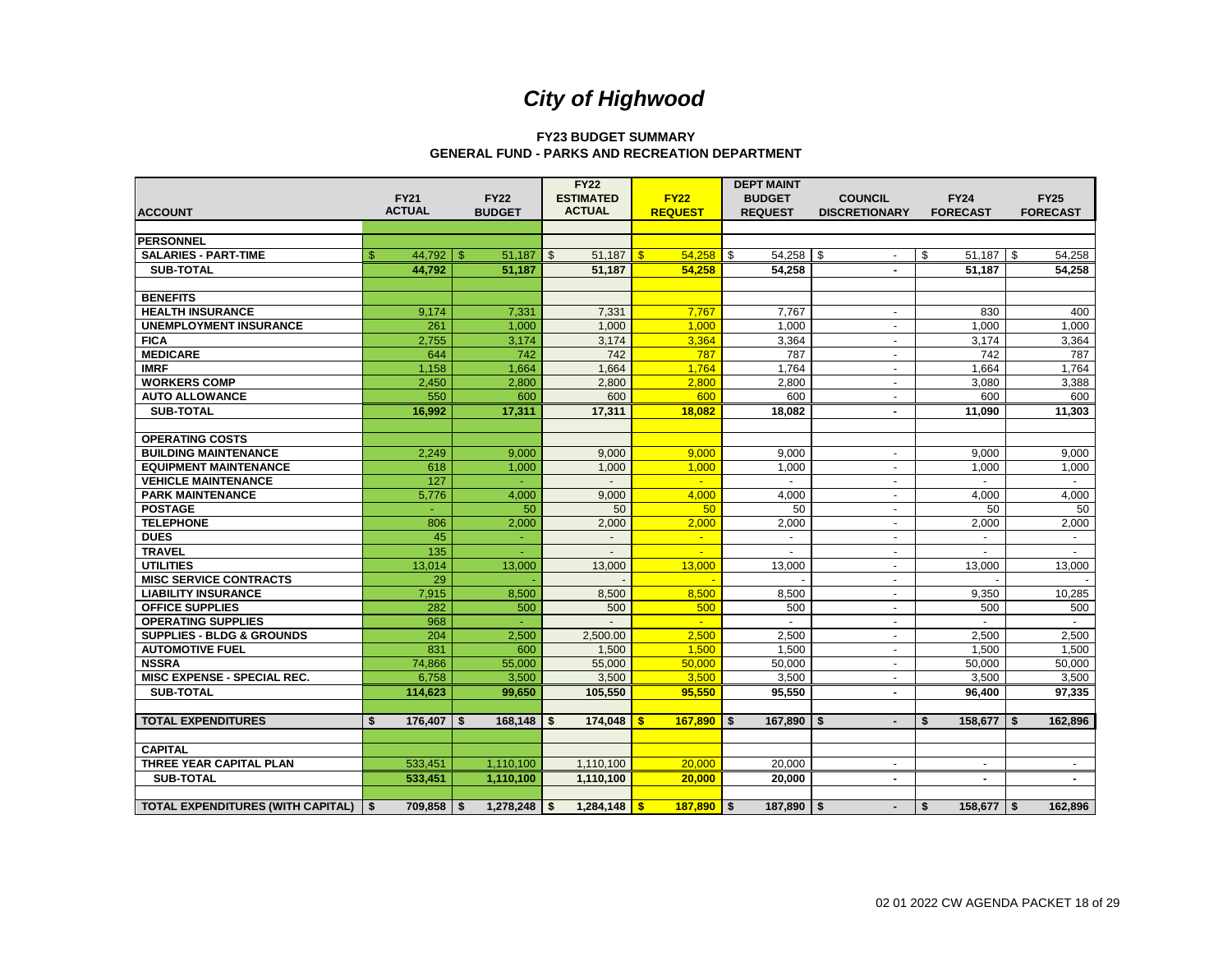#### **FY23 BUDGET SUMMARY GENERAL FUND - DUI DEPARTMENT**

| <b>ACCOUNT</b>                 | <b>FY21</b><br><b>ACTUAL</b> | <b>FY22</b><br><b>BUDGET</b> | <b>FY22</b><br><b>ESTIMATED</b><br><b>ACTUAL</b> | <b>FY22</b><br><b>REQUEST</b> | <b>DEPT MAINT</b><br><b>BUDGET</b><br><b>REQUEST</b> | <b>COUNCIL</b><br><b>DISCRETIONARY</b> | <b>FY24</b><br><b>FORECAST</b> | <b>FY25</b><br><b>FORECAST</b> |
|--------------------------------|------------------------------|------------------------------|--------------------------------------------------|-------------------------------|------------------------------------------------------|----------------------------------------|--------------------------------|--------------------------------|
|                                |                              |                              |                                                  |                               |                                                      |                                        |                                |                                |
| <b>OPERATING COSTS</b>         |                              |                              |                                                  |                               |                                                      |                                        |                                |                                |
| <b>OTHER PROFESSIONAL SVCS</b> | <sup>\$</sup>                | 2,000                        | 2,000<br>-\$                                     | 2,000                         | 2,000                                                |                                        | 2,000                          | 2,000                          |
| <b>BANK FEES</b>               | 10 <sup>°</sup>              | -                            | $\overline{\phantom{a}}$                         | ÷                             | -                                                    |                                        |                                |                                |
| <b>SUB-TOTAL</b>               | 10 <sup>°</sup>              | 2,000                        | 2,000                                            | 2,000                         | 2,000                                                |                                        | 2,000                          | 2,000                          |
|                                |                              |                              |                                                  |                               |                                                      |                                        |                                |                                |
| <b>CAPITAL</b>                 |                              |                              |                                                  |                               |                                                      |                                        |                                |                                |
| <b>EQUIPMENT</b>               |                              | 2,500                        | 2,500                                            | 2,500                         | 2,500                                                |                                        | 2,500                          | 2,500                          |
| <b>SUB-TOTAL</b>               |                              | 2,500                        | 2,500                                            | 2,500                         | 2,500                                                |                                        | 2,500                          | 2,500                          |
|                                |                              |                              |                                                  |                               |                                                      |                                        |                                |                                |
| <b>TOTAL EXPENDITURES</b>      | 10 <sup>1</sup>              | 4,500 $\frac{1}{3}$          | 4,500                                            | $4,500$   \$                  | 4,500                                                | $\blacksquare$                         | 4,500                          | 4,500                          |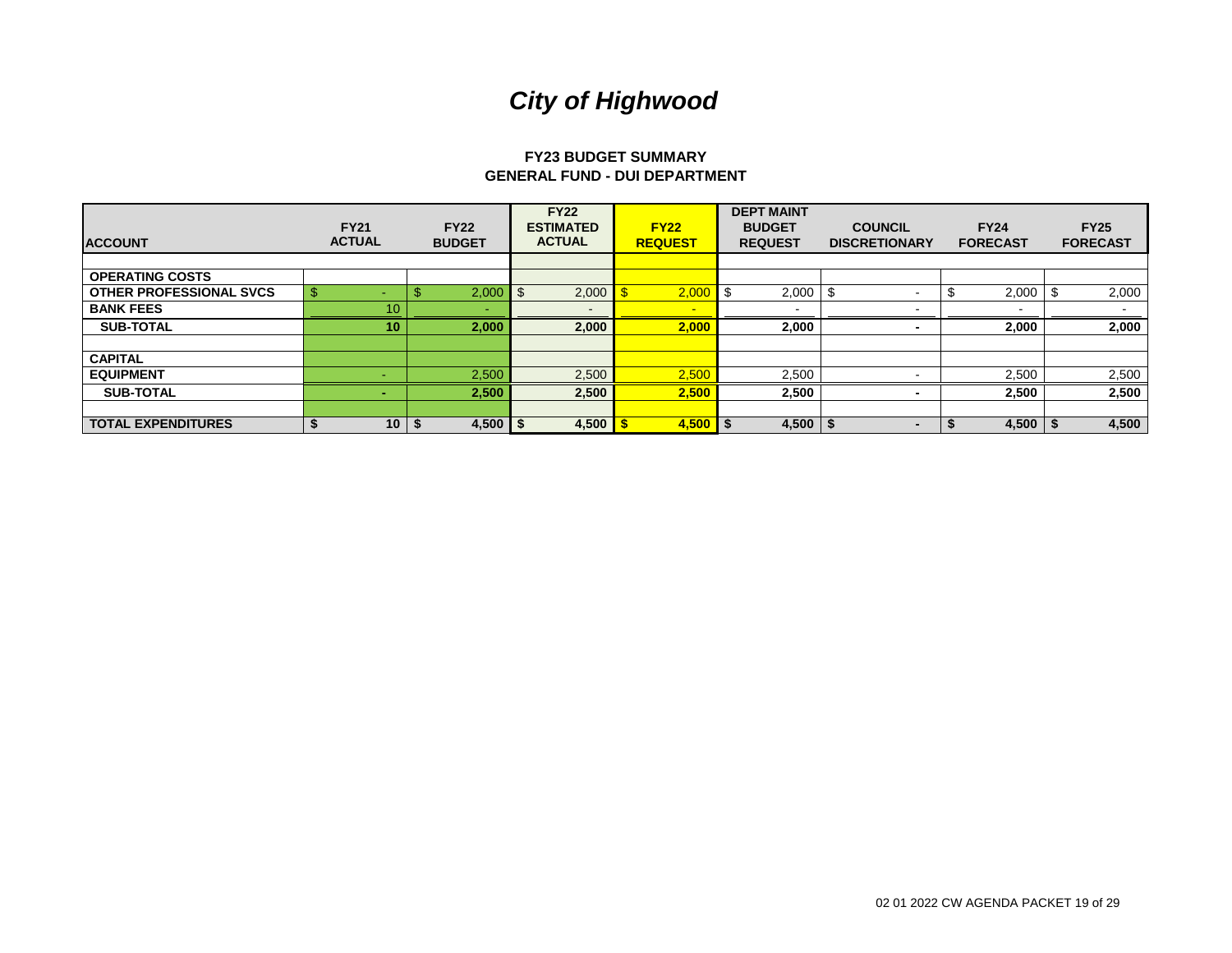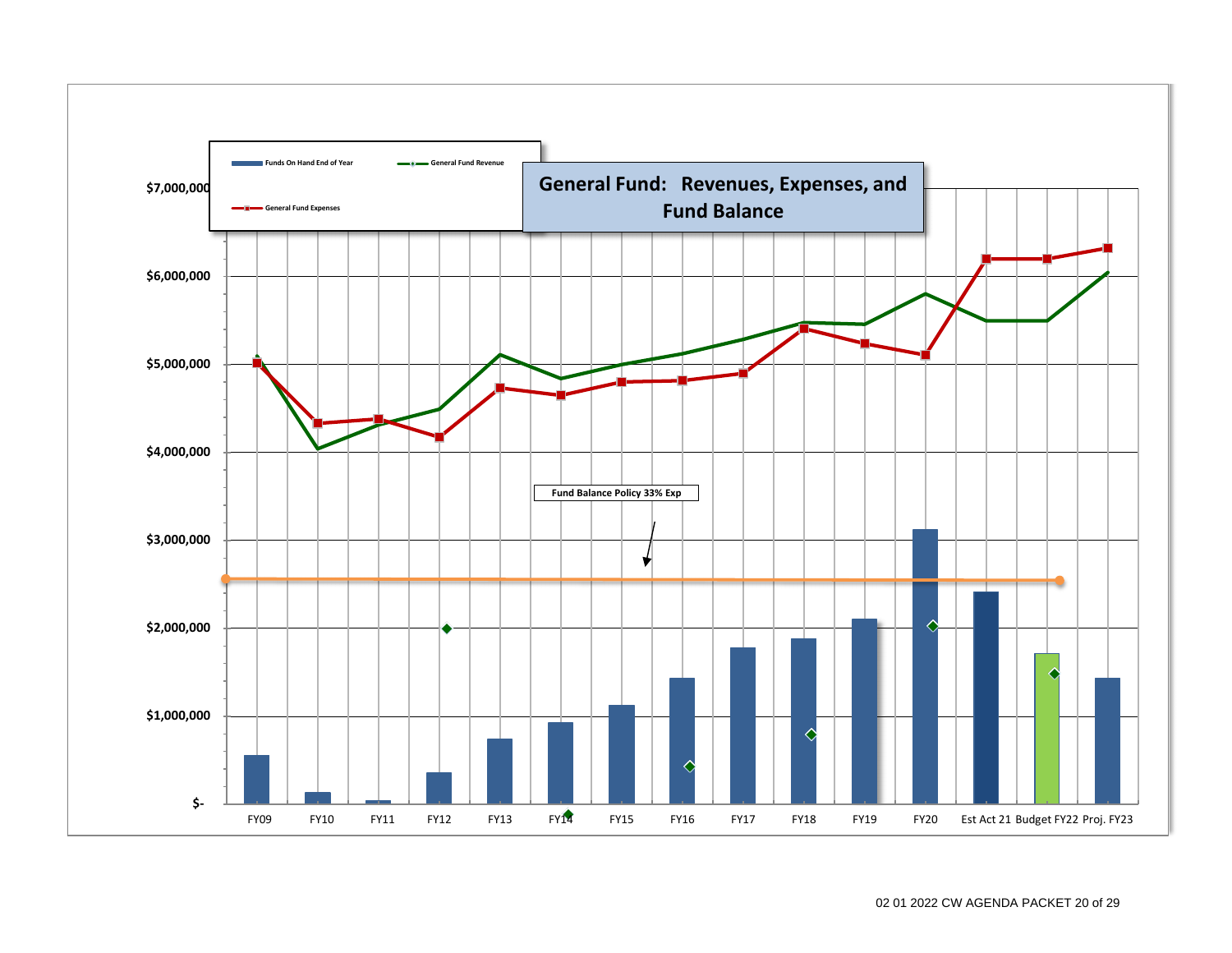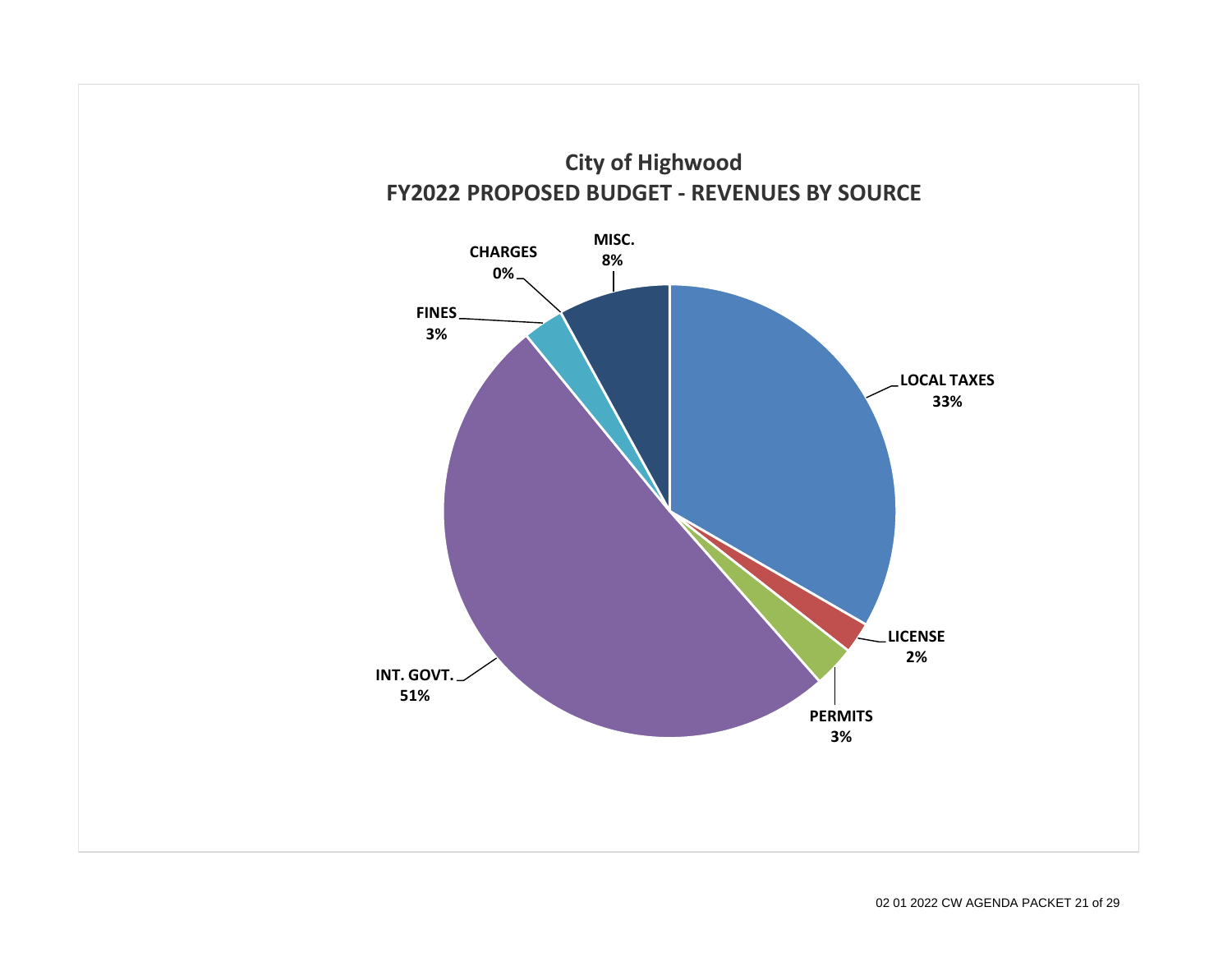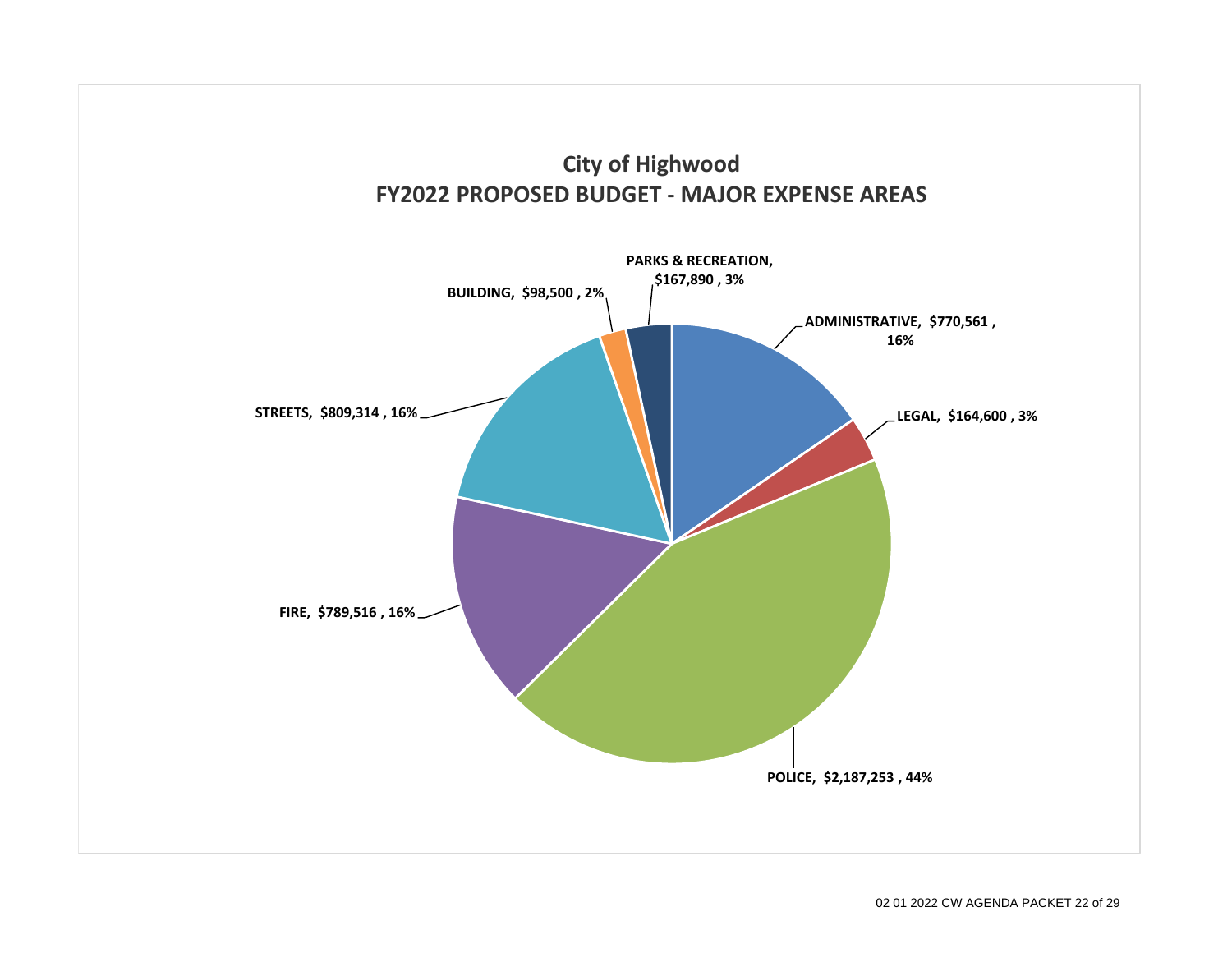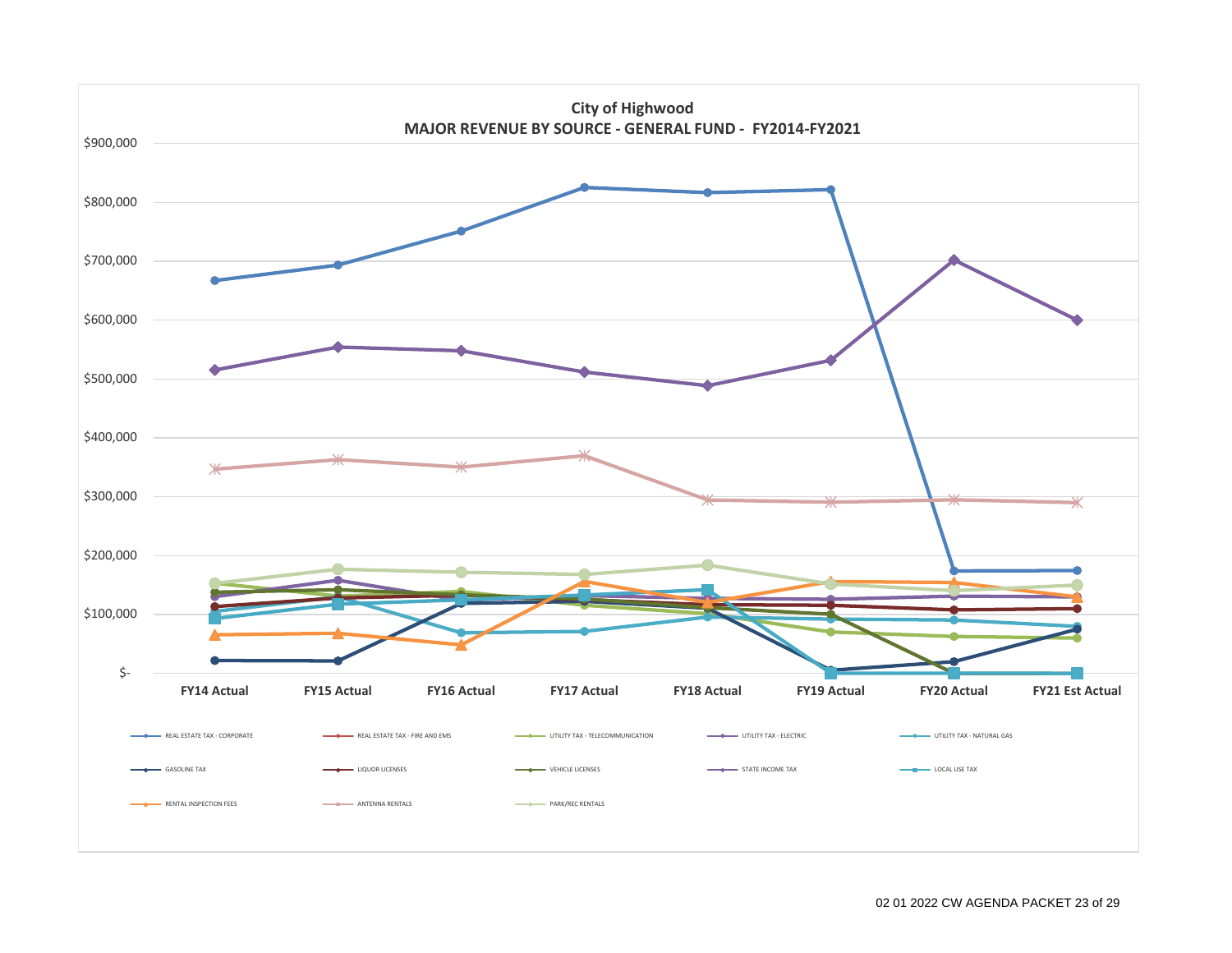| Exp vs Rev vs FB             |            |             |               |             |             |             |                |              |             |             |             |              |            |            |
|------------------------------|------------|-------------|---------------|-------------|-------------|-------------|----------------|--------------|-------------|-------------|-------------|--------------|------------|------------|
| COMBO CHART                  | FY09       | <b>FY10</b> | <b>FY11</b>   | <b>FY12</b> | <b>FY13</b> | <b>FY14</b> | <b>FY15</b>    | <b>FY16</b>  | <b>FY17</b> | <b>FY18</b> | <b>FY19</b> | <b>FY20</b>  | Est Act 21 | Proj. FY23 |
| <b>General Fund Revenue</b>  |            |             | $\sim$ $\sim$ | 30.5        |             | 0.40        |                | $\sim$       |             | 14,777.79   |             |              |            |            |
| <b>General Fund Expenses</b> |            |             |               | 1172        |             | 650.1       |                | 48171        |             | 5.50        |             | 108.922      | 0.22       | 326.176    |
| Funds On Hand End of Year    | 558,383 \$ | 128.581     | 38,403 \$     | 356,571 \$  | 735,996 \$  | 925.991 S   | $1.124.851$ \$ | 1,430,580 \$ | 1,780,398   | 1.882.771   | 2,102,406   | 3,119,475 \$ | 2,415,363  | 1,432,899  |
|                              |            |             |               |             |             |             |                |              |             |             |             |              |            |            |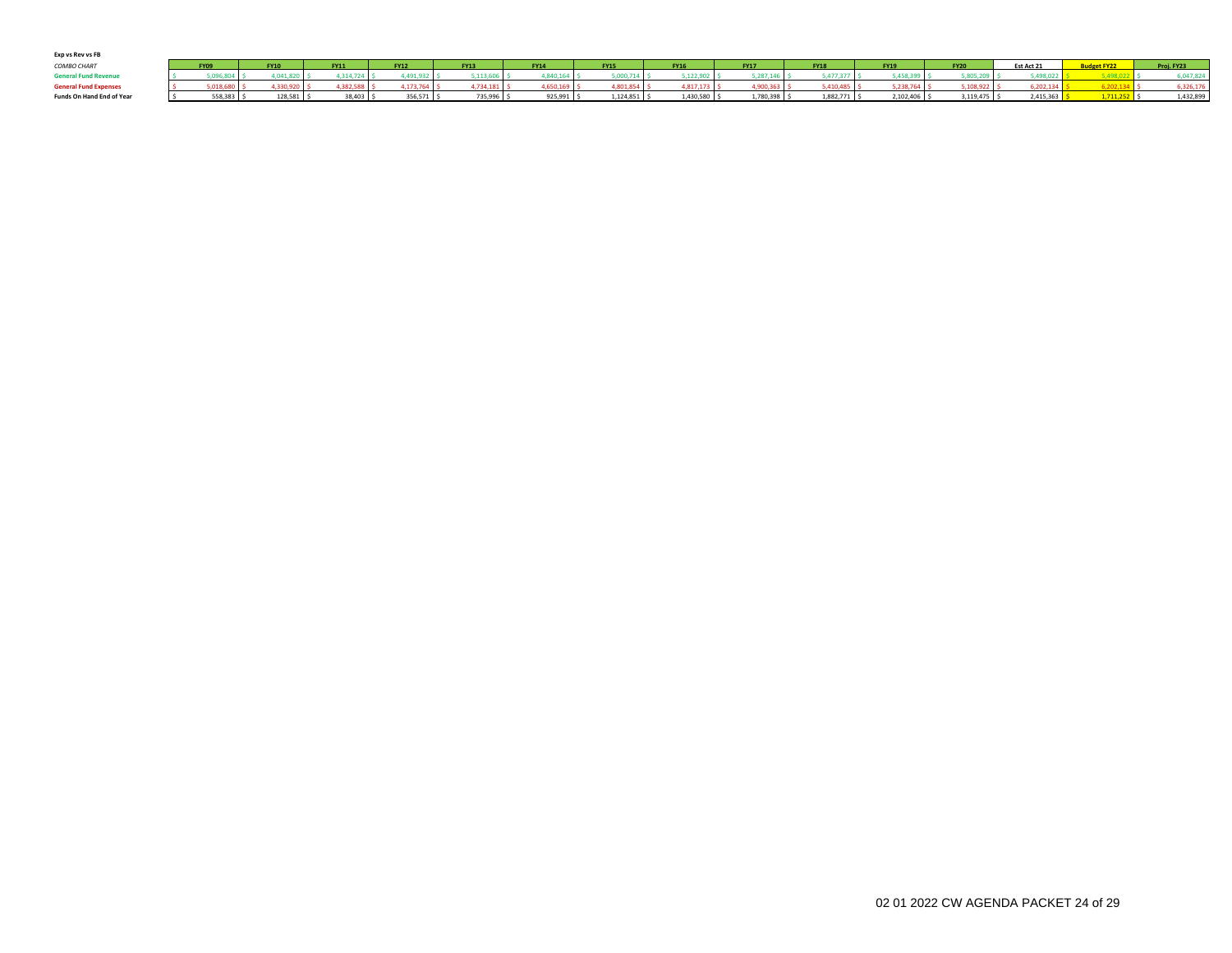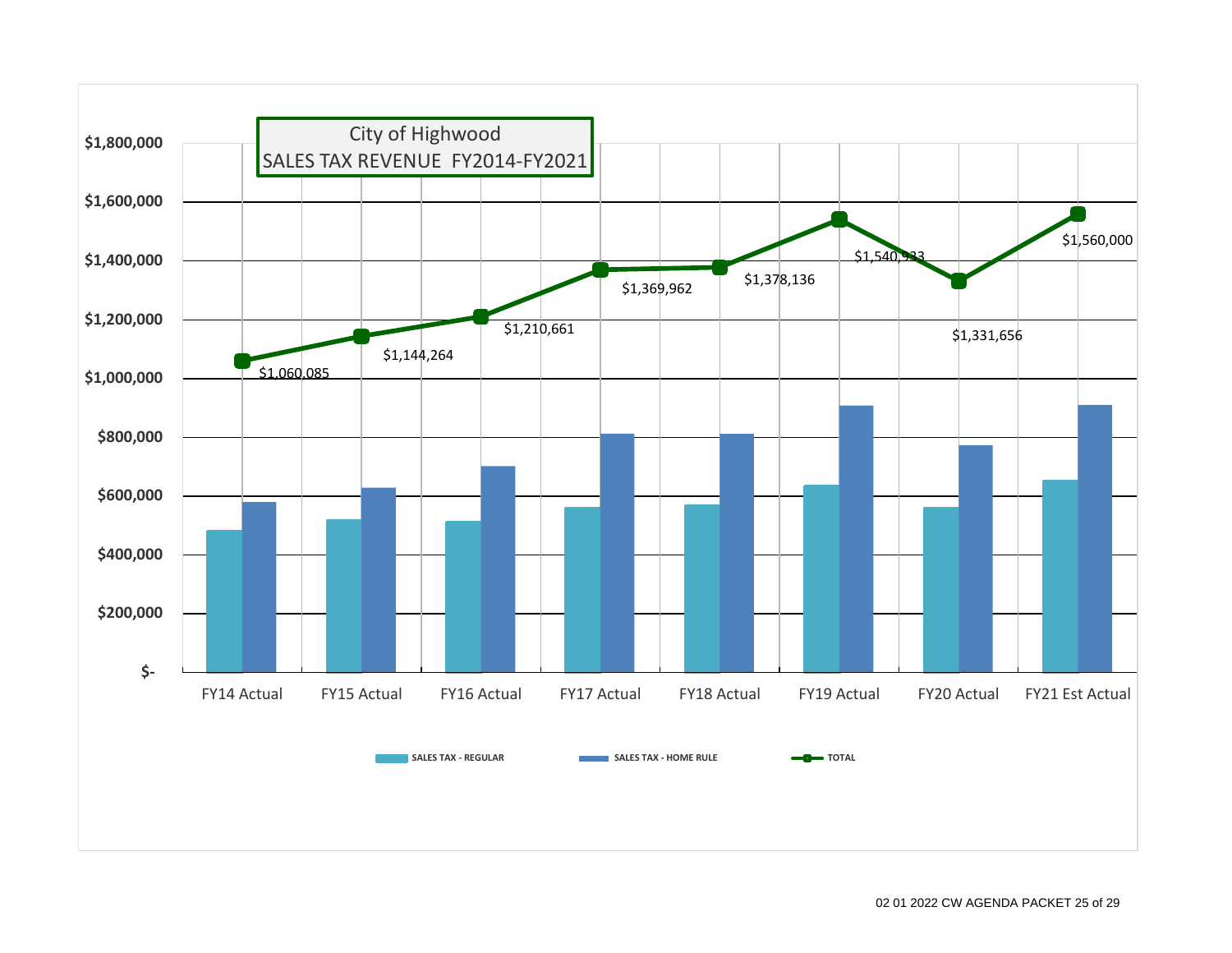#### **FY23 BUDGET SUMMARY GENERAL FUND - REVENUE**

|                                       | <b>FY14 Actual</b> |           | <b>FY15 Actual</b> |           | <b>FY16 Actual</b> |  | <b>FY17 Actual</b> |  | <b>FY18 Actual</b> | <b>FY19 Actual</b> |           |  | <b>FY20 Actual</b> | <b>FY21 Est Actual</b> |           |
|---------------------------------------|--------------------|-----------|--------------------|-----------|--------------------|--|--------------------|--|--------------------|--------------------|-----------|--|--------------------|------------------------|-----------|
| <b>REAL ESTATE TAX - CORPORATE</b>    |                    | 667,161   |                    | 693,461   | 751,171            |  | 825,289            |  | 816,542            |                    | 821,677   |  | 174,010 \$         |                        | 174,797   |
| <b>REAL ESTATE TAX - FIRE AND EMS</b> |                    |           |                    |           |                    |  |                    |  |                    |                    |           |  |                    |                        |           |
| UTILITY TAX - TELECOMMUNICATION       |                    | 153,266   |                    | 131,280   | 139,146            |  | 115,554            |  | 101,434            |                    | 70,373    |  | 62,811             |                        | 60,000    |
| <b>UTILITY TAX - ELECTRIC</b>         |                    | 130,370   |                    | 158,155   | 124,228            |  | 132,144            |  | 127,391            |                    | 125,778   |  | $131,153$ \$       |                        | 130,000   |
| <b>UTILITY TAX - NATURAL GAS</b>      |                    | 105,315   |                    | 129,990   | 68,958             |  | 71,319             |  | 95,670             |                    | 92,249    |  | 90,779             |                        | 80,000    |
| <b>GASOLINE TAX</b>                   |                    | 21,928    |                    | 21,169    | 118,715            |  | 122,414            |  | 110,760            |                    | 5,304     |  | 20,000             |                        | 75,000    |
| <b>LIQUOR LICENSES</b>                |                    | 113,345   |                    | 128,053   | 132,797            |  | 125,174            |  | 116,592            |                    | 115,735   |  | 107,825            |                        | 110,000   |
| <b>VEHICLE LICENSES</b>               |                    | 137,845   |                    | 142,055   | 133,570            |  | 126,455            |  | 111,478            |                    | 100,375   |  |                    |                        |           |
| <b>STATE INCOME TAX</b>               |                    | 515,265   |                    | 554,338   | 547,864            |  | 511,850            |  | 488,603            |                    | 531,628   |  | 702,117            |                        | 600,000   |
| <b>SALES TAX - REGULAR</b>            |                    | 480,199   |                    | 515,509   | 508,518            |  | 557,568            |  | 566,122            |                    | 632,849   |  | 558,623            |                        | 650,000   |
| <b>SALES TAX - HOME RULE</b>          |                    | 579,88    |                    | 628,755   | 702,143            |  | 812,393            |  | 812,015            |                    | 908,08    |  | 773,033            |                        | 910,000   |
| <b>TOTAL</b>                          |                    | 1,060,085 |                    | 1,144,264 | 1,210,661          |  | 1,369,962          |  | $1,378,136$ \$     |                    | 1,540,933 |  | $1,331,656$ \$     |                        | 1,560,000 |
| <b>LOCAL USE TAX</b>                  |                    | 93,139    |                    | 117,571   | 124,769            |  | 133,268            |  | 142,170            |                    | 138       |  | 257                |                        |           |
| <b>RENTAL INSPECTION FEES</b>         |                    | 65,530    |                    | 68,240    | 48,430             |  | 156,210            |  | 120,367            |                    | 156,090   |  | 154,378            |                        | 130,000   |
| <b>ANTENNA RENTALS</b>                |                    | 346,835   |                    | 363,104   | 350,196            |  | 369,742            |  | 294,676            |                    | 290,763   |  | 294,983            |                        | 290,000   |
| <b>PARK/REC RENTALS</b>               |                    | 152,758   |                    | 176,935   | 171,912            |  | 168,014            |  | 183,836 \$         |                    | 151,805   |  | 140,543            |                        | 150,000   |

|                    |  | <b>FY22 Budget</b> |
|--------------------|--|--------------------|
| <b>LOCAL TAXES</b> |  | 1,832,922          |
| <b>LICENSE</b>     |  | 122,000            |
| <b>PERMITS</b>     |  | 162,500            |
| INT. GOVT.         |  | 2,781,400          |
| <b>FINES</b>       |  | 160,200            |
| <b>CHARGES</b>     |  |                    |
| MISC.              |  | 439,000            |
| <b>TOTAL</b>       |  | 5,498,022          |

| - REGULAR<br>SALES TAX -   | 480,199 \$            | 515,509   | 508,518   | 557,568   |  | 566,122   | 558,623   | 650,000   |
|----------------------------|-----------------------|-----------|-----------|-----------|--|-----------|-----------|-----------|
| SALES TAX -<br>- HOME RULE | 579.886               | 628,755   | 702.143   | 812,393   |  | 812.015   | 773.033   | 910,000   |
|                            | $1,060,085$ $\mid$ \$ | 1,144,264 | 1,210,661 | 1,369,962 |  | 1,378,136 | 1,331,656 | 1,560,000 |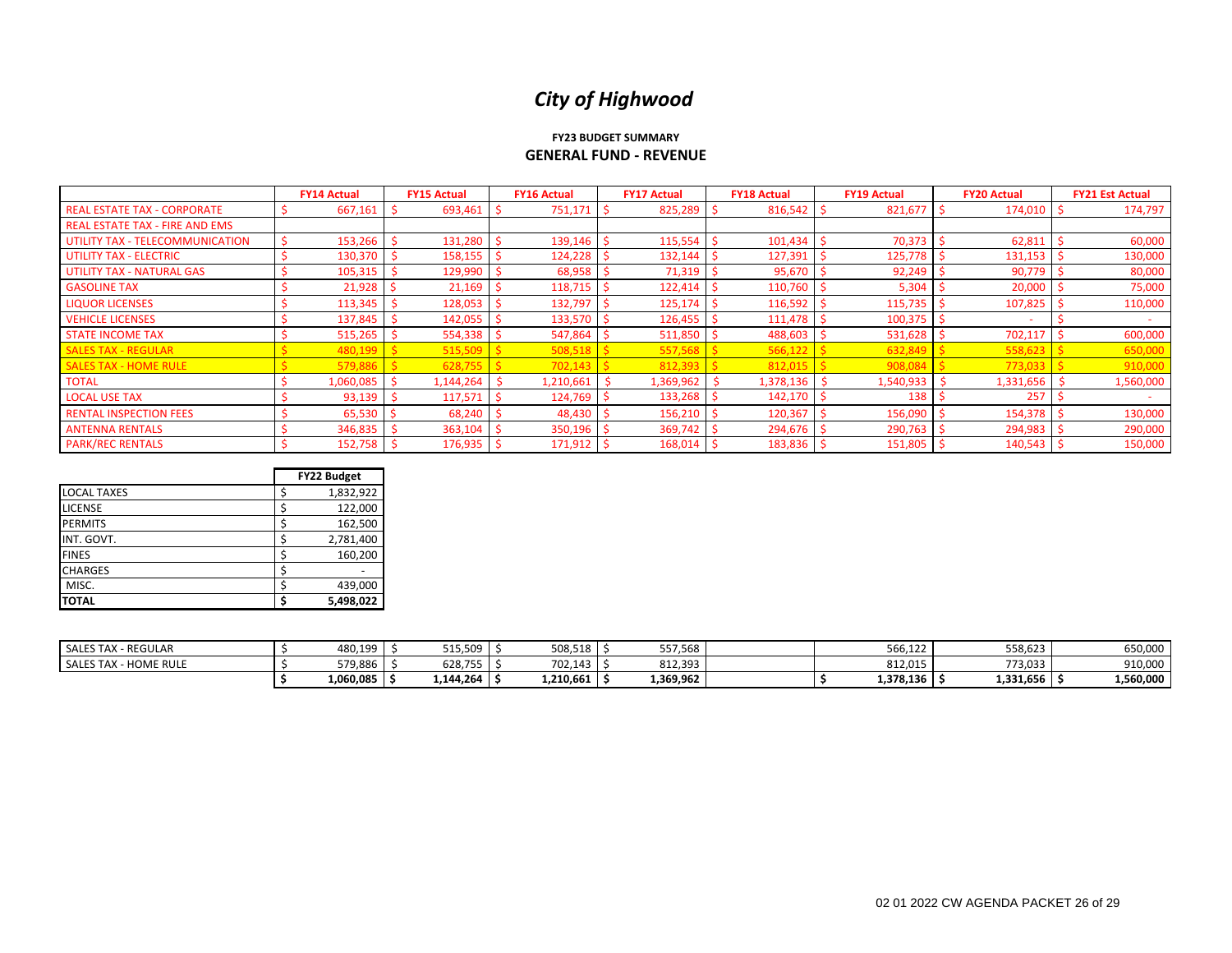|                               |         |                     |    |                    |                     | City of Highwood               |         |                    |                     |                    |         |                        |    |                     |
|-------------------------------|---------|---------------------|----|--------------------|---------------------|--------------------------------|---------|--------------------|---------------------|--------------------|---------|------------------------|----|---------------------|
|                               |         |                     |    |                    |                     |                                |         |                    |                     |                    |         |                        |    |                     |
|                               |         |                     |    |                    |                     | <b>FY23 BUDGET SUMMARY</b>     |         |                    |                     |                    |         |                        |    |                     |
|                               |         |                     |    |                    |                     | <b>GENERAL FUND - EXPENSES</b> |         |                    |                     |                    |         |                        |    |                     |
|                               |         |                     |    |                    |                     |                                |         |                    |                     |                    |         |                        |    |                     |
|                               |         | <b>FY14 Actual</b>  |    | <b>FY15 Actual</b> |                     | <b>FY16 Actual</b>             |         | <b>FY17 Actual</b> |                     | <b>FY18 Actual</b> |         | <b>FY19 Est Actual</b> |    | <b>FY21 Request</b> |
| <b>ADMINISTRATIVE</b>         | \$      | 667,161             | \$ | 693,461            | $\ddot{\mathsf{S}}$ | 751,171                        | \$      | 825,289            | $\zeta$             | $174,010$ \$       |         | 174,797                | \$ | 770,561             |
| <b>LEGAL</b>                  | Ś       | 153,266             | Ŝ. | 131,280            | Ŝ.                  | 139,146                        | Ŝ.      | 115,554            | \$                  | 62,811             | Ŝ.      | 60,000                 | Ŝ. | 164,600             |
| <b>POLICE</b>                 | Ś       | 130,370             | \$ | 158,155            | $\zeta$             | 124,228                        | Ŝ.      | 132,144            | \$                  | 131,153            | Ŝ.      | 130,000                | \$ | 2,187,253           |
| <b>FIRE</b>                   | \$      | 105,315             | Ś. | 129,990            | $\zeta$             | 68,958                         | Ŝ       | 71,319             | $\zeta$             | 90,779             | .S      | 80,000                 | Ś. | 789,516             |
| FIRE ALARM (DEPT. 23)         |         |                     |    |                    |                     |                                |         |                    | \$                  |                    | \$      |                        | \$ |                     |
| <b>STREETS</b>                | \$      | 21,928              | \$ | 21,169             | $\zeta$             | 118,715                        | Ś.      | 122,414            | \$                  | 5,304              | Ś       | 75,000                 | \$ | 809,314             |
| <b>BUILDING</b>               | \$      | 113,345             | \$ | 128,053            | $\zeta$             | 132,797                        | $\zeta$ | 125,174            | $\zeta$             | 107,825            | Ŝ.      | 110,000                | \$ | 98,500              |
| <b>PARKS &amp; RECREATION</b> | \$      | 137,845             | \$ | 142,055            | $\zeta$             | 133,570                        | \$      | 126,455            | $\zeta$             |                    | Ś       |                        | \$ | 167,890             |
| <b>NARCOTICS</b>              | \$      | 515,265             | \$ | 554,338            | \$                  | 547,864                        | \$      | 511,850            | $\zeta$             | 702,117            | Ŝ.      | 600,000                | \$ | $\overline{a}$      |
| <b>DUI</b>                    | \$      | 480,199             | \$ | 515,509            | \$                  | 508,518                        | \$      | 557,568            | \$                  | 558,623            | $\zeta$ | 650,000                | \$ | 4,500               |
| <b>2% FIRE INSURANCE</b>      | \$      | 579,886             | \$ | 628,755            | $\zeta$             | 702,143                        | Ŝ.      | 812,393            | $\ddot{\mathsf{S}}$ | 773,033 \$         |         | 910,000                | \$ | $\sim$              |
| <b>PARKING</b>                | \$      | 1,060,085           | \$ | 1,144,264          | \$                  | 1,210,661                      | \$      | 1,369,962          | $\zeta$             | 1,331,656          | \$      | 1,560,000              | \$ |                     |
|                               |         |                     |    |                    |                     |                                |         |                    |                     |                    |         |                        | \$ | 4,992,134           |
|                               |         | <b>FY22 Request</b> |    |                    |                     |                                |         |                    |                     |                    |         |                        |    |                     |
| <b>ADMINISTRATIVE</b>         | Ś.      | 770,561             |    |                    |                     |                                |         |                    |                     |                    |         |                        |    |                     |
| <b>LEGAL</b>                  | \$      | 164,600             |    |                    |                     |                                |         |                    |                     |                    |         |                        |    |                     |
| <b>POLICE</b>                 | \$      | 2,187,253           |    |                    |                     |                                |         |                    |                     |                    |         |                        |    |                     |
| <b>FIRE</b>                   | \$      | 789,516             |    |                    |                     |                                |         |                    |                     |                    |         |                        |    |                     |
| <b>STREETS</b>                | $\zeta$ | 809,314             |    |                    |                     |                                |         |                    |                     |                    |         |                        |    |                     |
| <b>BUILDING</b>               | \$      | 98,500              |    |                    |                     |                                |         |                    |                     |                    |         |                        |    |                     |
| <b>PARKS &amp; RECREATION</b> | \$      | 167,890             |    |                    |                     |                                |         |                    |                     |                    |         |                        |    |                     |
| <b>DUI</b>                    | \$      | 4,500               |    |                    |                     |                                |         |                    |                     |                    |         |                        |    |                     |
|                               |         |                     |    |                    |                     |                                |         |                    |                     |                    |         |                        |    |                     |
| <b>TOTAL</b>                  | \$      | 4,992,134           |    |                    |                     |                                |         |                    |                     |                    |         |                        |    |                     |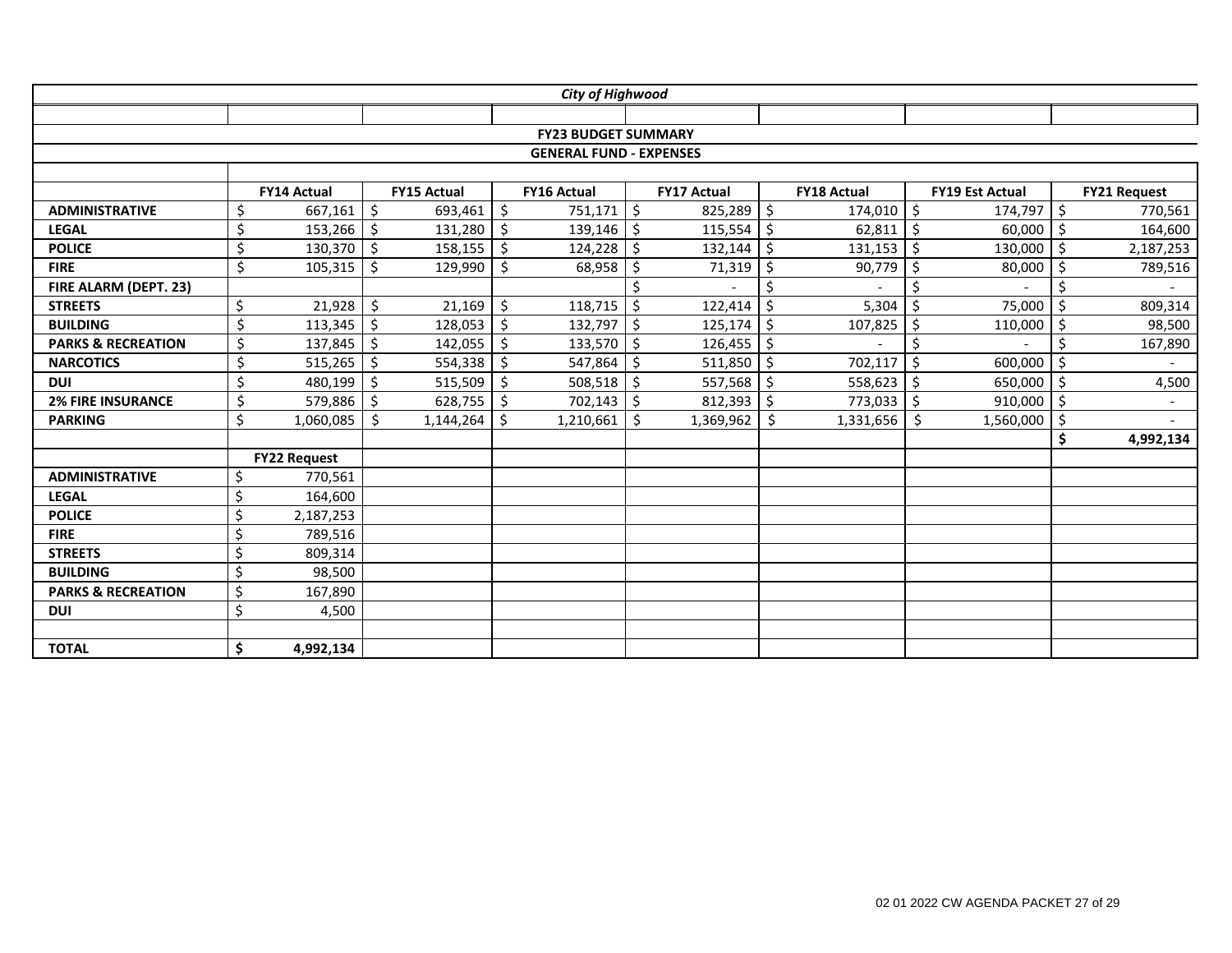| Administration/Community Development Department             |                                                               |       |                 |              |                      |                       |          |                   |                |                                      |                       |              |               |                                                                                                                                              |           |                 |                           |               |                |         |
|-------------------------------------------------------------|---------------------------------------------------------------|-------|-----------------|--------------|----------------------|-----------------------|----------|-------------------|----------------|--------------------------------------|-----------------------|--------------|---------------|----------------------------------------------------------------------------------------------------------------------------------------------|-----------|-----------------|---------------------------|---------------|----------------|---------|
|                                                             | Mehinte Mo.                                                   | Year. | Make            | Mortal       | Type                 | Equipment/ Vehicle    | Acquired | Anticipated Life  | Replace        | Do Not Replace                       | Purchase Price        | FY 2017      | FY 2018       | FY 2019                                                                                                                                      | FY 2020   | FY 2021         | FY 2022                   | FY 2023       | FY 2024        | FY 2025 |
|                                                             |                                                               | 2014  | Dodou           | Channer      | Admin.               | Valuta                | 7014     | <b>K Yanna</b>    | Yes:           |                                      | 25,000                |              |               |                                                                                                                                              |           |                 |                           | 25000         |                |         |
|                                                             |                                                               | 2014  | Dodge           | Charger      | Building             | Vehicle               | 2014     | 6 Years           | Yes:           |                                      | \$28,000              |              |               |                                                                                                                                              |           |                 |                           | 25,000        |                |         |
|                                                             |                                                               |       |                 |              |                      |                       |          |                   |                |                                      |                       |              |               |                                                                                                                                              |           |                 |                           |               |                |         |
|                                                             | Administration Department Sub Total Replacement Costs by Year |       |                 |              |                      |                       |          |                   |                |                                      |                       | $\mathbf{z}$ | $\sim$ $\sim$ | $\sim$ $\sim$                                                                                                                                |           | $\sim$          | $\sim$                    | 50,000 \$     | <b>STATE</b>   |         |
|                                                             |                                                               |       |                 |              |                      |                       |          |                   |                |                                      |                       |              |               |                                                                                                                                              |           |                 |                           |               |                |         |
| <b>Water Department</b>                                     |                                                               |       |                 |              |                      |                       |          |                   |                |                                      |                       |              |               |                                                                                                                                              |           |                 |                           |               |                |         |
|                                                             |                                                               |       |                 |              |                      |                       |          |                   |                |                                      |                       |              |               |                                                                                                                                              |           |                 |                           |               |                |         |
|                                                             | Mahinta N                                                     | Year  |                 | Mortal       | Tyres                | Fire drumped Mahdrie  | Armstrad | Anti-instant Life | <b>Bankara</b> | Do Not Benham                        | <b>Durchase Drive</b> | EY 2017      | FY 2018       | EV 2019                                                                                                                                      | EY 2020   | EY 2021         | EY 2022                   | EY 2023       | EY 2024        | FY 2025 |
|                                                             |                                                               | 2010  |                 |              | <b>ALASTA</b>        | <b>Makinta</b>        | 2015     | <b>K Yanna</b>    |                |                                      | sainus vahirle        |              |               |                                                                                                                                              |           | 25,000          |                           |               |                |         |
|                                                             |                                                               |       |                 |              |                      |                       |          |                   |                |                                      |                       |              |               |                                                                                                                                              |           |                 |                           |               |                |         |
|                                                             |                                                               |       |                 |              |                      |                       |          |                   |                |                                      |                       |              |               |                                                                                                                                              |           |                 |                           |               |                |         |
|                                                             | Water Department Sub Total Replacement Costs by Year          |       |                 |              |                      |                       |          |                   |                |                                      |                       | $\sim$       |               | $\mathcal{A}=\mathcal{B}$ . The contract $\mathcal{B}=\mathcal{B}$ and $\mathcal{B}=\mathcal{B}$ . The contract of $\mathcal{B}=\mathcal{B}$ |           | $\sim$ $\sim$   | $\sim$ 5                  | $\sim$ $\sim$ | <b>Service</b> |         |
|                                                             |                                                               |       |                 |              |                      |                       |          |                   |                |                                      |                       |              |               |                                                                                                                                              |           |                 |                           |               |                |         |
| <b>Police Department</b>                                    |                                                               |       |                 |              |                      |                       |          |                   |                |                                      |                       |              |               |                                                                                                                                              |           |                 |                           |               |                |         |
|                                                             |                                                               |       |                 |              |                      |                       |          |                   |                |                                      |                       |              |               |                                                                                                                                              |           |                 |                           |               |                |         |
|                                                             | <b>Mehinde Mn</b>                                             | Year. | Make            | Model:       | Tyres                | Equipment/ Vehicle    | Arminat  | Anti-instant Life | Benham         | Do Not Berlane                       | Purchase Price        | FY 2017      | FY 2018       | FY 2019                                                                                                                                      | FY 2020   | FY 2021         | FY 2022                   | FY 2023       | FY 2024        | FY 2025 |
|                                                             |                                                               | 2017  |                 | Internanting | <b>Dráma Arlesin</b> | <b>Makinta</b>        | 2017     | <b>Support</b>    | Yan.           |                                      | 35,000                |              |               |                                                                                                                                              |           |                 |                           | 25,000        |                |         |
|                                                             |                                                               | 2017  | <b>Read</b>     | Internanting | <b>Dráma Arimin</b>  | Vehicle               | 2017     | <b>Support</b>    | Yan.           |                                      | 15,000                |              |               |                                                                                                                                              |           |                 |                           | 75,000        |                |         |
|                                                             |                                                               | 2017  | Erent           | Interceptor  | <b>Dráma</b>         | Vehicle               | 2017     | 5 years           | Yan            |                                      | 35,000                |              |               |                                                                                                                                              |           |                 |                           | 75,000        |                |         |
|                                                             |                                                               | 2017  | <b>Margaret</b> | Internanting | <b>Drive</b>         | <b>Makinta</b>        | 2017     | <b>County</b>     | Yan.           |                                      | 35,000                |              |               |                                                                                                                                              |           |                 |                           | 25,000        |                |         |
|                                                             |                                                               | 2017  | <b>Read</b>     | Internanting | <b>Drawn</b>         | Vehicle               | 2017     | <b>County</b>     | March 1974     |                                      | 15,000                |              |               |                                                                                                                                              |           |                 |                           | 75.000        |                |         |
|                                                             |                                                               | 2017  | <b>Read</b>     | Internanting | <b>Dráma</b>         | <b>Makinta</b>        | 2017     | search            | Yan            |                                      | 35,000                |              |               |                                                                                                                                              |           |                 |                           | 25,000        |                |         |
|                                                             |                                                               | 2017  | <b>Read</b>     | Internation  | Police               | Vehicle               | 2017     | <b>County</b>     | Yan.           |                                      | 35,000                |              |               |                                                                                                                                              |           |                 |                           | 25,000        |                |         |
|                                                             |                                                               | 2014  | Chevy           | Aralanche    | cso                  | Vehicle               | 2014     | 5 years           | Yes            | Replace with PD Vehic Turndown - \$0 |                       |              |               |                                                                                                                                              |           |                 |                           |               |                |         |
|                                                             |                                                               |       |                 |              |                      |                       |          |                   |                |                                      |                       |              |               |                                                                                                                                              |           |                 |                           |               |                |         |
|                                                             | Police Department Sub Total Replacement Costs by Year         |       |                 |              |                      |                       |          |                   |                |                                      |                       | $\mathbf{r}$ | $-5$          | $\sim$ 5                                                                                                                                     | $\sim$ 5. | $\cdot$ $\cdot$ | $\cdot$ $\cdot$<br>$\sim$ | 245,000 \$    | $\sim$ 5       | $\sim$  |
|                                                             |                                                               |       |                 |              |                      |                       |          |                   |                |                                      |                       |              |               |                                                                                                                                              |           |                 |                           |               |                |         |
| <b>Public Works Department</b>                              |                                                               |       |                 |              |                      |                       |          |                   |                |                                      |                       |              |               |                                                                                                                                              |           |                 |                           |               |                |         |
|                                                             |                                                               |       |                 |              |                      |                       |          |                   |                |                                      |                       |              |               |                                                                                                                                              |           |                 |                           |               |                |         |
|                                                             | Mehinte Mo.                                                   | Year. | Make            | Model        | Turus.               | Fire drumped Mahirla  | Annuinat | Anticipated Life  | Benham         | Do Not Benisma                       | <b>Prechase Price</b> | EY 2017      | EY 2015       | EV 2019                                                                                                                                      | EY 2020   | EY 2021         | EY 2022                   | EY 2023       | EY 2024        | EY 2025 |
|                                                             |                                                               | 1935  | Hyundai         | 98740        | <b>Inster</b>        | <b>Freehoment</b>     | 1935     | <b>Questo</b>     |                |                                      | 86,825                |              |               |                                                                                                                                              |           |                 |                           |               |                |         |
|                                                             |                                                               | 2012  | Case            | 51250        | Richman              | Environment           | 2012     | 13 years          |                |                                      | 10.685                |              |               |                                                                                                                                              |           |                 |                           |               |                |         |
|                                                             |                                                               | 2013  | Erent           | From         | Pickup & Plow        | Valuta                | 2013     | 12 Years          |                |                                      | 40,400                |              |               |                                                                                                                                              |           |                 |                           |               |                |         |
|                                                             |                                                               | 2008  | Kubota          |              | Excavator            | Equipment             | 2008     | 12 Years          |                |                                      | 40,485                |              |               |                                                                                                                                              |           |                 |                           |               |                |         |
|                                                             |                                                               | 2005  | Falling.        |              | Textor               | <b>Free</b> documents | 2005     | 17 Yanna          |                |                                      | 6.705                 |              |               |                                                                                                                                              |           |                 |                           |               |                |         |
| Public Works Department Sub Total Replacement Costs by Year |                                                               |       |                 |              |                      |                       |          |                   |                |                                      |                       |              |               |                                                                                                                                              |           |                 |                           |               |                |         |

Total Department Replacement Costa by Year 14,000 \$ 5 5 5 5 5 220,000 \$ 14,000 \$ 14,000 \$ 14,000 \$ 14,000 \$ 14,000 \$ 14,000 \$